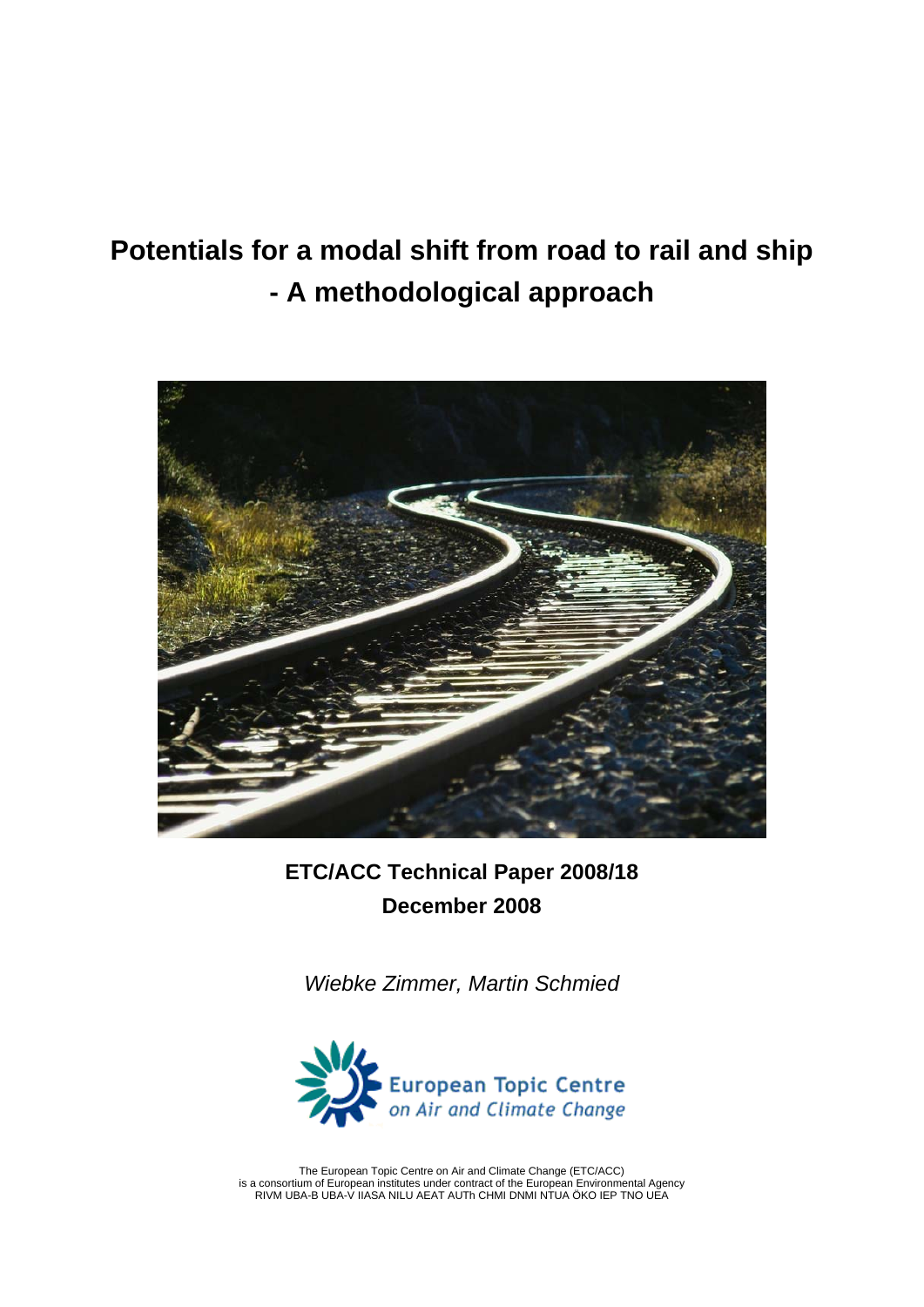*Front page photo: © M.W. - Fotolia.com.jpg* 

*Author affiliation:* 

*Wiebke Zimmer, Martin Schmied: Öko-Institut e.V., Berlin, Germany* 

#### **DISCLAIMER**

This ETC/ACC Technical Paper has not been subjected to European Environment Agency (EEA) member country review. It does not represent the formal views of the EEA.

Whilst every care has been taken by the EEA and its ETC/ACC in compiling the information and analysis, it does not assume any liability, express or implied, with respect to the consequences or uses of the information and analysis contained herein.

Throughout this report, any graphs, diagrams, tables, etc. the source of which is a partner to a European Topic Centre (ETC), ETCs being consortia receiving grants from the EEA, are referenced in the following manner: 'ETC partner/ETC/EEA'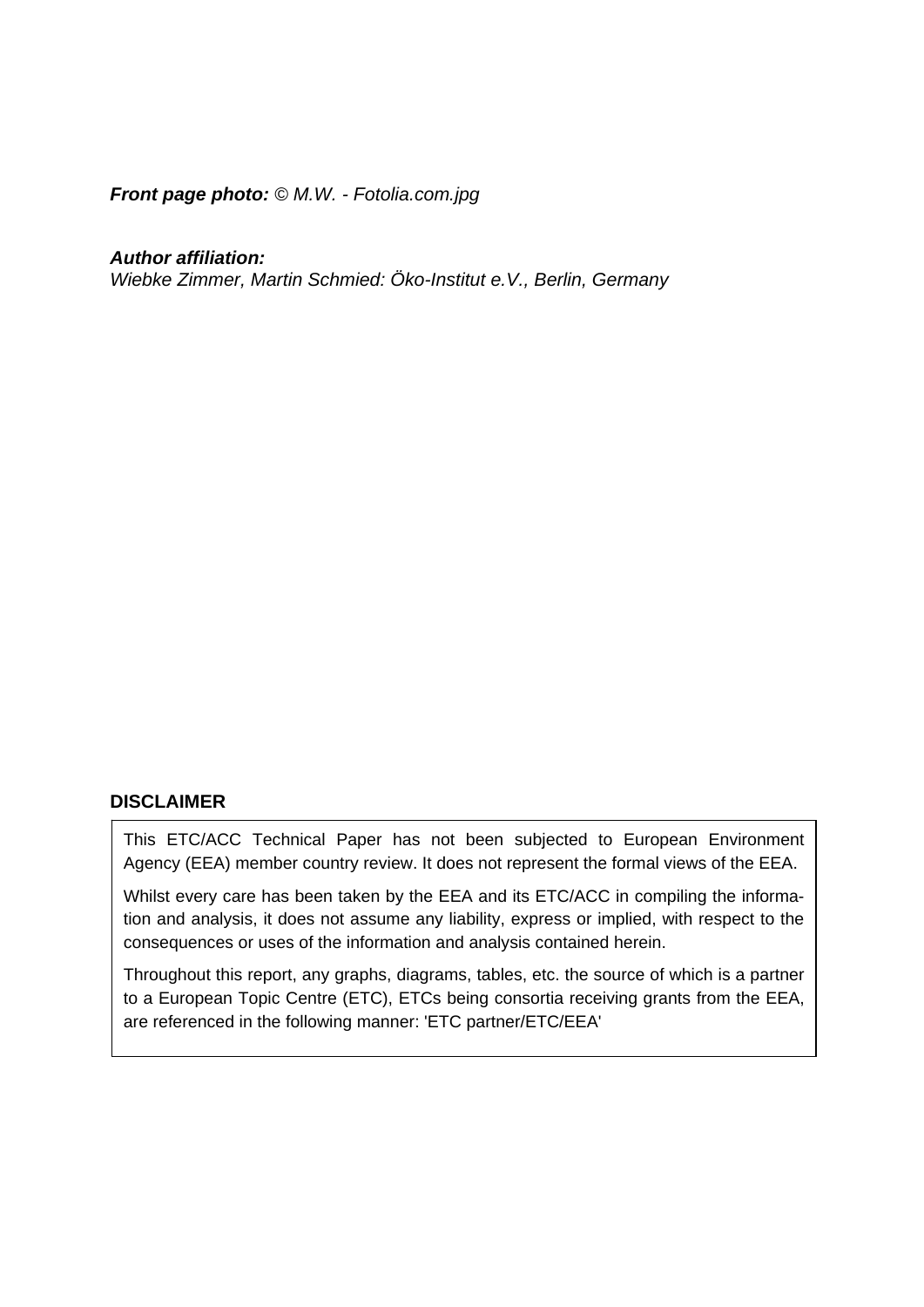### **Table of Contents**

| 1                       |     |                                                                                      |  |  |  |
|-------------------------|-----|--------------------------------------------------------------------------------------|--|--|--|
| $\mathbf{2}$            |     |                                                                                      |  |  |  |
| 3                       |     |                                                                                      |  |  |  |
| $\overline{\mathbf{4}}$ |     |                                                                                      |  |  |  |
|                         | 4.1 |                                                                                      |  |  |  |
|                         | 4.2 |                                                                                      |  |  |  |
|                         | 4.3 | Approach for the determination of a modal shift potential via segmentation  16       |  |  |  |
|                         | 4.4 | Approach for the determination of a modal shift potential via transport demand       |  |  |  |
|                         | 4.5 | Calculating the potential of a theoretical modal shift from road to rail – Passenger |  |  |  |
|                         |     |                                                                                      |  |  |  |
| 5                       |     |                                                                                      |  |  |  |
|                         | 5 1 |                                                                                      |  |  |  |
|                         | 5.2 |                                                                                      |  |  |  |
|                         | 5.3 |                                                                                      |  |  |  |
|                         | 5.4 | Calculating the potential of a theoretical modal shift from road to rail – Freight   |  |  |  |
|                         |     |                                                                                      |  |  |  |
| 6                       |     |                                                                                      |  |  |  |
| 7                       |     |                                                                                      |  |  |  |
| 8                       |     |                                                                                      |  |  |  |

 $\overline{\phantom{0}}$ 

 $\overline{a}$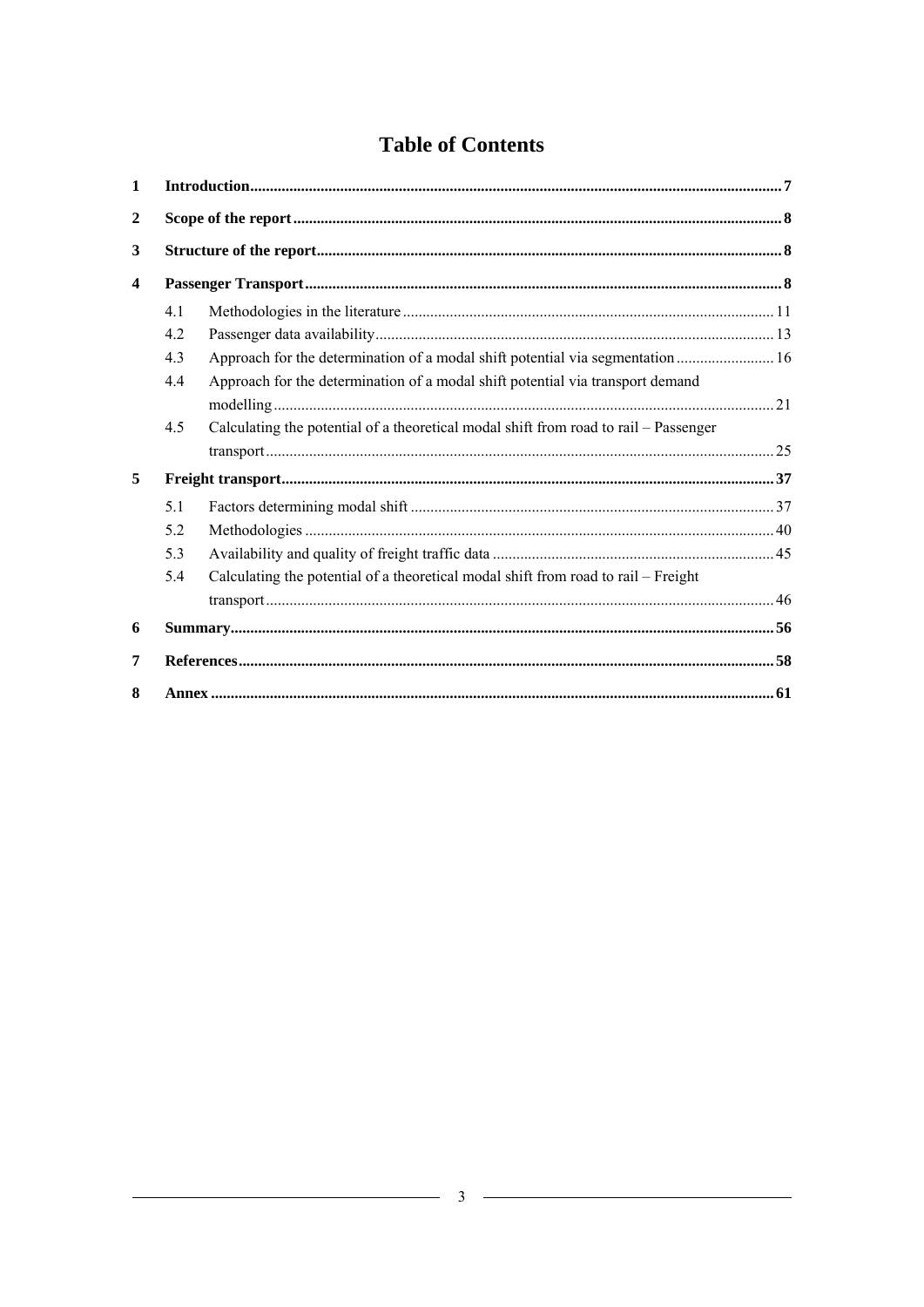### **List of Tables**

| Table 1: |                                                                                                                                                         |  |
|----------|---------------------------------------------------------------------------------------------------------------------------------------------------------|--|
| Table 3: |                                                                                                                                                         |  |
| Table 4: |                                                                                                                                                         |  |
| Table 5: | Advantages and disadvantages of road, rail and ship transport (TCI 2007;                                                                                |  |
| Table 6: | Quality strengths and weaknesses of different traffic modes in Central                                                                                  |  |
| Table 7: | Distribution of road transport of containers by German lorries in 2004<br>depending on distance, and the shift potential derived from it (StBA          |  |
|          |                                                                                                                                                         |  |
| Table 8: | Traffic volumes suitable for rail transport due to the characteristics of                                                                               |  |
| Table 9  | Road freight transport quantities (in 1,000 tonnes) and performances (in<br>million tonne-kilometres) for Sweden 2006 by type of goods and distance     |  |
| Table 10 | Transport quantities according to Eurostat and own calculation based on<br>values differentiated by distance classes and type of goods, 2006 (in 1,000) |  |
| Table 11 | Transport quantities 2006 <sup>1</sup> and modal shifting potential from road to rail                                                                   |  |
| Table 12 | Modal shifting potential from road to railway for the freight transport in                                                                              |  |
| Table 13 | Modal shifting potential from road to railway for the freight transport in                                                                              |  |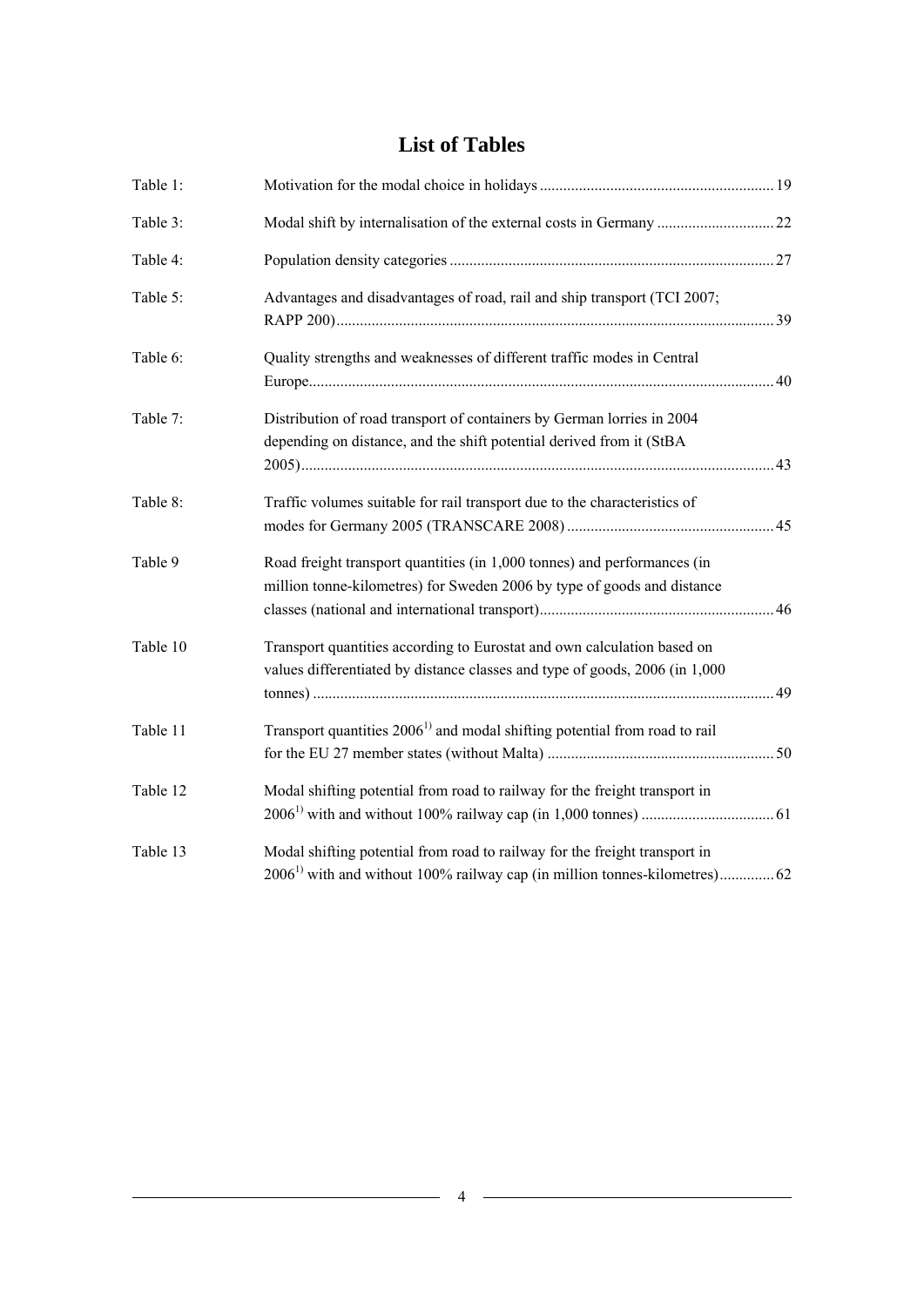# **List of Figures**

| Figure 1:  | $CO2$ emissions and primary energy demand of a passenger trip from<br>Frankfurt to Paris according to "EcoPassenger" and a freight trip from |  |
|------------|----------------------------------------------------------------------------------------------------------------------------------------------|--|
| Figure 2:  | Distribution of passenger trips by main mode according to Dateline,                                                                          |  |
| Figure 3:  | Distribution of long-distance journeys by purpose in EU-15 according to                                                                      |  |
| Figure 4:  | Distribution of long distance trips by main mode and purpose in Great                                                                        |  |
| Figure 5:  | Distribution of long distance trips by main mode and length in Great                                                                         |  |
| Figure 7:  | Relation between population density and train station density in NUTS 2                                                                      |  |
| Figure 8:  |                                                                                                                                              |  |
| Figure 9:  |                                                                                                                                              |  |
| Figure 10: | Relation between share of trips by rail and population density categories                                                                    |  |
| Figure 11: | Relation between the share of trips by rail and travel time ratio in EU-27 29                                                                |  |
| Figure 12: |                                                                                                                                              |  |
| Figure 13: | Relation between share of trips by rail and travel cost ratio in EU-27 30                                                                    |  |
| Figure 14: |                                                                                                                                              |  |
| Figure 15: | Relation between share of trips by rail and travel time in NUTS 2 regions                                                                    |  |
| Figure 16: | Relation between share of trips by rail and travel costs in NUTS 2 regions                                                                   |  |
| Figure 17: |                                                                                                                                              |  |
| Figure 18: | Distribution by main mode, ETIS data and theoretical shift potential                                                                         |  |
| Figure 19  |                                                                                                                                              |  |
| Figure 20: |                                                                                                                                              |  |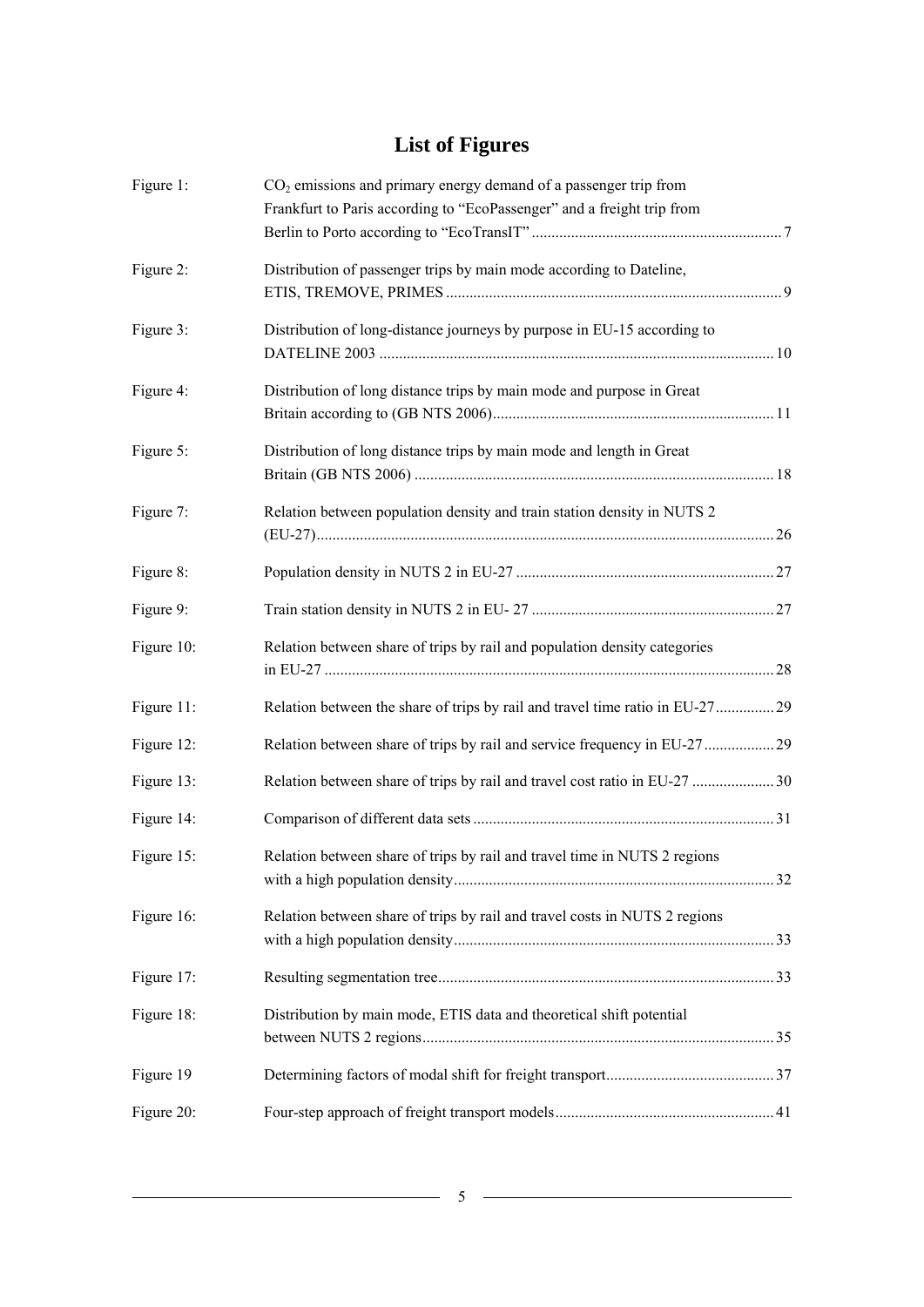| Figure 21 | Identification of shift potential depending on type of freight, distance and |  |
|-----------|------------------------------------------------------------------------------|--|
| Figure 22 | Comparison of modal shift potential differentiated according to              |  |
|           | TRANSCARE distance classes (purple and dark green) and the values            |  |
|           |                                                                              |  |
| Figure 23 | Share of the theoretically shiftable volume of goods in the total volume of  |  |
|           |                                                                              |  |
| Figure 24 | Percentage share of the theoretically shiftable volume of transported        |  |
|           |                                                                              |  |
| Figure 25 | Share of the theoretically shiftable volume of goods in the total volume of  |  |
|           | goods transported by road (based on tonnes), taking account of a 100%        |  |
|           |                                                                              |  |
| Figure 26 | Share of the theoretically shiftable volume of goods in total transportation |  |
|           | performance of road freight transport (based on tonne-kilometres, taking     |  |
|           | account of a 100% cap for freight transport by rail (see above), 2006 53     |  |
| Figure 27 | Daily Freight Train Movements 2006 and 2030 (Sum of both directions          |  |
|           |                                                                              |  |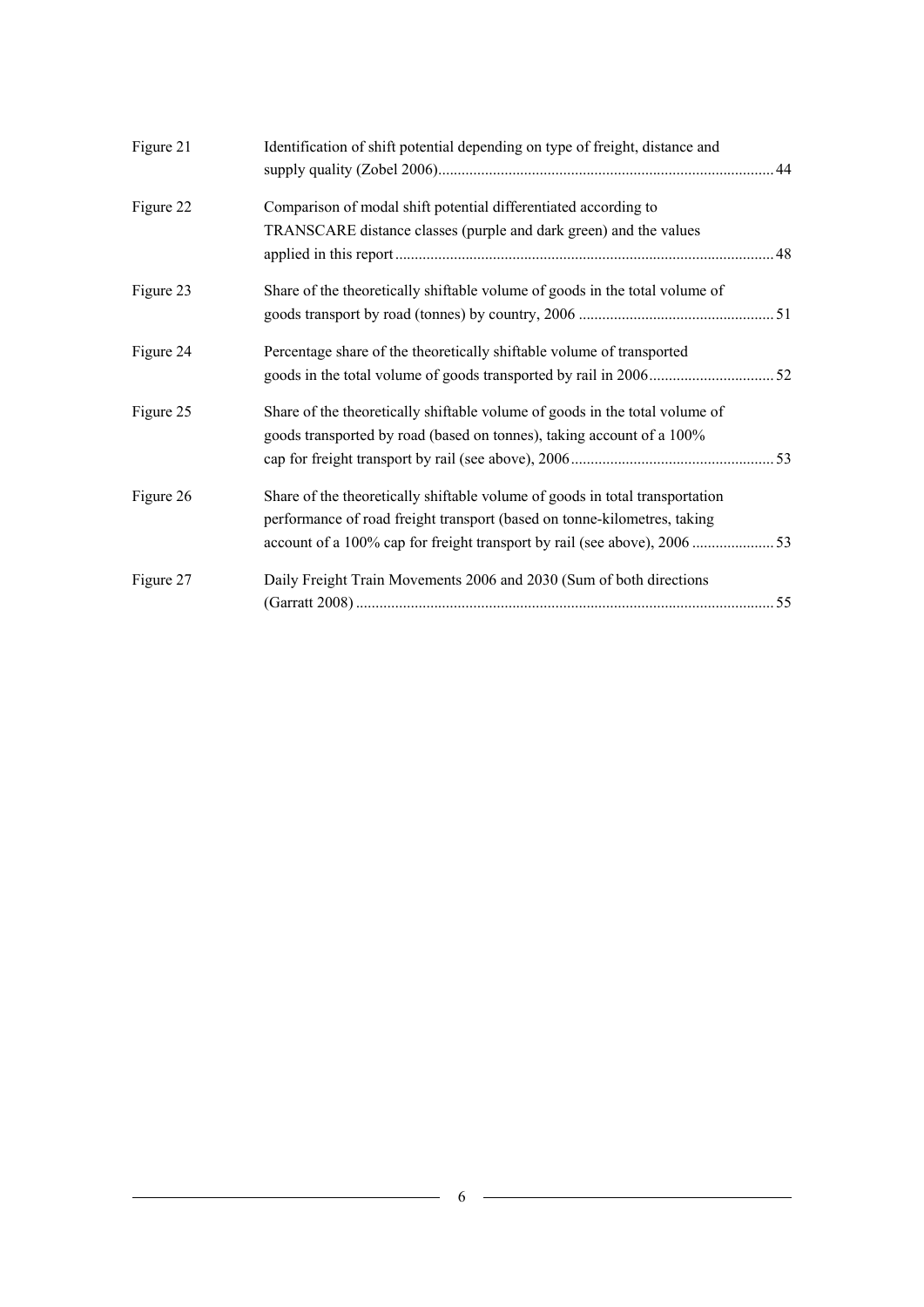## <span id="page-6-0"></span>**1 Introduction**

Compared to the overall greenhouse gas emissions (which decreased by 1.5% from 1990 up to 2005), the greenhouse gas emissions of the transport sector have increased by 25.6% in the same time period (UNFCCC 2008). The share of transport emissions increased from 16% in 1990 to 21% in 2005. In order to meet the global EU emission target of 8% and to achieve further emissions reductions which are urgently required, it is necessary for the transport sector to substantially contribute to the reduction of greenhouse gas emissions.

In the last 15 years EU-27 passenger transport activity increased due to a 36% rise in private car activity and a 104% rise in aviation activity. In the business-as-usual scenario of (PRIMES 2007) a further rise is projected mainly for these two transport modes with the result that passenger transport activity will exceed 8,800 Gpkm in 2030 compared to around 6,000 Gpkm today. The growth rates of freight transport activity on the road are even higher. It experienced a growth of 60% between 1990 and 2005 and further increases are expected in the future. As a consequence, the transport sector represents the fastest-growing sector in terms of energy use. In 2030 energy use for transport is projected to be around 65% higher than in 1990. The consequence is that additional measures are urgently required so that the transport sector fulfils its target of achieving significantly higher  $CO<sub>2</sub>$  emission reductions. One key element for a more sustainable mobility is the use of more environmentally friendly transport modes. Per passenger or tonne kilometres respectively travelled or driven by rail and ship have a significant advantage in terms of energy use and  $CO<sub>2</sub>$  emissions compared to road transportation as shown in [Figure 1](#page-6-0).

#### *Figure 1:* CO<sub>2</sub> emissions and primary energy demand of a passenger trip from *Frankfurt to Paris according to "EcoPassenger" and a freight trip from Berlin to Porto according to "EcoTransIT"*



For example regarding the passenger transport, the energy consumption for a train trip from Frankfurt to Paris is half of the energy consumption compared to the same trip by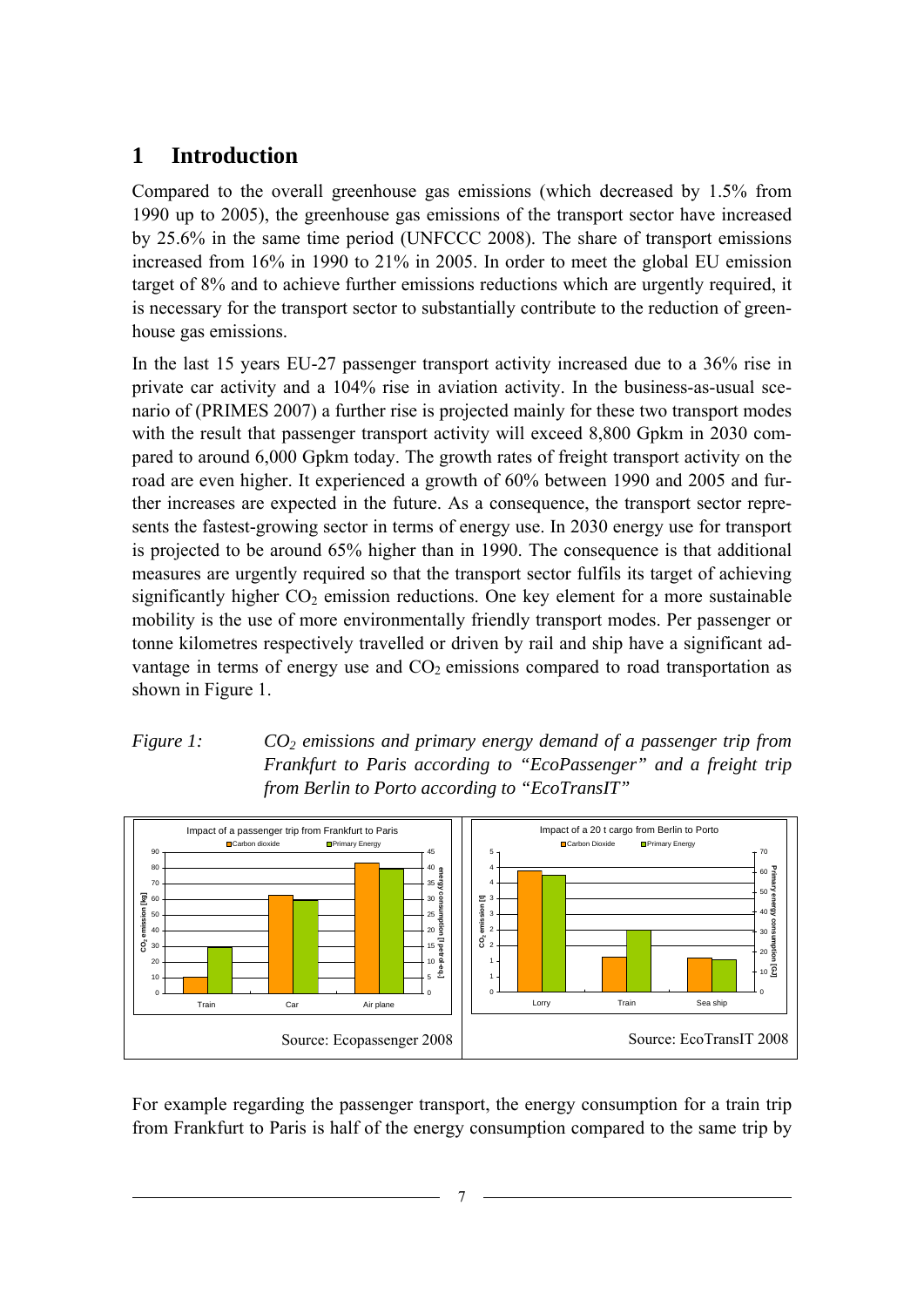<span id="page-7-0"></span>car<sup>[1](#page-7-0)</sup>. The  $CO_2$  emissions are even better what is due to the share of renewable and nuclear energy in the electricity mix which is used for the trains. So a strong focus on policies in changing the modal split by targeting public and rail freight transport should, to all intents and purposes, be implemented in strategies for measures in the transport sector in order to reach ambitious  $CO<sub>2</sub>$  reductions. To support the implementation of such kind of policies and measures the knowledge about a theoretical maximum potential for a shift from road to rail and ship would be very helpful.

### **2 Scope of the report**

The aim of the report is the development of a methodological approach to determine the potential for a modal shift from road to rail and ship for both passenger and freight transport. The basic idea is that it is more important as a first step to carry out this overall estimate than to hold a discussion on the political probability of which changes will happen in reality so as to clarify which policies are needed to tap the total theoretical potential. Thus, the objective is to determine an order of magnitude in terms of how much traffic could be transferred from road transport to rail/ship. In a second step possible measures can be considered that are needed to realise these potentials. In order to provide starting points to this end, the feasibility of tapping the maximum potential will be illustrated in chapters [4.3.3](#page-20-0) and [5.4.4](#page-53-0).

### **3 Structure of the report**

As there are completely different structures, data availability and preconditions for passenger and freight transport, it was necessary to analyse them separately. As a result two different methodological approaches were developed and passenger and freight transport are presented in two parts. For each case the current methodologies for determining the modal shift potential will be presented, followed by a chapter on the available data on the EU level. As a next step a possible approach will be discussed for passenger transport as well as for freight transport; the subsequent chapter will address the determination of a modal shift potential in detail. In the last chapter the analysis will be summarised.

### **4 Passenger Transport**

#### **Categorisation by distances**

1

Passenger transport could be divided into short- and long-distance transport. According to the literature, short- and long-distance trips are usually defined on the basis of physical distance. The first idea preparing this report was that we should not focus on passenger transport in general but on long-distance transport (LDT). Several reasons contributed to this decision. The crucial points were:

<sup>1</sup> Here, the average load of the transport modes was taken into account. By changing the load factor, the emission factors can change significantly.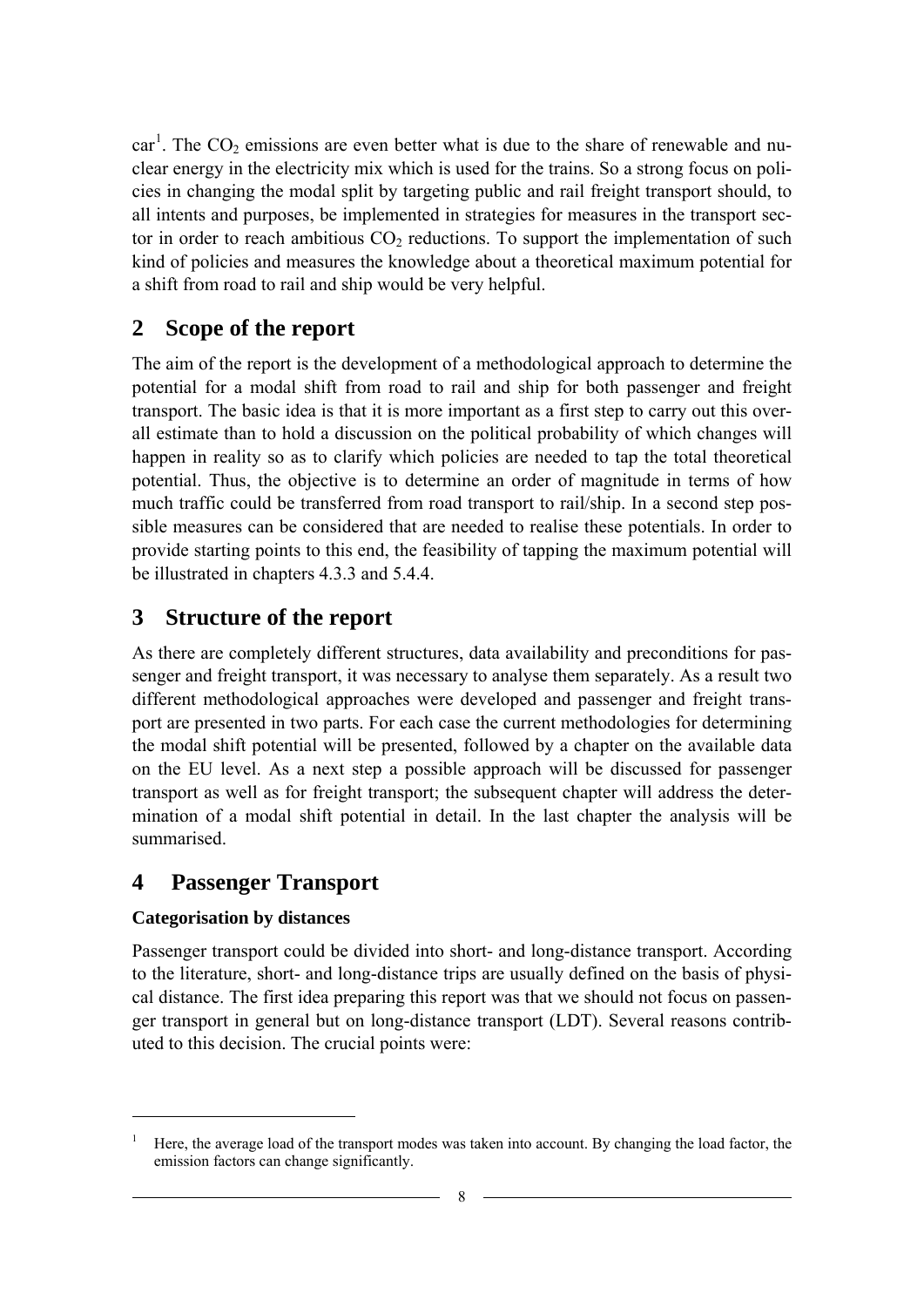- <span id="page-8-0"></span>• Determining a modal shift potential from road to rail is much more complex for short-distances because they include much more complex trip chains and mode changes within a trip compared to long-distance travel, i.e. after work a person goes shopping and then picking up her children etc.. In contrast, long-distance trips are undertaken in general just for one purpose and with one main mode.
- Even if long-distance travel is a rare event from the individual perspective with a small share of trips of around 1%, it has a large share of the travelled mileage (Kuhnimhof 2007).
- Long-distance trips have high potentials for positive effects on behaviour changes (Kuhnimhof 2007).

But there is no commonly defined minimum distance as the thresholds used in various national travel surveys make clear: The range lays between 20 km for Italy up to 200 km for Belgium. The 100 km limit is a generally accepted standard for distinguishing long- and short-distance mobility and that definition has been used for the European long-distance travel mobility survey (DATELINE 2003). But several of the data available are not related to the categorisation short/long-distance, for instance the ETIS data which include most information needed for the determination of a modal shift potential (see chapter [4.2](#page-12-0)). Additionally, there is no uniform understanding that long-distance trips have especially high potentials for positive effects on behaviour changes as (Kuhnimhof 2007) stated. Thus, we differentiated finally not between short- and longdistance journeys in this report.

#### **Main factors influencing modal choice**

As in [Figure 2](#page-8-0) depicted, between 71% and 88% of the trips are undertaken by car and only 6.5 up to 13% by train – strongly depending on the data source and therefore also on the trip distance covered (Dateline just long distance, ETIS all trips between NUTS 2 regions, PRIMES and TRMOVE all trips in Europe, see also chapter [4.5.2\)](#page-24-0).



*Figure 2: Distribution of passenger trips by main mode according to Dateline, ETIS, TREMOVE, PRIMES*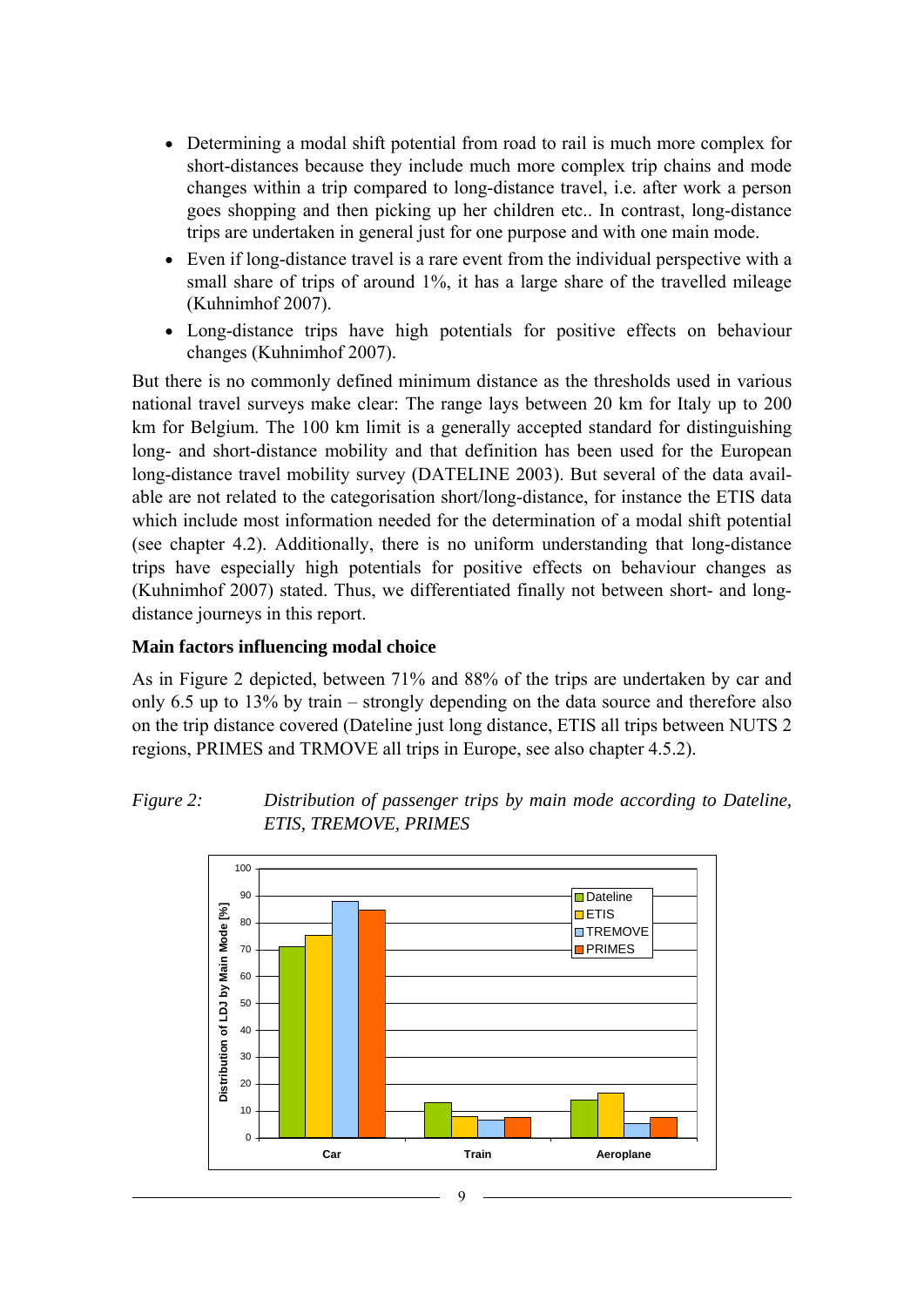<span id="page-9-0"></span>(Limtanakool 2006) identified three sets of variables capable of affecting mode choice:

- 1. Travel costs associated with the different costs (whereby time is an important constituent of travel costs)
- 2. Socio-economic characteristics of the traveller
- 3. Transport infrastructure at the origin and at destination of the trip

But the choice of mode in travel is not only a function of modal attributes and personal characteristics of the traveller; it is also closely tied to trip purpose (Ben Akiva and Lermann 1985). In a simple approach, trips can be differentiated between business, holidays and "other private" which is for example "visiting friends". The [Figure 3](#page-9-0) shows that according to (DATELINE 2003) around 22% of the long-distance trips are business trips, 32% holiday and 47% "other private".

#### *Figure 3: Distribution of long-distance journeys by purpose in EU-15 according to DATELINE 2003*



The national travel survey in Great Britain<sup>[2](#page-9-0)</sup> goes with regard to the trip purpose into more detail, as shown in [Figure 4](#page-10-0) (GB NTS 2006). It has to be kept in mind that in the Great Britain national travel survey long-distance trips are defined as longer than 50 miles (~80 km). In 2006, "visiting friends" at their home was the most common trip purpose for trips over 50 miles ( $\sim 80$  km), accounting for 23%. This is followed by business trips which account for 18%. Holidays account for the largest proportion of trips of over 250 miles (~400 km). Related to the different distances travelled and further influencing factors which are described later in the report the decision variables for the mo-

1

<sup>2</sup> In contrast to UK data, Northern Ireland is excluded in the case of data on Great Britain.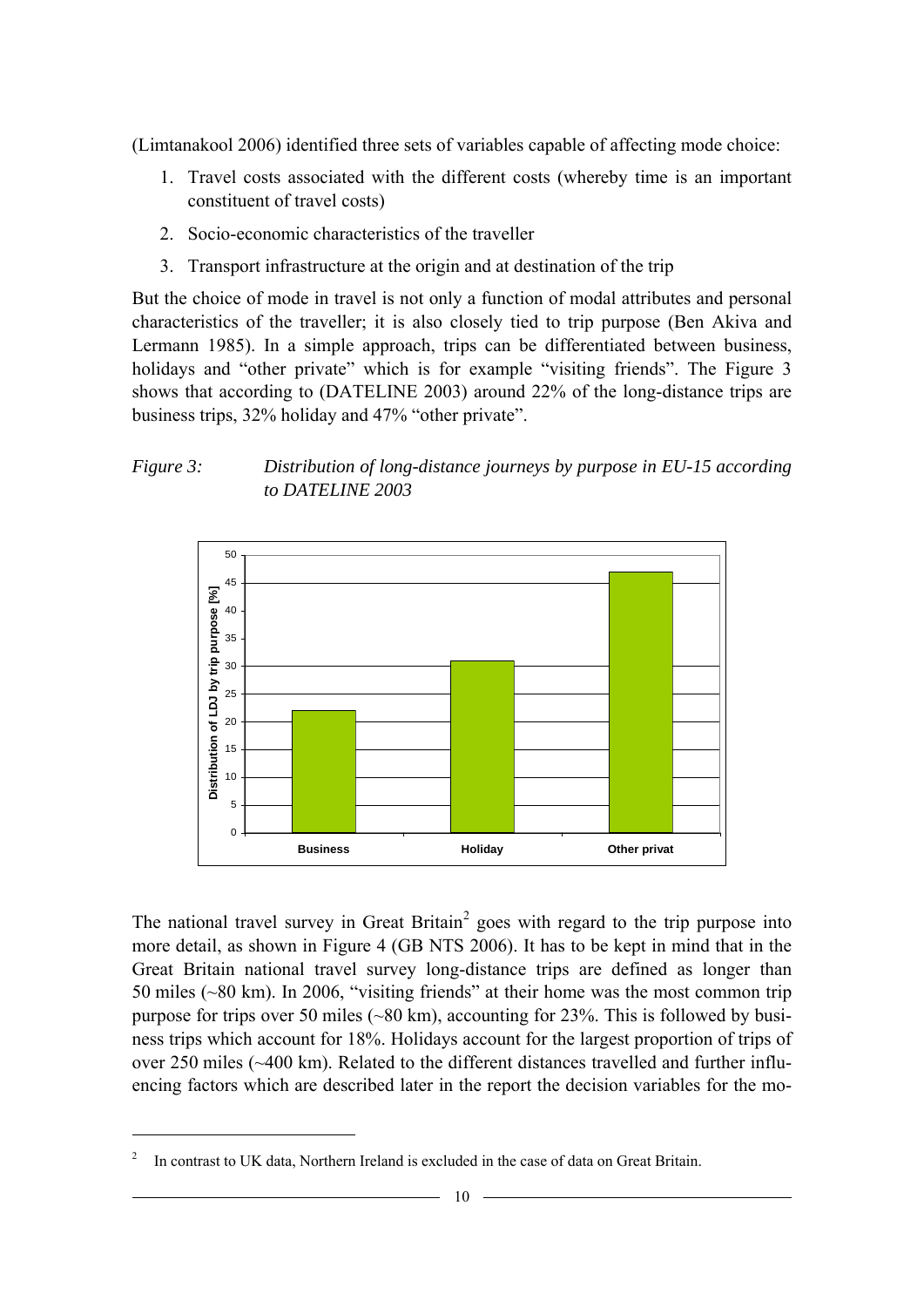<span id="page-10-0"></span>dal choice have different values for different trip purposes and some variables are critical to one purpose but not relevant to another.

#### *Figure 4: Distribution of long distance trips by main mode and purpose in Great Britain according to (GB NTS 2006)[3](#page-10-0)*



### **4.1 Methodologies in the literature**

There are mainly three types of approaches for determining the modal shift potential for passenger transport in the literature: using capacity calculations, transport demand modelling or analyses of surveys.

#### **4.1.1 Calculation on surplus capacities**

In general, studies dealing with calculations on the potential for a modal shift from road to rail in passenger transport have capacity limitations as a starting point. In a first step the capacities of selected transport corridors are calculated. Then the traffic flow of the parallel road will be compared with the surplus capacity on the rail resulting from the modal shift potential. That methodology is limited to single transport corridors and cannot be used on a larger scale. And it does not take into account the possibility of enlargements of the rail capacities. Thus, it is focused on showing the possible shift in a dedicated transport corridor under the given infrastructure conditions.

1

 $3$  Note: 1 mile  $\sim$  1.6 km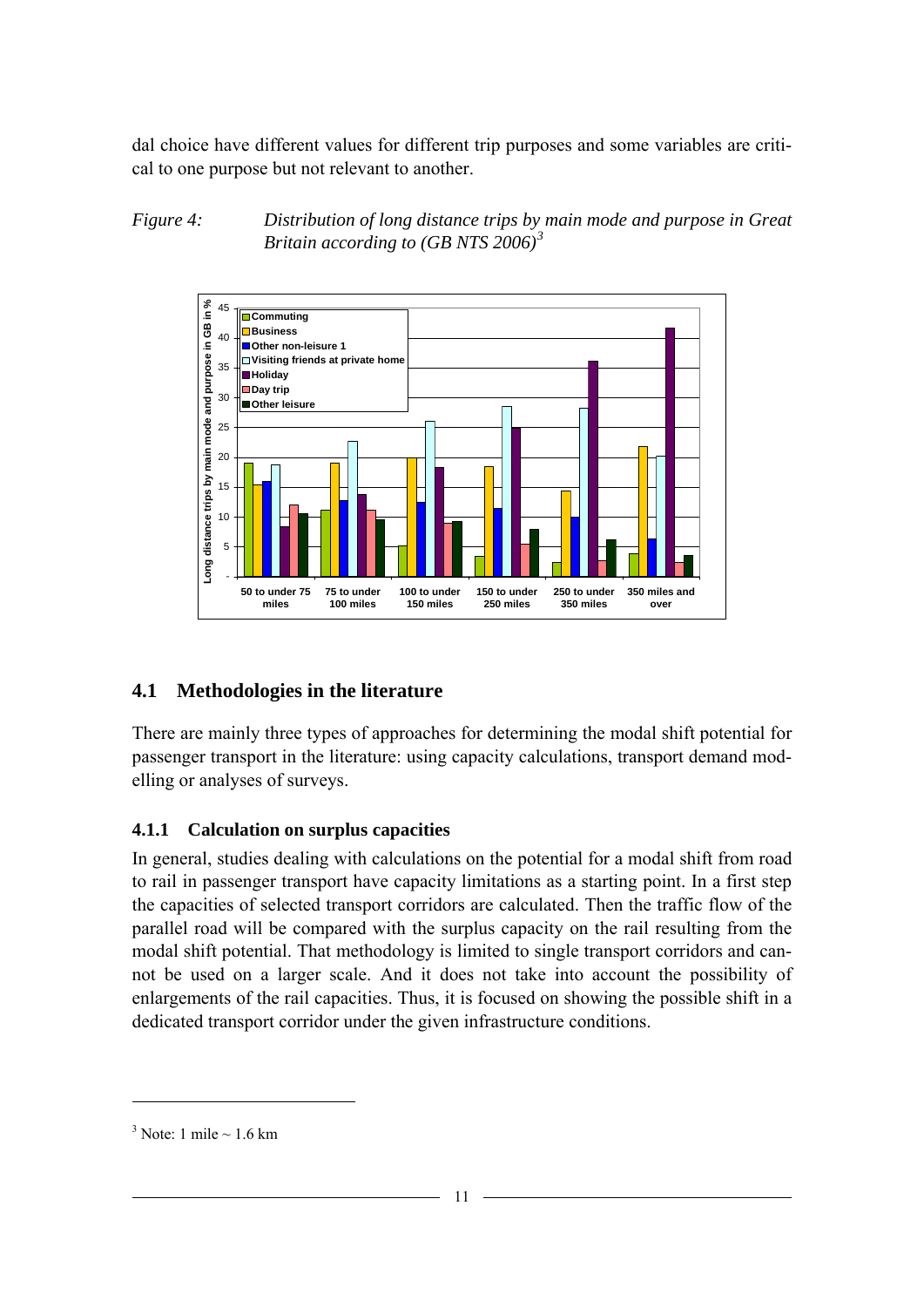### **4.1.2 Transport demand modelling**

Statements on the potential of a modal shift can also be derived from transport demand modelling by changing different factors, influencing the modal choice such as transport costs or time of trips. However, such studies are not undertaken to determine a maximum modal shift potential. In most cases they are carried out with the objective of showing the influence of different policies on the transport demand for different transport modes. There are a range of models for determining the passenger transport demand in the EU. According to (ThinkUp 2003) these models can be provisionally subdivided into the following rough groups:

- Trip generation (short distance) mobility (national models): Such kinds of models are mainly used to determine the trip mobility according to clusters based upon income, household and motorisation characteristics for short distances on the national level.
- Regional input/output models: The transport demand is derived from economic activity factors and a link is made between economy of regions and the volume of transport between regions. The problem is the economy data for which a high level of detail is needed.
- Regional gravitational models: These models could be used for regional economy and spatial planning. But the coupling transport – economy is missing.
- Logit/Utility based models: These kinds of models attempt to determine a probability of making one or another choice of transport organisation. For this approach detailed information is needed as well.

According to (Ortuzar and Willumsen 2006) the factors influencing the choice of mode in the passenger transport demand modelling can by classified into three groups:

- 1. Characteristics of the journey maker
	- Car availability and/or ownership
	- Possession of a driving licence
	- Household structure
	- Income
	- Decisions made elsewhere, for example the need to use a car at work, take children to school, etc.
	- Residential density
- 2. Characteristics of the journey
	- The purpose of the journey
	- Time of the day when the journey is undertaken (e.g. late trips are more difficult to accommodate by public transport)
- 3. Characteristics of the transport facility which can be divided into two categories:
	- Ouantitative factors such as relative travel time, waiting, relative monetary costs (fares fuel, direct costs), availability and costs of parking; and
	- Qualitative factors such as comfort and convenience, reliability and regularity, protection and security.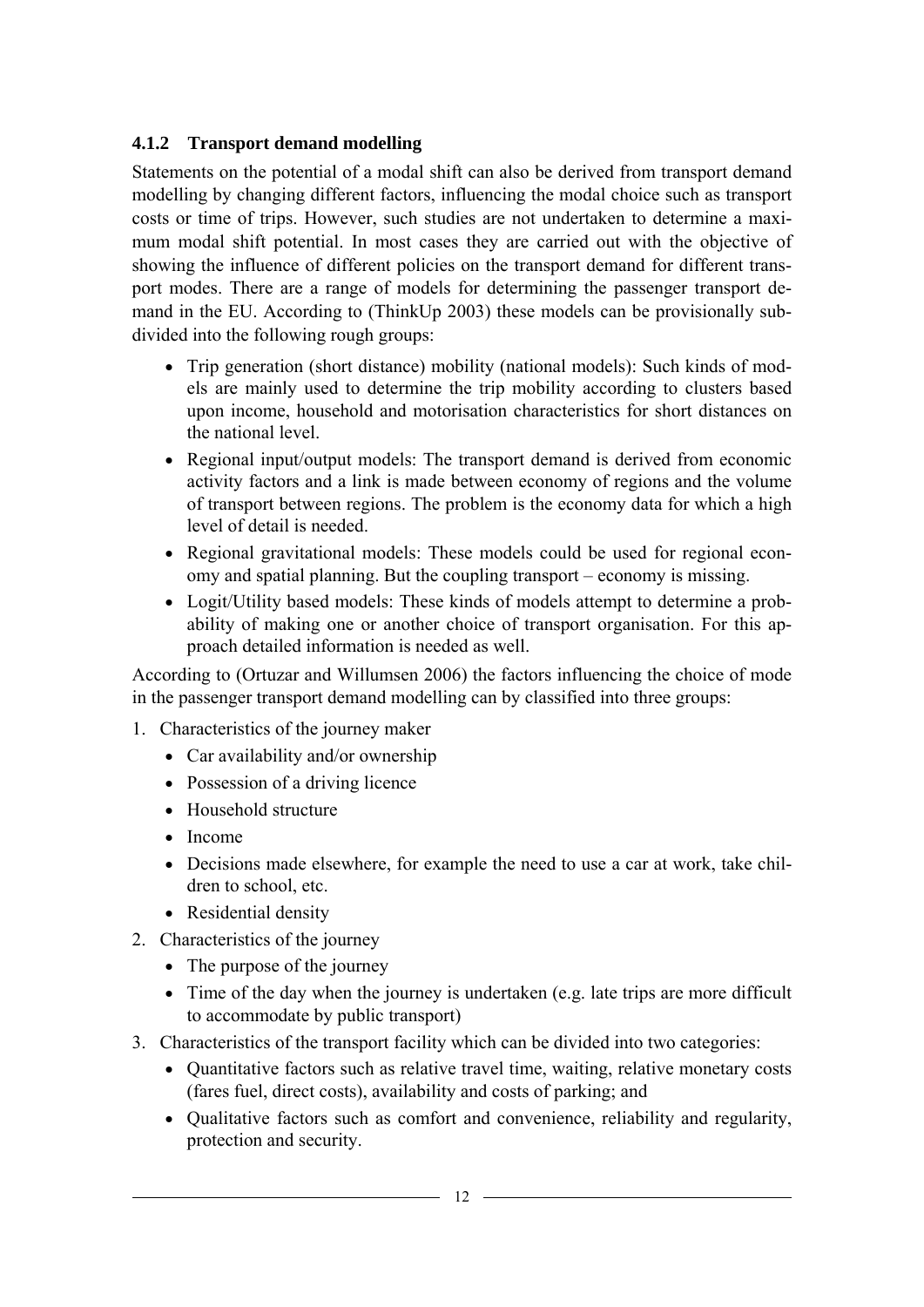<span id="page-12-0"></span>The distance travelled is not mentioned as being an influence on transport mode choices since it is covered by the time travelled in combination with the time budget of the individual person.

By changing these factors, the transport demand of the different modes can be modelled to make travel forecasts (by considering the future trends of these factors) or to estimate the influence of different policies.

#### **4.1.3 Determination of modal shift potential on the basis of surveys**

A third approach to determine modal shift potentials in the literature is based on interviews to determine the willingness to change the transport mode under dedicated conditions. That approach is mainly used on a local level. In several counties surveys are carried out concerning the mobility behaviour of the population. In such contexts the willingness to undertake a modal shift was rarely surveyed. It is very likely that the national train companies have such data for their market analyses but the competitive aspects of the situation make it difficult to obtain these data.

### **4.2 Passenger data availability**

For passenger transport there is much less relevant, international statistics available than for freight transport. This is due to the fact that foreign trade by transport modes have been linked to fiscal policies that have traditionally needed very detailed information on trade aspects. The main data sources and projects related to the development of databases for passenger transport (demand) are described shortly in the following sections.

### **4.2.1 Eurostat**

The Eurostat database provides a high variety of data with regard to passenger transport and tourism. The UNECE Statistical Database contains a range of data with regard to transport statistics covering Europe as well as further countries with regard to, for example, road and railway traffic. A comparison between the Eurostat data and the UNECE data showed that the data are the same so only the Eurostat database will be described in the following:

#### **Eurostat Database**

#### Transport statistics

Modal share (car/coach/train), car ownership (number of cars per 1,000 inhabitants), motor vehicle mileage in vehicle-kilometres, road passenger transport in passengerkilometres, railway passenger transport by type of transport (national/international) in passenger-kilometres, railway transport - quarterly passengers transported

#### Tourism statistics

Travels (number of tourist [journey](http://dict.leo.org/ende?lp=ende&p=thMx..&search=journey)s of several days), number of trips by main mode of transport used (total, air, sea, land, railway, bus and coach, private and hired vehicles, other) and purpose (holidays, holidays - domestic, holidays – outbound, visits to rela-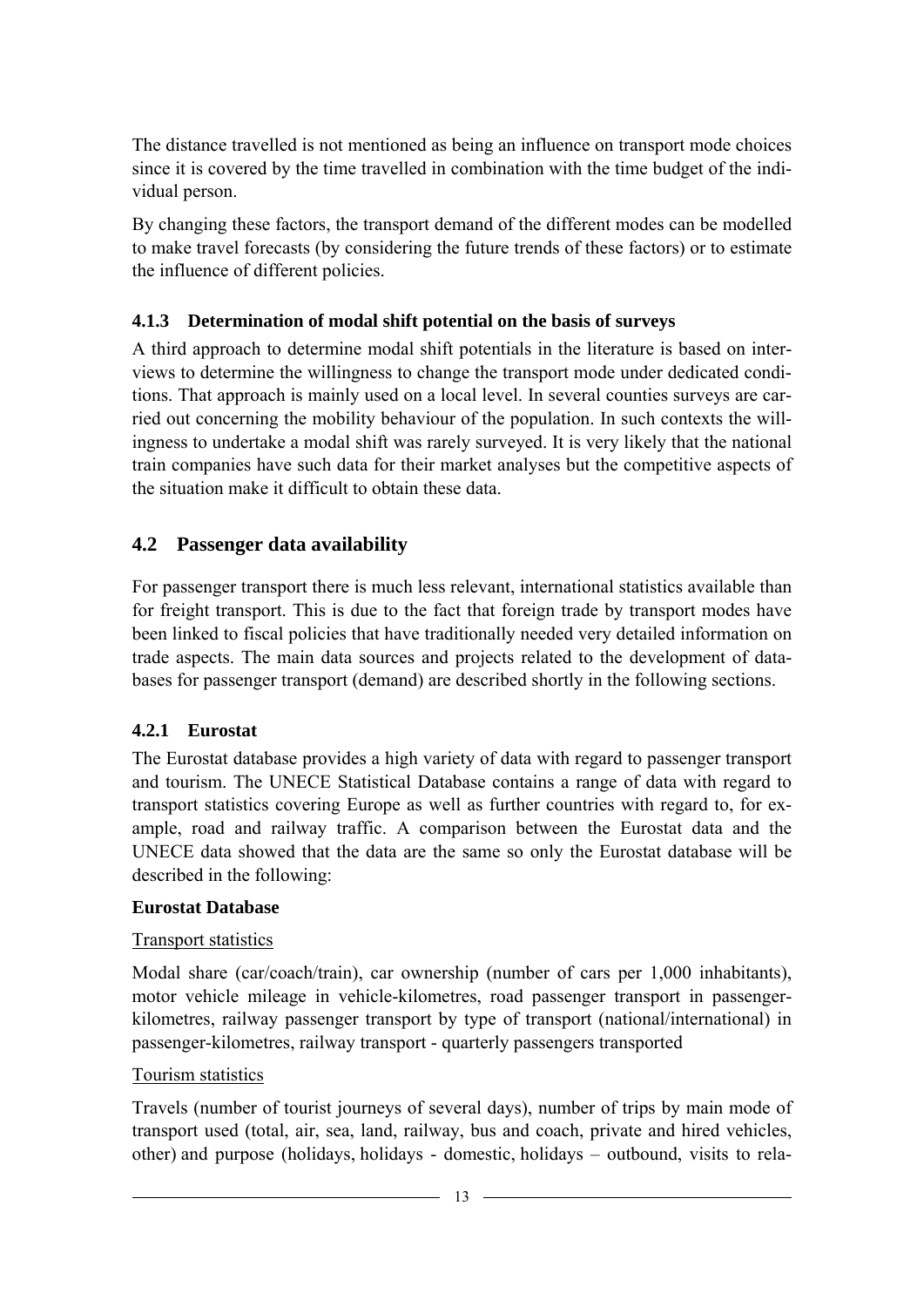tives and friends, visits to relatives and friends- domestic, visits to relatives and friendsoutbound), number of trips by gender and purpose, number of trips by age (0 - 14 years not inc. in total, 15 - 24 years, 25 - 44 years, 45 - 64 years, 65 years and over) and purpose

#### **"Passenger mobility in Europe" in Statistics in Focus**

The statistics presented in Statistics in Focus/Transport (SiF 87/2007) are derived from passenger mobility surveys carried out at national level. As passenger mobility surveys conducted in each country are not completely the same in most cases, they cannot be compared without delving into more detail. The information provided is:

Average number of trips/person/day, average travel distance km/person/day, average travel time minutes/person/day, number of passenger-kilometres by main mode of transport (walking, cycling, passenger car, other methods of motorised private transport, bus and coach, rail, air, water, other public transport), distribution (%) of distance travelled by purpose of travel (work, education, shopping, business, leisure, other), distribution (%) of travel time by purpose of travel (work, education, shopping, business, leisure, other).

**Comment**: The Eurostat database provides a high variety of data with regard to passenger transport and tourism. But the data are not available in cross correlation.

### **4.2.2 MESUDEMO**

**Description**: The aim of the project MESUDEMO was to develop a methodology for creating a general European database on transport infrastructure and flows of passenger and goods (MESUDEMO 2000). The methodology addressed the establishing of the framework of the database as well as supplying a procedure for estimation of those variables which are urgently missing in a potential database. MESUDEMO has taken the indicators for transport demand, both for goods and passengers, and the indicators describing transport networks and outlined the data architecture for how to build ETIS (a European Transport Policy Information System) in the coming years.

**Comment**: The outcome of that project was not a database but a methodology on how to build one.

#### **4.2.3 ETIS**

**Description**: The aim of the ETIS project was to develop a core database for a European Transport Information System (ETIS 2005). ETIS had two main functions: firstly, to navigate the user through existing national transport data sources with accompanying information on their comparability; secondly to provide an interface which allows the production of comparable data across countries for different years. One task was intended for developing the core database of the ETIS covering the EU 27, called ETIS Base. It was designed for working towards building a consensus view of the reference pan-European transport modelling data set. An open methodology was developed to generate a version of a data set from existing international and national sources. The database includes origin-destination pairs between NUTS 2 regions, the number and the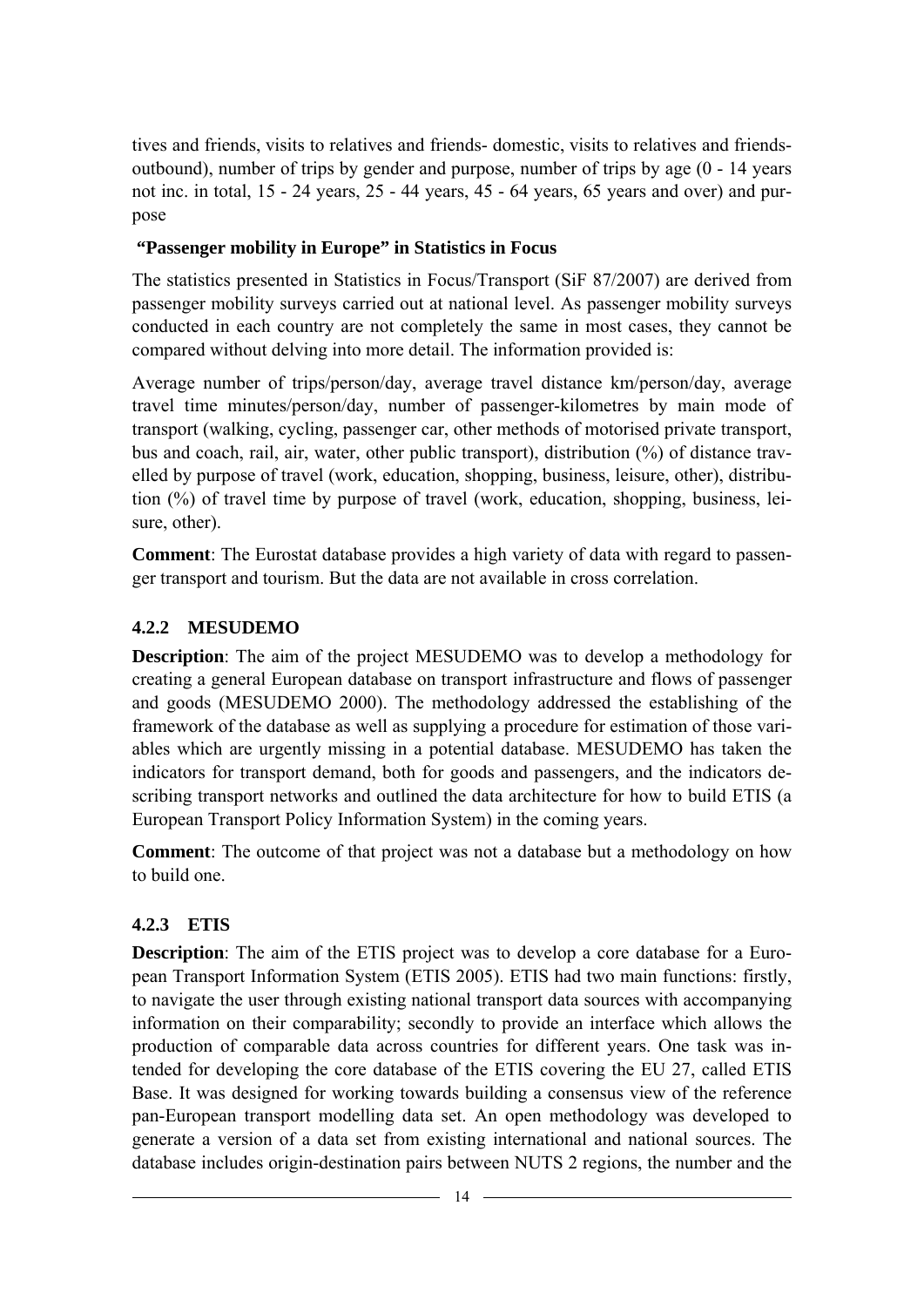distance of the trips and the mode for the year 2000. This information can be complemented by a further set of data including the costs, rail service frequency and the travel time for the different modes for all OD pairs for the year 2003.

**Comment**: The ETIS Base provides the best harmonised available data for the year 2000 for passenger and for freight trips. They are used by the most of current European transport models. The data can be obtained by the DGENV.

### **4.2.4 DATELINE**

**Description**: The DATELINE project started in April 2000 and continues until the end of June 2003 (DATELINE 2003). The project has presented concepts, methods and the potential for implementing a homogenous European travel survey of long-distance mobility in the EU-15. There have been four specific objectives of the project. Firstly, it has developed a survey design for long-distance passenger travel to be applied in all Member States. This addressed the needs of the respondent and implemented the stateof-the-art in travel behaviour surveys. Secondly, these surveys have been implemented in EU-15 plus Switzerland. The DATELINE project then worked on creating a database to provide answers to planning related issues and to provide input for future analysis. In the context of DATELINE a household-level survey of 86,000 residents of the EU-15 and Switzerland about their long-distance travel was carried out. Individuals over 15 years of age reported travel of over 100 km crow-fly distance for the purposes of "holiday" in the previous 12 months, as well as "other private" and "business" in the previous 3 months, and "commuting" for the previous 4 weeks. The survey was carried out from October, 2001 through October, 2002. Among other variables, the dataset contains travel date, destination, duration, and mode.

**Comment**: The Dateline project surveyed all journeys exceeding 100 km where a journey was defined as a series of trips starting and ending at home or a temporary location. Analyses showed that within the DATELINE project the 100 km length trips are underestimated compared to national travel surveys (Kuhnimhof 2007). Their website is already deactivated but data can be obtained from a report including the macro results.

#### **4.2.5 National Travel surveys**

According to (METSUMO 2000) a significant number of European countries have collected valuable data about long-distance passenger flows, including border-crossing traffic, in household and/or passenger surveys. In some countries hardly any harmonised passenger data exists on national level. The national travel surveys collect information from a sample of population contacted by phone or mail and asked to answer a certain number of questions focusing on their travelling behaviour during a fixed period prior to the moment when each respondent answers the mobility questions. These surveys are designed for national purposes and there are presently no agreed standards for conducting comparable and reliable surveys. So the methodological differences between countries' surveys do not allow a full comparison of the data obtained; but they could be used to identify ranges and behaviour tendencies. The survey which is on one side pub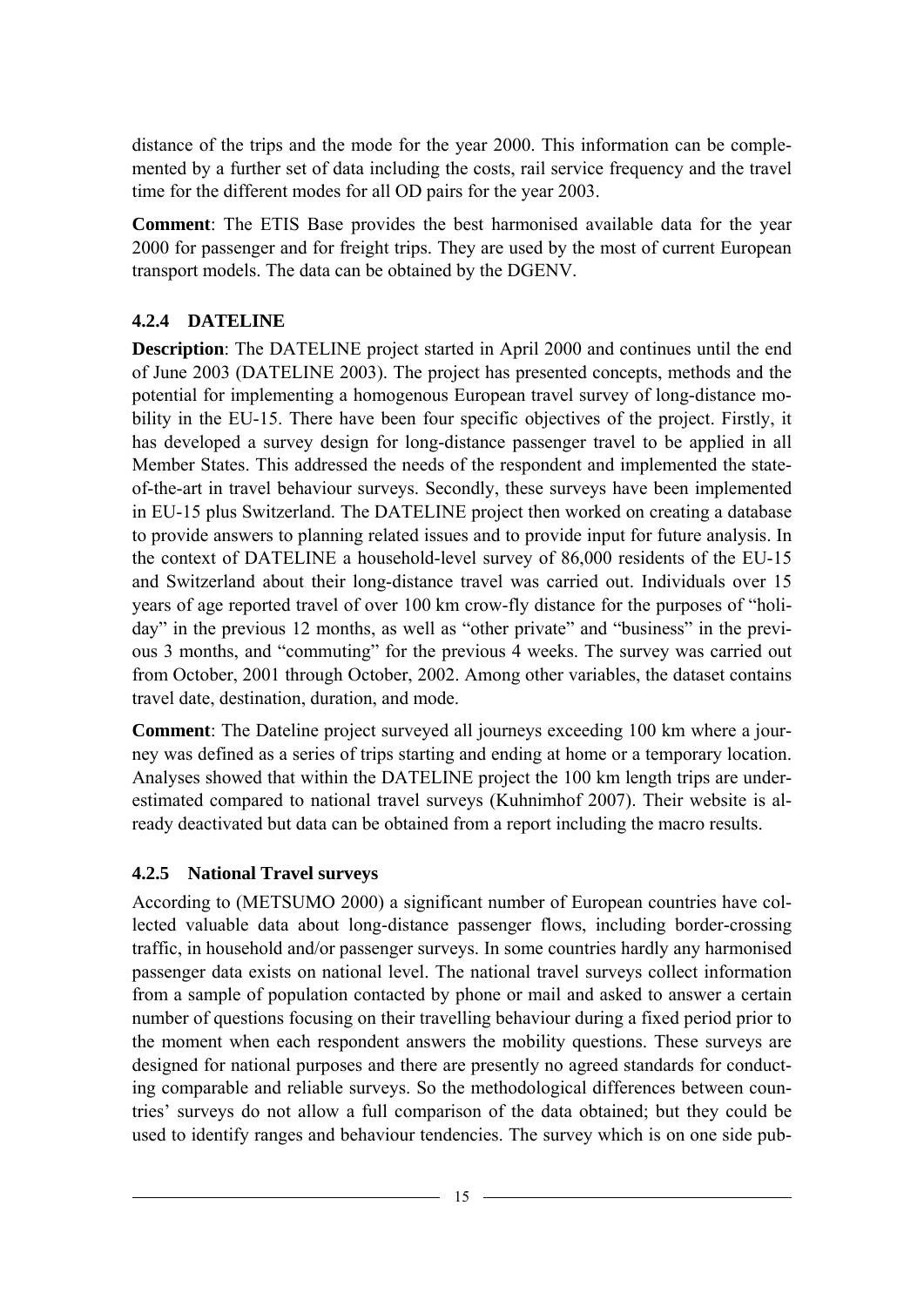<span id="page-15-0"></span>lic available and on the other side contains detailed information is the British national travel survey (GB NTS 2006).

### **4.3 Approach for the determination of a modal shift potential via segmentation**

The first approach arising from the literature research on modal shift in passenger transport was the use of a segmentation approach to identify trips which could not be undertaken by train and to calculate the shift potential by providing the essential segments by data:

- 1. Definition of the deciding segments/modal choice parameters
- 2. Definition of exclusion criteria
- 3. Filling of the segments by data which availability already codetermine the definition of segments

### **4.3.1 Segmentation of the Passenger Transport Market**

In the framework of the ThinkUp project one main task was related to the segmentation of the passenger transport market. The project was a thematic network project of the European Commission's 5th Framework Programme for Research and Development and was finished in 2003. It aimed to draw together results on transport demand forecasting and scenario building and to discuss and compare the methodologies used, the underlying hypotheses and the results obtained. The project considered in particular the subjects of passenger and freight transport markets, the institutional context and policy variables, and issues concerning prediction tools and trend estimation. Within the project the consortium came to the following conclusion concerning the subject "Potentials for Modal Shift: A Segmentation Approach for the European Transport Market" (ThinkUp 2002):

As the passenger transport market is highly complex, it is often described by market *segments. Defining market segments is a compromise between differentiation and aggregation since for modelling transport at European level it is not feasible to model mobility behaviour for each individual person. Thus there is a requirement of defining market segments, which subdivide the whole population into groups. The particular segments should be differentiable, while the elements within a segment have to be as homogenous as possible.* 

The segmentation approach developed for the purposes of ThinkUp resembles very much the parameters influencing the modal choice in transport demand modelling described above. The variables consist of the demand and the supply side variables. The demand side variables can be further subdivided into trip characteristics (travel purpose, regularity of a trip, trip length, time of the trip, spatial character of a trip) and user characteristics (socio-demographic variables, socio-economic variables, pre-commitments, subjective factors). The resulting segmentation in the project ThinkUp consisted of following levels and segmentation criteria:

• Level 1: Functional trip, which combines the two variables "distance of the trip" and "spatial character of the trip"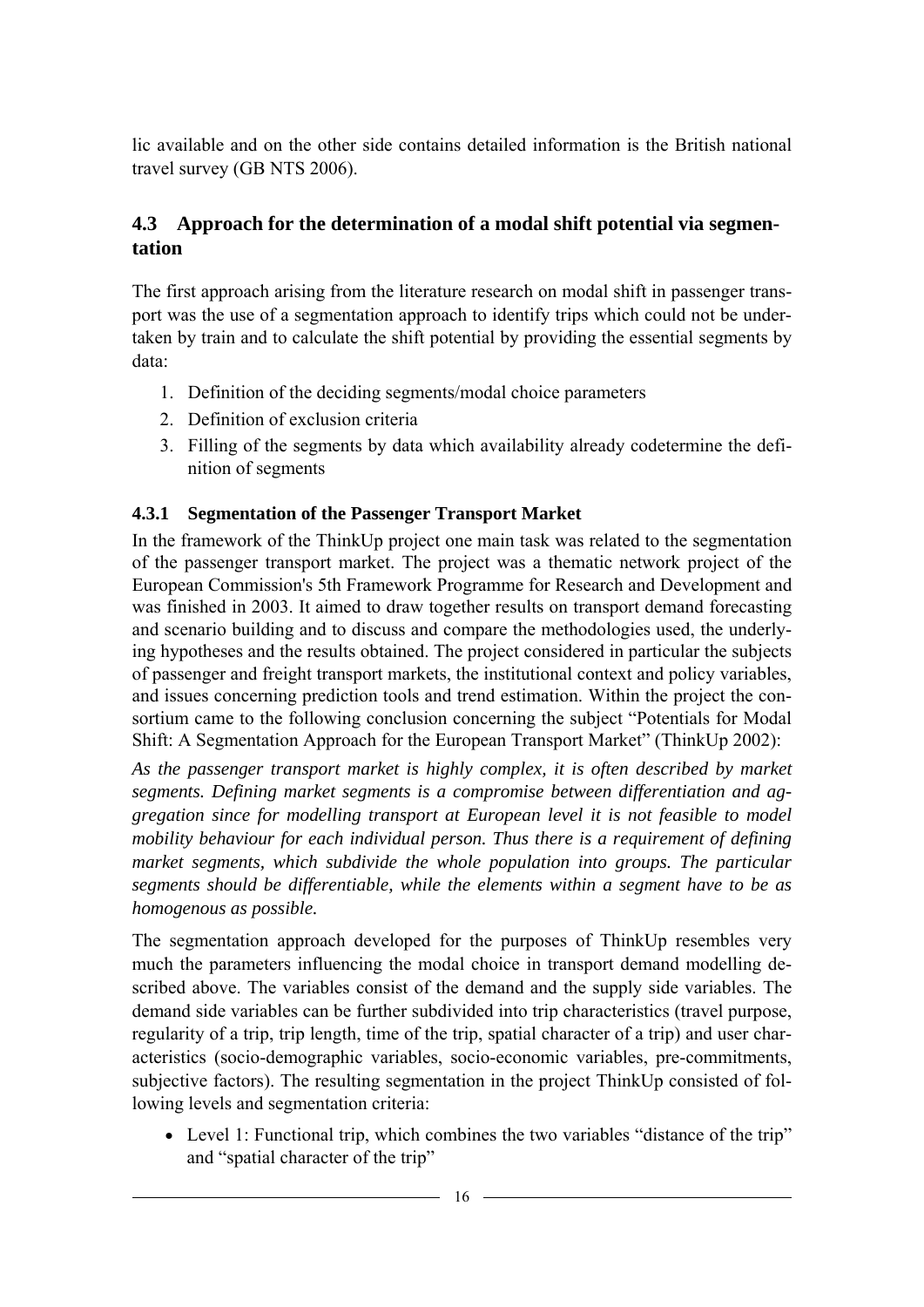- <span id="page-16-0"></span>• Level 2: Mode
- Level 3: Trip purpose (work, education, shopping, leisure (social and recreational), business, holiday)
- Level 4: Age group
- Level 5: Other socio-demographic and –economic user variables (gender, households size, household income, employment)

According to ThinkUp the "regularity of a trip" variable has a high affinity to the trip purpose and can be combined with this variable and the "time of a trip" variable can be attached to the trip purpose as a "time tag". Subjective variables like individual level of information about services, perceptions, constraints and the individual assessment of the degree to which a trip has utility for its own sake, have an influence on the mobility behaviour as well. As a result, they are recommended to be added by an "additional layer".

#### **4.3.2 Definition of exclusion criteria and data availability**

All described parameters or segments have a more or less strong influence on the modal choice. But it is extremely arbitrary to decide which criteria for the modal choice could definitively exclude the use of the train. In the following section the single factors influencing the modal choice will be discussed in more detail.

**Distance of the trip:** The trip distance is not per se an exclusion criterion as car travel doesn't have necessarily a time advantage compared to the train. In the national travel survey in Great Britain the mode is depicted differentiated by trip length. As [Figure 5](#page-17-0) shows, a maximum distance for train travel could be only defined with regard to air travel. In this country-specific data the vast majority of all long-distance trips are made by car and a further 10% by rail. The car is the most common mode for all length of trips. But, the use of the car declines for very long trips, for which air travel is increasingly popular. Nearly 40% of the trips with a distance of more than 350 miles (~560 km) are undertaken by aeroplane. Here, it has to be kept in mind that in Great Britain long-distance trips to the European continent have to be undertaken in most cases by aeroplane due to geographical reasons. Thus, these data are not transferable to other European countries. But anyway, in general - combined with the time of the trip the distance could determine the modal choice for the benefit of air transport and account of car transport. But no definitive numbers of kilometres for the shift from road and rail to air could be found in the literature for all transport purposes. Only with regard to business as a trip purpose, a "3-hour target" could be found to meet the requirements of the business segment operators.

However, looking at the shift from road to rail there is probably no time advantage for using a car from a certain distance onwards. So basically all long distance trips could be shifted to rail transport in terms of time budgets and therefore of trip distances if the train has a time advantage compared to the road. Concerning the available data, the ETIS database provides the number of trips per distance and – more important – the travel time for road and rail so that the time ratio road/rail could be used for a data analysis.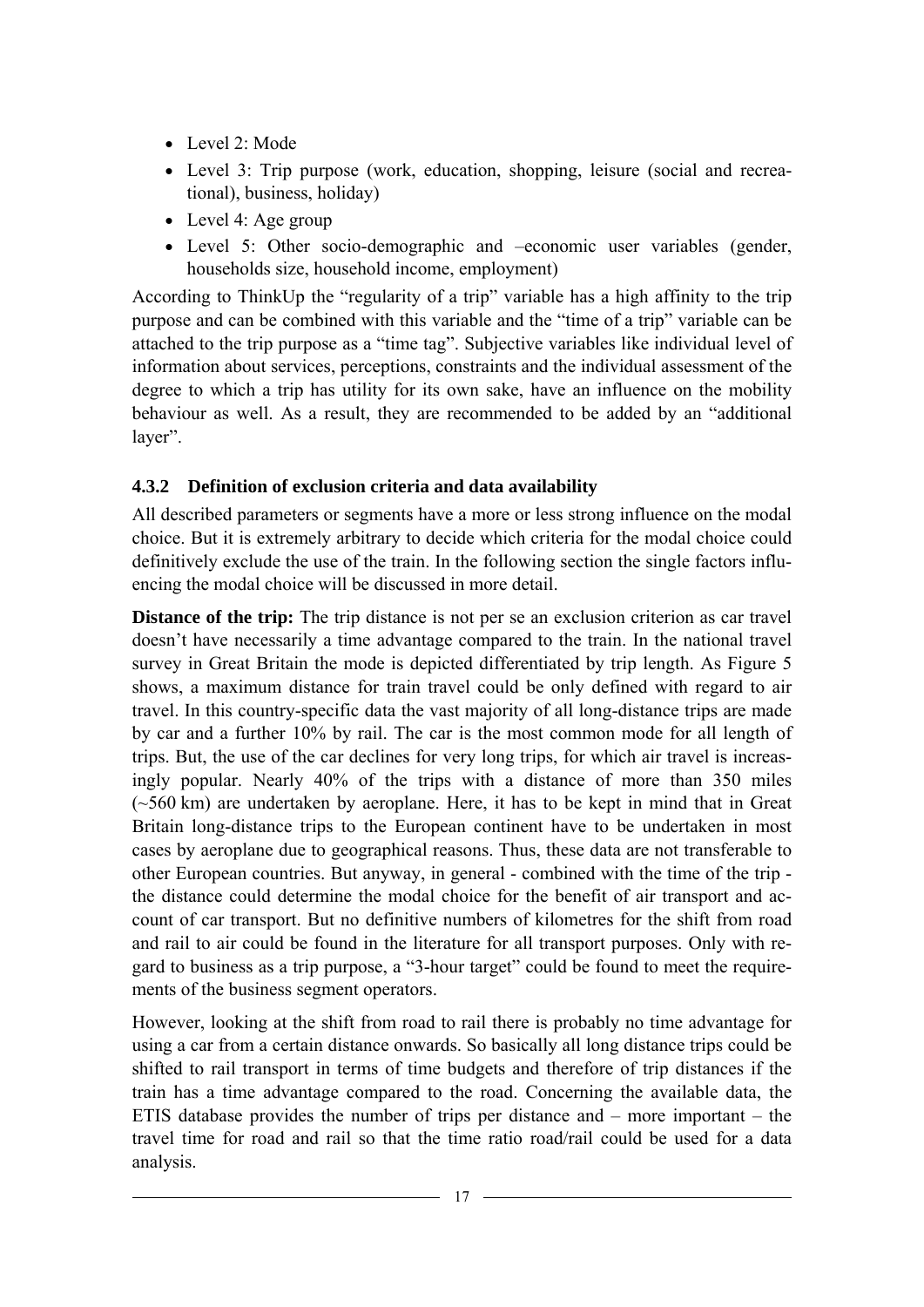<span id="page-17-0"></span>*Figure 5: Distribution of long distance trips by main mode and length in Great Britain (GB NTS 2006)[4](#page-17-0)*



**Spatial character:** The spatial character could be a practicable criterion to exclude certain trips from a shift to train in terms of accessibility, as the infrastructure is often small in rural areas and the accessibility to train is not always given. It was described that good access from the urban centre to train stations increases the use of trains, particularly for business trips (Limtanakool 2006, see also Table 2). It is also reported that the most important characteristic for train use by vacationers is the presence/absence of a train station. Higher population densities are associated with smaller shares of private car use. This is because higher densities and associated higher demand of public transport facilitate well-developed rail networks. So the modal choice depends significantly on the spatial character of the origin as well as of the destination. It could be stated that - as the objective of this study is to define an approach for the theoretical potential to shift from road to train, for which a possible expansion of infrastructure has to be taken into account - this criterion does not lead to exclusion in terms of enlargement of the infrastructure. But it is a very important factor. In standard GIS-programs data for the population density and the number of train station can be derived for the different NUTS levels.

**Trip purpose**: For the trip purpose it can be stated that there is probably no purpose which definitively excludes train use, just different probabilities for the modal choice. The trip purpose would be interesting to look on regarding the modal choice as the decision variables for the modal choice have different values for different trip purposes and some variables are critical to one purpose but not relevant to another.

<u>.</u>

 $4$  Note: 1 mile  $\sim$  1.6 km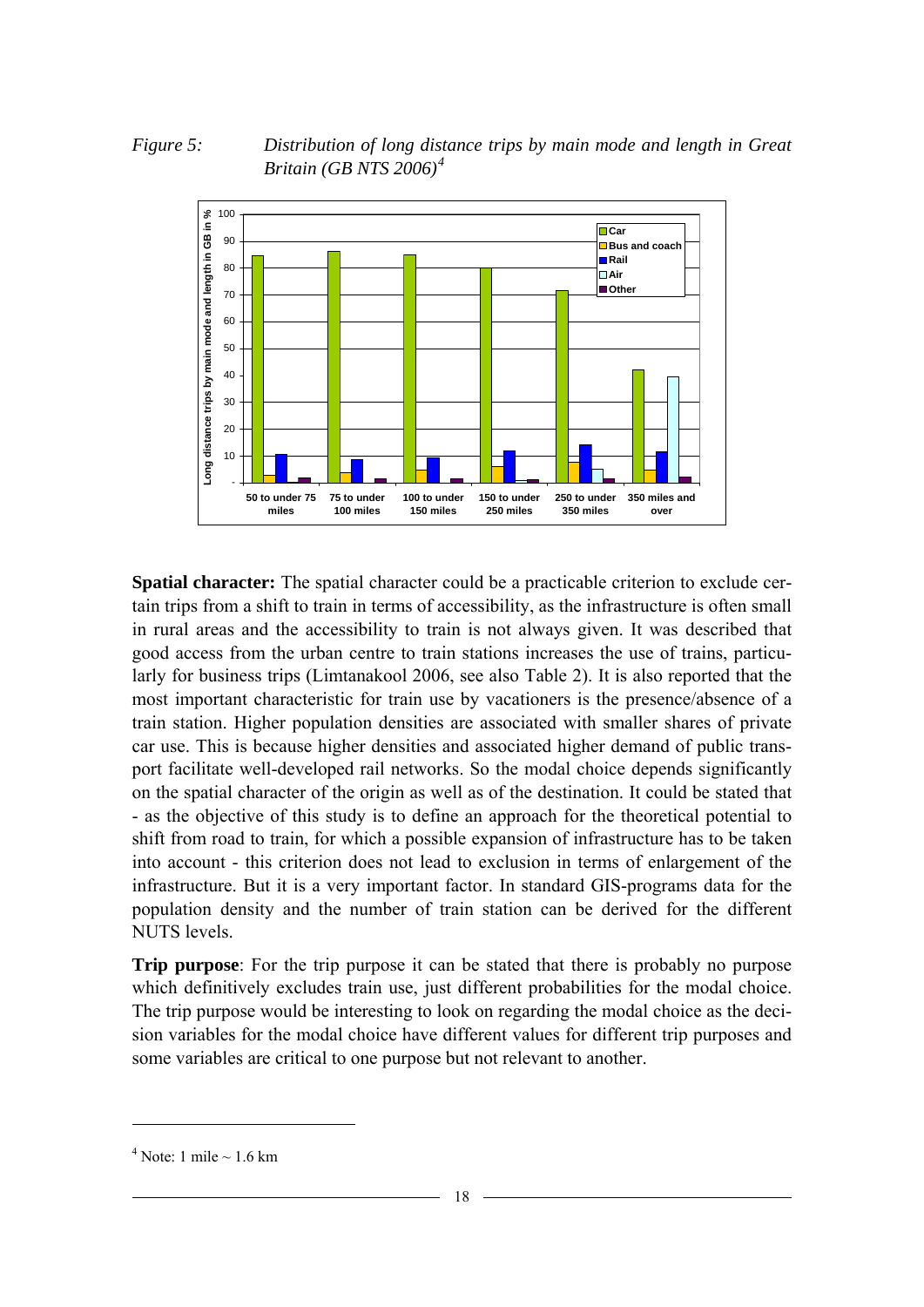<span id="page-18-0"></span>For holiday trips a bit more information is available as for business trips. For example, holiday trips are more often undertaken with other people what may make travelling cheaper by private car and also more convenient for instance when luggage has to be taken into account. And the distance to train stations does not appear to affect train use as much as it does for business travel which may be derives from the fact that leisure trips are not subject to time constrains to the same degree. According to (Schmied and Götz 2007) the family orientated vacationer is a group with an especial high affinity to cars due to a higher mobility at the destination, the higher flexibility of time, the possibility to travel without train changes and the possibility of an easy transportation of luggage. The motivation for the choice of the transport modes car and train in holidays are summarised in [Table 1.](#page-18-0)

| Car                                            | Train                                     |
|------------------------------------------------|-------------------------------------------|
| Independence, flexibility (regional, temporal) | Stress-free and relaxing                  |
| Assurance of the mobility at the destination   | Cheap                                     |
| Stress-free (no train changing)                | Possibility to enjoy the landscape        |
| Unproblematic transportation of luggage        | Meeting people                            |
| Cheap                                          | More environmentally sustainable and safe |
|                                                | Source: (Schmied and Götz 2007)           |

| Table 1:<br>Motivation for the modal choice in holidays |
|---------------------------------------------------------|
|---------------------------------------------------------|

Thus, in principle the trip purpose should be regarded separately for a segmentation approach – at least a differentiation between business and non-business. But as the ETIS database doesn't differentiate between these two cases, different assumptions for these two purposes cannot be taken into account.

**Regularity of the trip**: Even if regular trips are easier to shift to rail that also does not constitute an exclusion criteria as a matter of principle.

**Time of the trip**: An interesting point is the time of the day of the trip since late trips are more difficult to accommodate. By furthering the service of public transport the influence of that factor can be reduced; but certainly not excluded. Concerning the data availability it has to be stated that no data with regard to the time of the trip could be found. It is very likely that train companies have such data but don't publish them due to reasons of competition.

**Socio-demographic and socio-economic factors**: All socio-demographic and socioeconomic factors of the trip maker - such as age group, car availability, income, education and household structure - influence the probability of using the train. According to (Limtanakool 2006) more highly educated travellers and those on low incomes are more likely to travel by train (Table 2). And for example, car availability, as in everyday traffic, is consistent influence on mode choice for all trip purposes. But these do not consti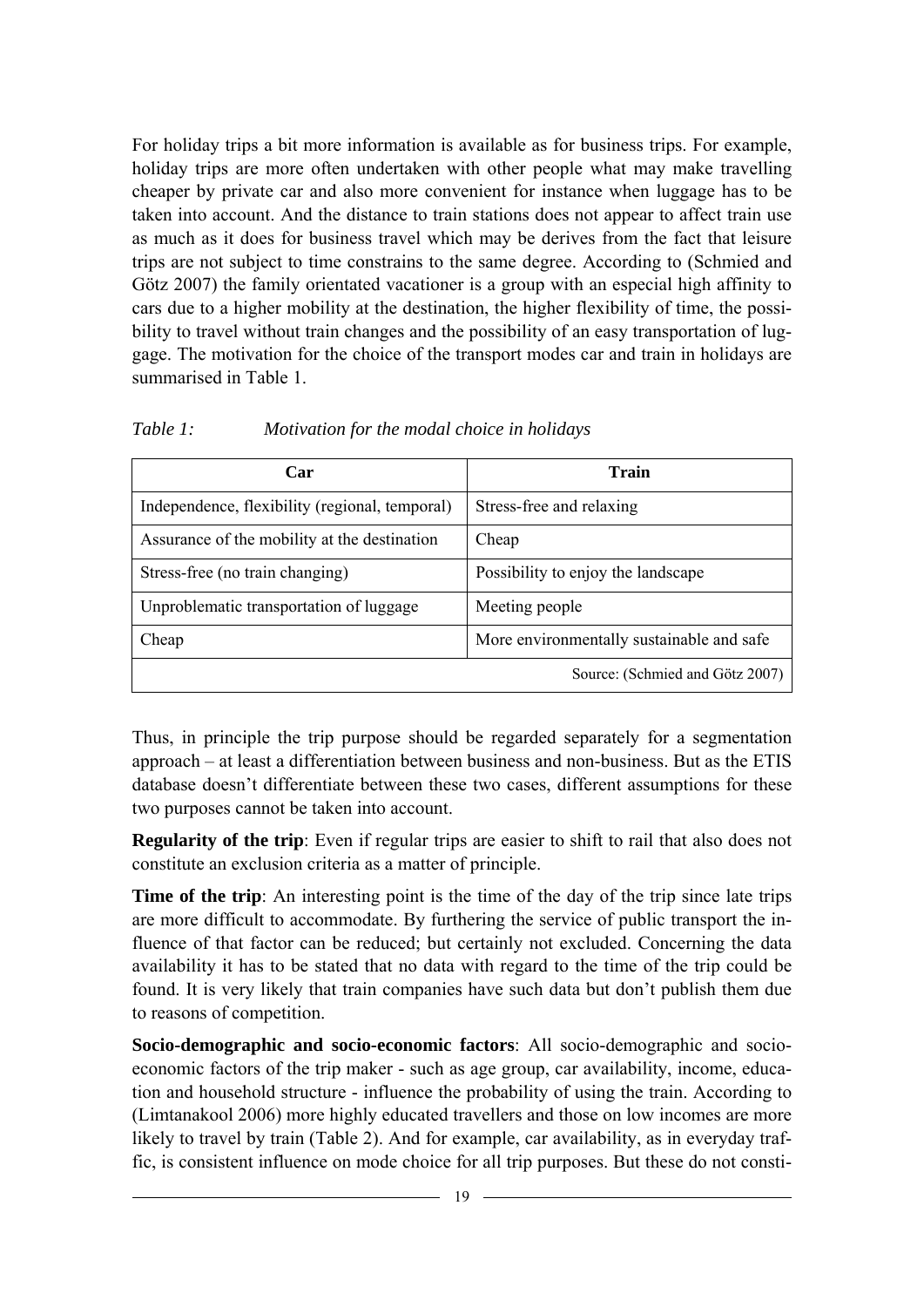tute exclusion criteria. Why shouldn't a special age group use the train? Why not take a shift to train into account even if the trip maker has a car at home (travelling by train could be, for example, much cheaper or much faster in these cases)? So these criteria do not lead to definitive exclusion criteria but they are important in terms of probability. The general data could be obtained by Eurostat but they are not related to other important trip variables such as purpose or distance. The only source which could be found and which include information about socio-economic attributes related to the transport mode in long-distance travel was (Limtanakool 2006). Based on the Netherlands national travel survey 1998 they modelled the modal share related to socio-economic factors for medium- and long-distance transportation, whereby all distances over 50 km were covered. Some results are summarised in Table 2.

*Table 2: Modal split for medium- and long-distance travel (>50 km) by trip purpose, socio-economic and land use factors (Limtanakool 2006)* 

|                               |      | Commute |      | <b>Business</b> |      | Leisure |
|-------------------------------|------|---------|------|-----------------|------|---------|
|                               | Car  | Train   | Car  | Train           | Car  | Train   |
| Gender                        |      |         |      |                 |      |         |
| Female                        | 62.0 | 38.0    | 79.1 | 20.9            | 79.9 | 20.1    |
| Male                          | 81.6 | 18.4    | 91.8 | 8.2             | 84.4 | 15.6    |
| Household type                |      |         |      |                 |      |         |
| Single worker                 | 68.1 | 31.9    | 90.0 | 10.0            | 73.1 | 26.9    |
| Couple one worker             | 74.0 | 26.0    | 90.3 | 9.7             | 86.6 | 13.4    |
| Couple two workers            | 75.0 | 25.0    | 87.1 | 12.9            | 87.8 | 12.2    |
| Family one worker             | 84.8 | 15.2    | 91.9 | 8.1             | 78.5 | 21.5    |
| Family two workers            | 80.5 | 19.5    | 84.5 | 15.5            | 74.5 | 25.5    |
| Family more than two workers  | 76.8 | 23.2    | 92.1 | 8.0             | 84.9 | 15.1    |
| Other type of household       | 84.6 | 15.4    | 93.6 | 6.4             | 83.1 | 16.9    |
| Level of education            |      |         |      |                 |      |         |
| High education                | 69.3 | 30.7    | 86.5 | 13.5            | 82.2 | 17.8    |
| Medium education              | 82.8 | 17.2    | 94.6 | 5.4             | 77.6 | 22.4    |
| Low education                 | 93.5 | 6.5     | 95.1 | 4.9             | 87.2 | 12.8    |
| Household income              |      |         |      |                 |      |         |
| High income                   | 78.7 | 21.3    | 90.1 | 9.9             | 87.9 | 12.1    |
| Medium income                 | 76.9 | 23.1    | 91.6 | 8.4             | 81.9 | 18.1    |
| Low income                    | 0.0  | 0.0     | 0.0  | 0.0             | 56.4 | 43.6    |
| Population density (origin)   |      |         |      |                 |      |         |
| Less than 15 persons/ha       | 84.6 | 15.4    | 92.7 | 7.3             | 87.6 | 12.4    |
| 15 to less than 30 persons/ha | 77.6 | 22.4    | 89.8 | 10.2            | 76.4 | 23.6    |
| 30 to less than 45 persons/ha | 61.0 | 39.0    | 83.9 | 16.1            | 70.8 | 29.2    |
| More than 45 persons/ha       | 51.3 | 48.7    | 78.7 | 21.3            | 73.2 | 26.8    |

**Decisions made elsewhere**: For example the need to use a car at the destination or the need to transport objects which could not be transported by train would lower the probability of taking the train for a trip.

**Characteristics of the transport facility**: Characteristics of the transport facility affect the modal choice as well. On the one hand there are quantitative factors such as costs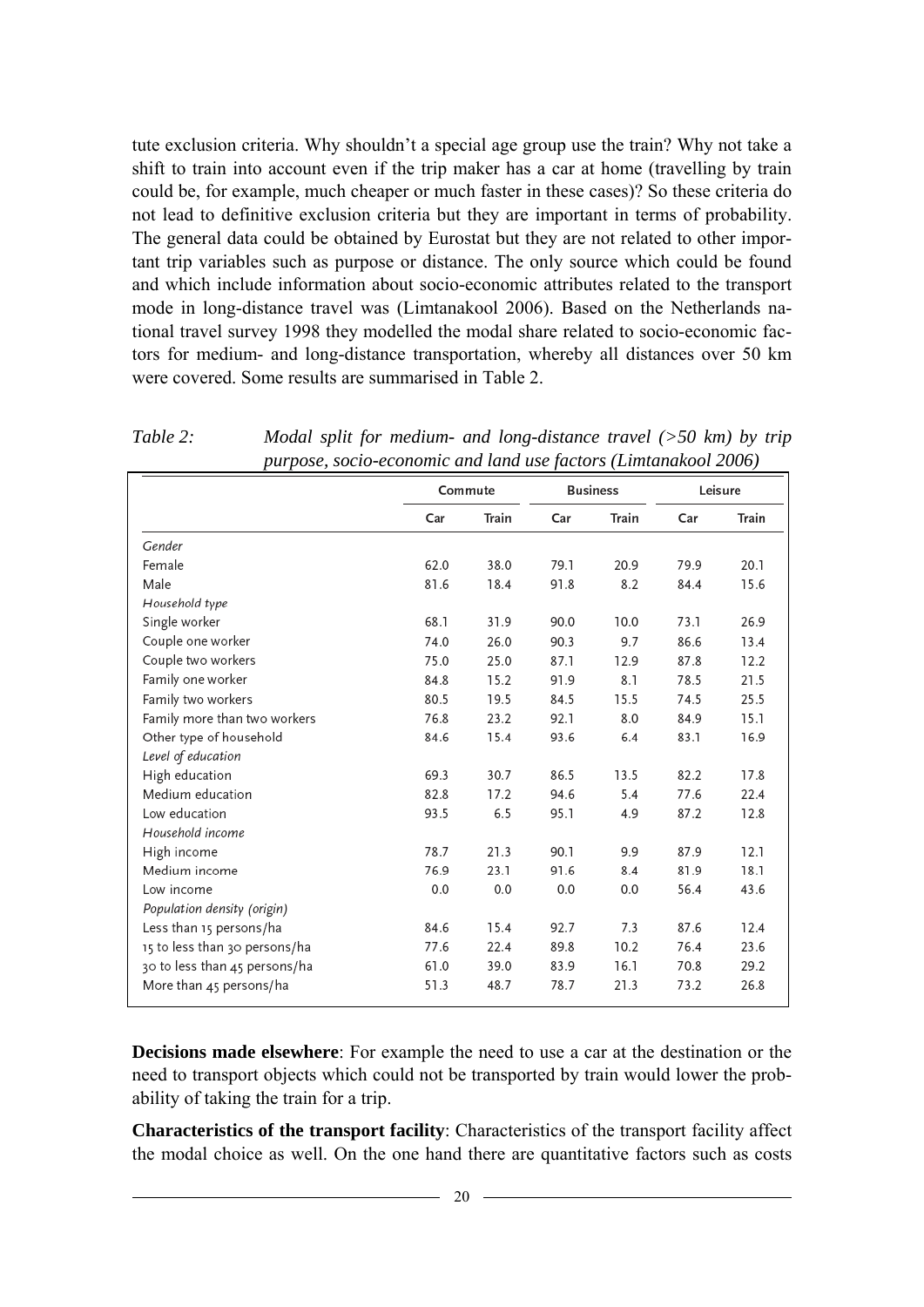<span id="page-20-0"></span>and on the other hand qualitative factors such as comfort and security. However, all these factors could be influenced by politics in such a way, that the probability of a shift from road to rail could by significantly supported.

### **4.3.3 Conclusion**

For determining a maximum potential for a shift from road to rail in passenger transport the segmentation approach could be conceivable. The following segmentation tree shows all relevant criteria discussed above.



*Figure 6: Approach for the determination of a modal shift potential via segmentation* 

### **4.4 Approach for the determination of a modal shift potential via transport demand modelling**

Another possible approach is the determination of modal shift potentials via transport demand modelling and changing of key parameters such as costs (transport costs for road as well as for the train), accessibility and the time of trips to a maximum extent. But one has to be careful here: Too high cost changes cannot be taken into account as most of the models work with elasticises which are derived from past experiences and are not usable for untypical high cost changes. There were already some studies which look at the modal shift by changing different types of transport costs. According to [Vestner 2004] the change in modal shift by internalisation of the external costs in Germany is significant as shown in [Table 3](#page-21-0).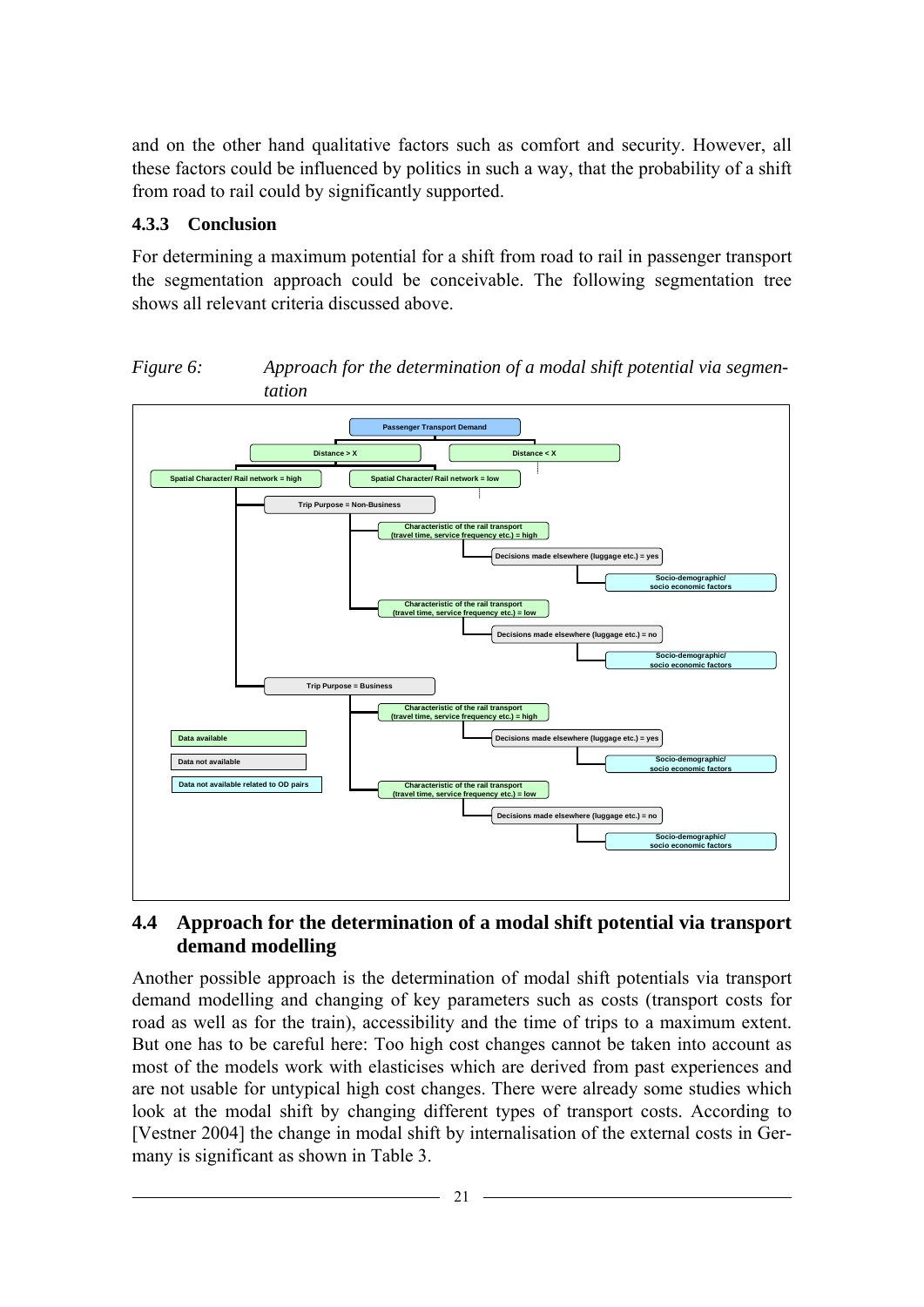| <b>Transport mode</b> | <b>Change in costs</b>                             | Change in passen-<br>ger kilometres | Change in modal<br>shift share |
|-----------------------|----------------------------------------------------|-------------------------------------|--------------------------------|
| Passenger car         | $6.50 \text{ } \in \text{ to } 19.39 \text{ } \in$ | $-35.4\%$                           | 75.7% to 63.9%                 |
| <b>Bus</b>            | 5.46 € to 10.38 €                                  | $-17.6\%$                           | 6.1% to $6.6\%$                |
| Train                 | 11.08 € to 14.72 €                                 | $+66.5\%$                           | 9.2% to $20.1\%$               |
| Aviation              | 31.00 € to 40.00 €                                 | $-20.2\%$                           | $9.0\%$ to $9.4\%$             |
|                       |                                                    |                                     | Source: Vestner 2004           |

<span id="page-21-0"></span>*Table 3: Modal shift by internalisation of the external costs in Germany* 

For determining such estimations of the influence of costs on the modal shift, European transport demand models are needed. Therefore research about the current models concerning passenger transport modelling on the European level was undertaken and is summarised in the following chapter.

### **4.4.1 Studies on EU-level concerning passenger transport modelling**

A range of projects using passenger transport modelling were carried out. But most of them are no longer traceable as the respective websites have been shut down, the database was not transparent or the project led not to a model but rather to the research needed for the development of models and databases that are consistent on a European level. There are several models which include passenger demand modules and which are more or less transparent.

### **4.4.1.1 EXPEDITE**

**Description**: EXPEDITE is an EU-5<sup>th</sup> Framework project that started in May 2000 and was completed in October 2002 (EXPEDITE 2002). EXPEDITE had the following aims:

- Producing multi-modal demand forecasts up to 2020 for passenger and freight transport in Europe (using the NUTS 2 zoning system for Europe, with about 250 zones in the study area, comprising the current Member States and accession countries);
- Identifying market segments which react most to control measures; and
- Formulating efficient policy bundles to achieve mode-switching in line with CommonTransport Policy (CTP) objectives (this means substitution away from car and air transport for passengers and away from road transport in freight).

This project was closely linked to the THINK-UP thematic network.

**Comment**: No actual information is available nor is the model offered on the website.

#### **4.4.1.2 SCENES**

**Description**: The SCENES project was funded by the European Commission (DG Transport and Energy) and was finished according to the final report in 2002 (SCENES 2002). The main objectives of the SCENES project – European Transport Scenarios – can be summarised as follows: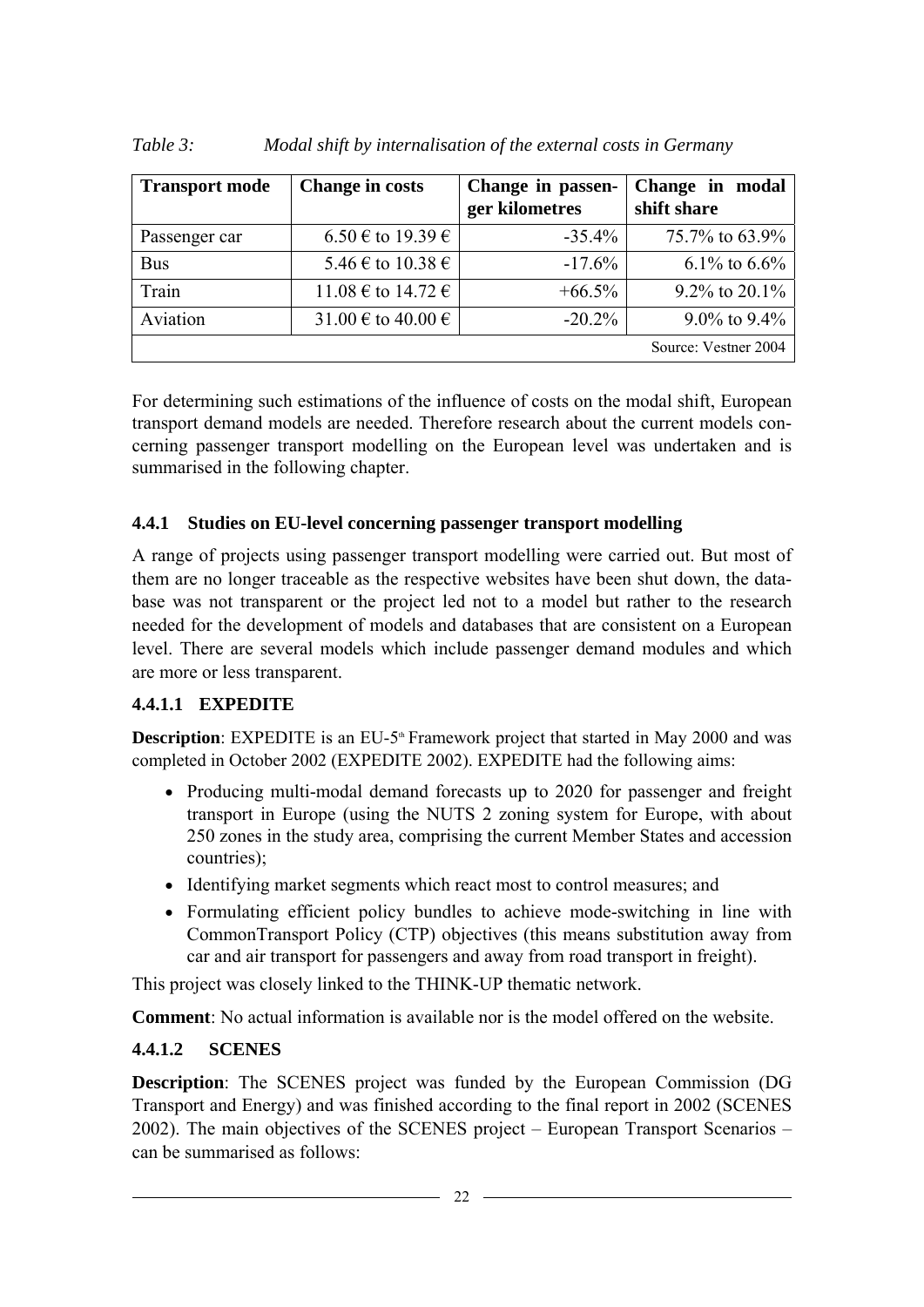- The development of a databank of variables, covering EU countries and a range of countries in Eastern Europe;
- The development of detailed forecasts of factors which will affect transport demand into the future, incorporating institutional factors and studies on breaks in trends;
- Extension to Eastern Europe and enhancing with new data and a strategic transport model of the EU as well as carrying out model runs based on the scenarios this model will be linked to an "appended" logistics module; and
- Implementation of transport demand scenarios for the EU for 2020 and beyond. These scenarios are made up of external, socio economic scenarios, and sets of policy scenarios.

**Comment**: Talking to the person responsible for the database resulted in the understanding that the data are no longer up-to-date and should not be used for the estimations of modal shift potentials. Also the possibility of downloading the data is no longer possible.

### **4.4.1.3 ASTRA**

**Description**: The approach for the original development of ASTRA was to build an integrative coded model that is implemented with the System Dynamics standard software Vensim (ASTRA 1998). Core models that spin off for ASTRA are the European transport model STREAMS and its updated version SCENES, the macroeconomic system dynamics model ESCOT and a set of environmental models that have been developed for the purposes of Strategic Environmental Assessment of the German federal cross-modal transport infrastructure plan. The ASTRA model has been developed, extended and applied throughout a series of EC funded research projects since 2000. It was designed for the strategic analysis of EU transport policies with special emphasis on feedbacks between different economic sectors and long-term developments. The ASTRA model consists of eight modules that are all implemented.

**Comments**: Basically, ASTRA is capable of determining the modal shift potential by changing input travel cost data. As there is no network in the background of that model, because it is working on an aggregated level, changes in rail infrastructure and related effects cannot be focused so as to determine the modal shift by ASTRA. The model is not publicly available.

### **4.4.1.4 TREMOVE**

**Description**: TREMOVE is a transport and emissions simulation model developed for the European Commission. The model has been developed by the Catholic University of Leuven and Transport & Mobility Leuven. The latest version available is from the year 2007 (TREMOVE 2007). The TREMOVE model consists of 31 separate country models. Each country model describes transport flows and emissions in three model regions: one metropolitan area, an aggregate of all other urban areas and an aggregate of all nonurban areas. Trips in the non-urban areas are further separated into short (< 500 km) and long (> 500 km) distance trips. The transport demand module represents the number of passenger-kilometres or ton-kilometres that will be performed in each "model region"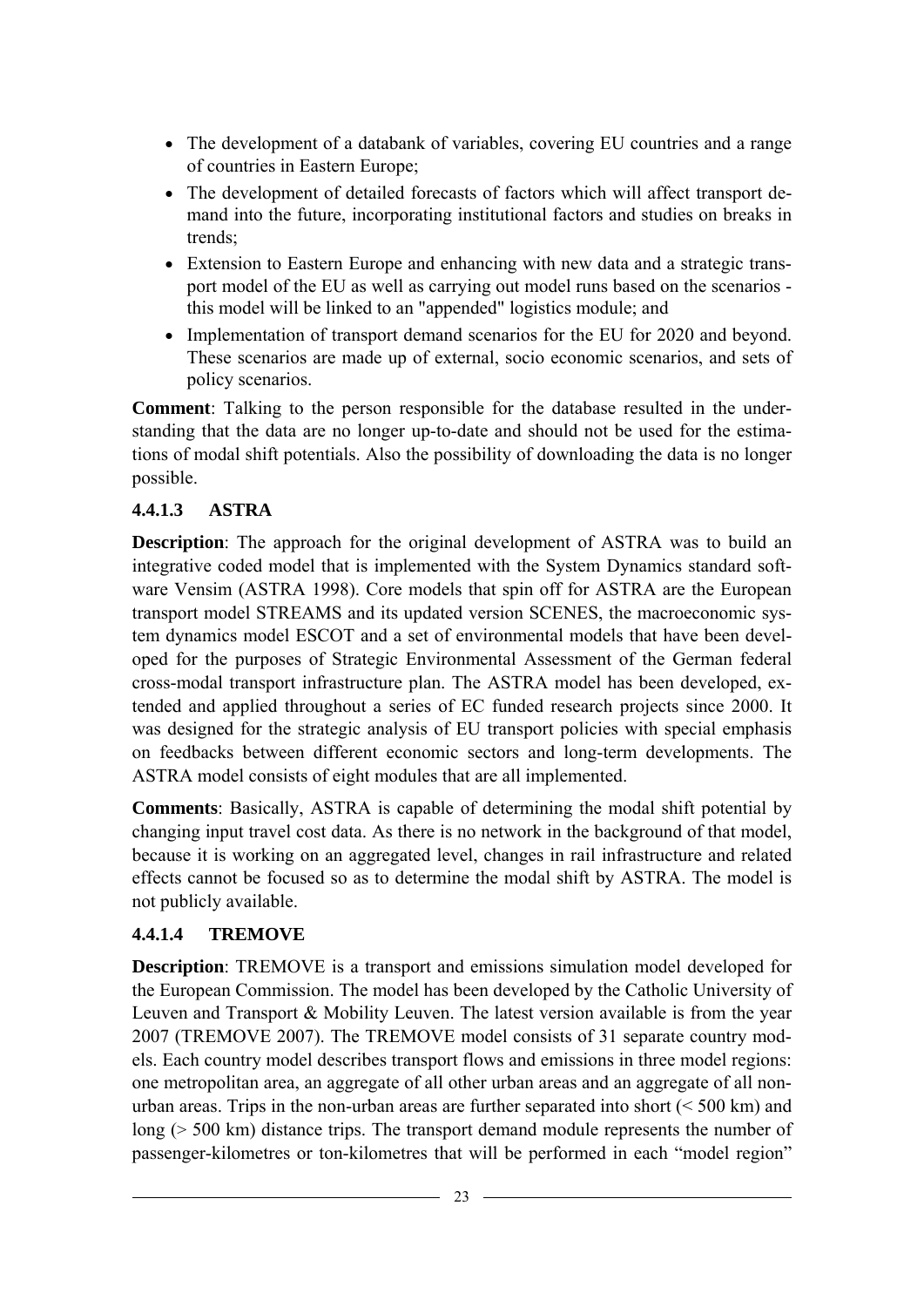of the country considered. Three freight categories are distinguished (bulk, unitized and general cargo) as well as three passenger trip purposes (non-work, commuting and business). Also, transport flows are allocated to peak and off-peak periods. The decision processes of households are modelled using nested constant elasticity of substitution utility functions. These represent the preference relation of all households for the different transport options. The demand for business transport (freight transport and business passenger trips) is modelled as a result of the decision processes within firms. The business transport demand is determined by generalised prices, desired production quantities and substitution possibilities with other production factors.

**Comment**: The model is publicly available. Similar to ASTRA, the reaction of price signals can be reproduced but it is not possible to determine changes in infrastructure due to the aggregate level of the model.

#### **4.4.1.5 TransTools**

**Description**: The aim of the TransTools project was to construct a new modelling structure for the Commission, taking into account the shortcomings in current European models (TransTools 2006). The TransTools model is constructed as an IPR free instrument based on available knowledge. The TransTools model is a network-based transport model of Europe. The passenger demand model tackles passenger transport modelling at European level and covers the first three steps of the classic four-step-approach, which are trip generation, trip distribution and modal split. Trip generation as the first stage of the classical four-step transport modelling approach is implemented in ASTRA. After the generation of trips emanating from European NUTS 3 zones these trips are distributed among destinations. The spatial trip distribution is represented by the second stage of the ASTRA transport modelling approach. In the third step the mode for travel is chosen. Hence impedance data from the TransTools assignment model as well as O/D matrices per trip purpose from the ETIS database are applied. Travel costs, travel time and information about the trip itself such as frequencies and number of transfers are used to split the trips between the modes. Subsequently, for each origin-destination pair, the modal split model calculates the probability of selecting a modal alternative from a set of available modes. The explanatory variables represent the transport service level between two zones, e.g. in terms of the two aspects of travel costs and travel time. The output of TransTools passenger demand model to assignment model are unimodal passenger O/D transport matrices at NUTS 3 level in number of passengers per mode (rail, road, air) and trip purpose as well as unimodal passenger O/D transport matrices at NUTS 3 level in number of vehicles for road relations per trip purpose.

**Comment**: The model is available from the project leader. The TransTools Model could address changes to land use and economics. Thus, determining the modal shift should be possible by changes in network and in travel costs. TransTools is associated at the JRC IPTS and at the moment it is under further development and improvement which is planned to be finished in the end of this year. But even if it can be officially used for research purposes, it seems not to be useable without prior training.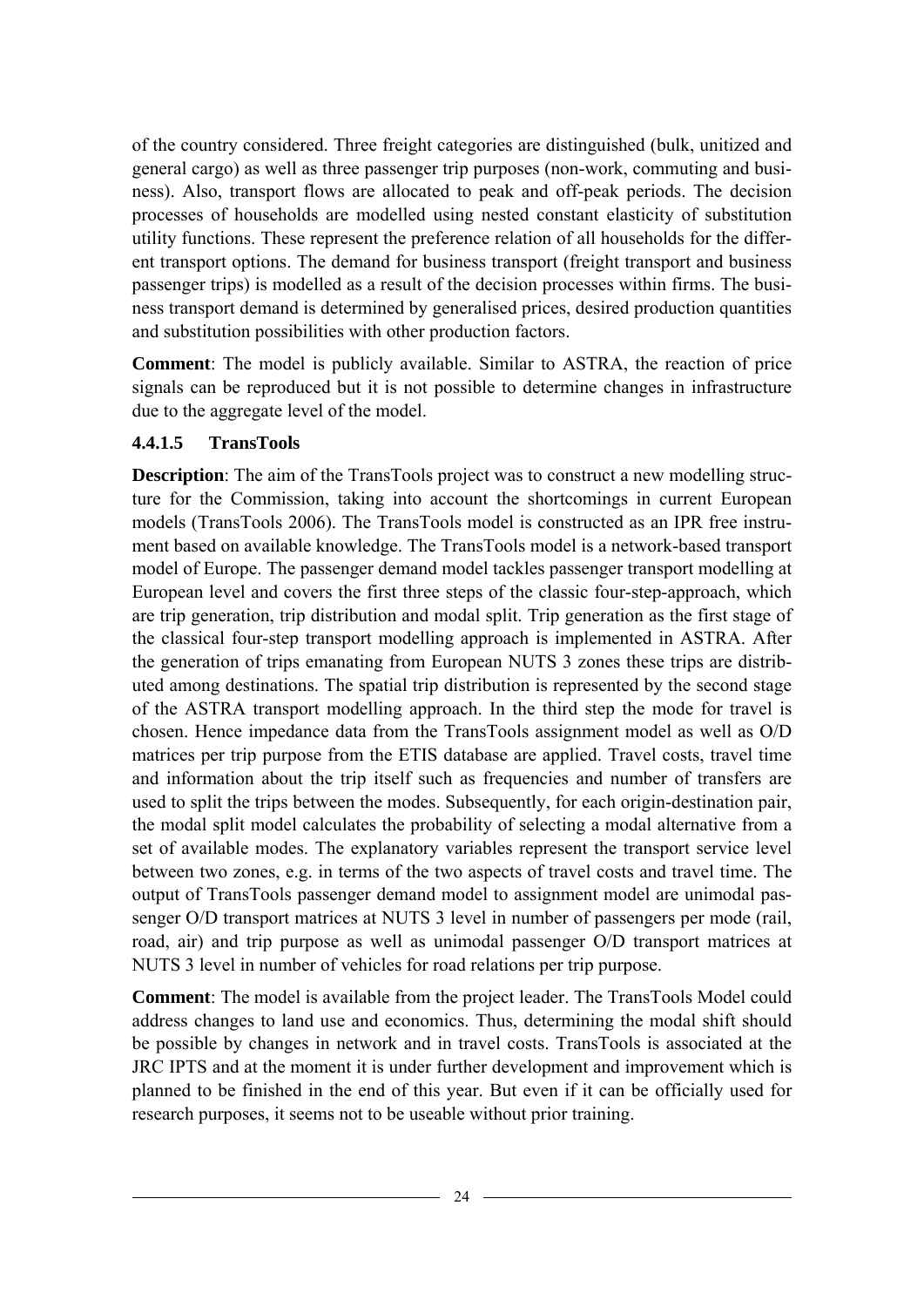### <span id="page-24-0"></span>**4.5 Calculating the potential of a theoretical modal shift from road to rail – Passenger transport**

There are two theoretical ways to estimate the potential for a shift from road to rail passenger transport: via a segmentation approach or via transport demand modelling.

Two current European models for the passenger transport demand are public available: TransTools and TREMOVE. Both could be used to determine modal shift potentials by changing travel costs for different transport modes. However, this does not exactly reflect the objective of our report: the determination of the maximum potential for a modal shift. It could just show the modal shift potential by a shift in modal costs and  $-$  in the case of TransTools - in a further development of the infrastructure. Additionally, it has to be questioned if elasticities derived from past experiences can be transferred to much higher travel costs to produce reliable data for a theoretical modal shift potential. However, as these two models are highly complex they cannot be made usable in the framework of this technical report.

As the ETIS data could be obtained from the European Commission the segmentation approach was chosen to calculate a modal shift potential from road to rail based on additional data analyses. A further advantage of the segmentation approach is that this way would be easier to undertake on a more theoretical basis.

### **4.5.1 Which data was used?**

The best information available on trips on the EU-27 level is the ETIS database. This database contains the number of trips for different trip distances (origin-destination pairs/ OD pairs) combined with the modes used for the year 2000 (making up over 50,000 OD pairs). Only those trips are considered which are undertaken from one NUTS 2 region to another; therefore, information about all trips within a NUTS 2 region is not included in the database. Contrary to expectations, the data are not differentiated by trip purpose, i.e. business/non-business. Thus, this information is not available and cannot be included in further considerations.

In the framework of ETIS there is another dataset that is related to passenger transport service and costs, which can additionally be used as a basis for calculating a modal shift potential. The travel time, distance and costs for road and rail as well as the rail service frequency per OD pair according to ETIS are included.

By using a GIS program, the NUTS 2 regions can be combined with data on population density and the train station density (Michael Bauer Research GmbH I.G.; Euro-Geographics; Data Solutions, B.V.).

### **4.5.2 How were the data analysed and what were the results?**

In the following section the results of the data analyses for the OD pairs are presented. These analyses provide the basis for the calculation of the modal shift potential.

Different correlations for all OD pairs within the EU-27 were analysed to make clearer which aspects influence the modal share and – above all – the extent to which this is the case.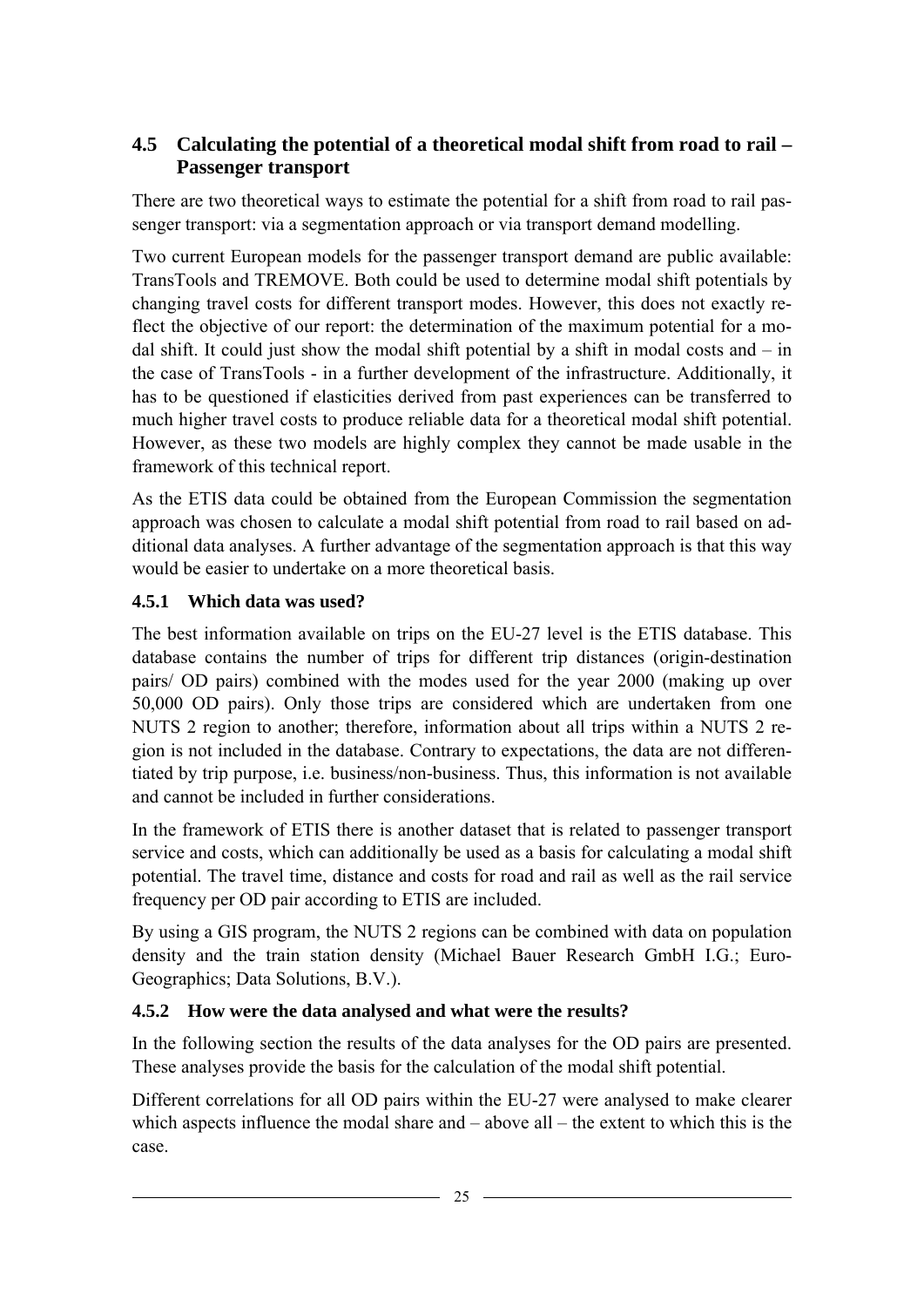#### <span id="page-25-0"></span>**Population density / train station density / other aspects of rail transport**

The first assumption to be examined is that population density could serve as an indicator of the density of rail infrastructure. In this sense, the higher the population density is, the closer the infrastructure and the higher the share of trips by rail is. The following figure shows the correlation between the population density and the density of train stations within the NUTS 2 regions. A coefficient of 0.86 was obtained, which means that the correlation is not as high as expected.





When observing the distribution of the population density and the density of train stations in [Figure 8](#page-26-0) and [Figure 9](#page-26-0) it becomes clear that there is basically a significant correlation between these two indicators. However, this impression is to some extent distorted by the fact that – against the background of historical growth – the train station density in the new Member States is higher than in the former EU-15.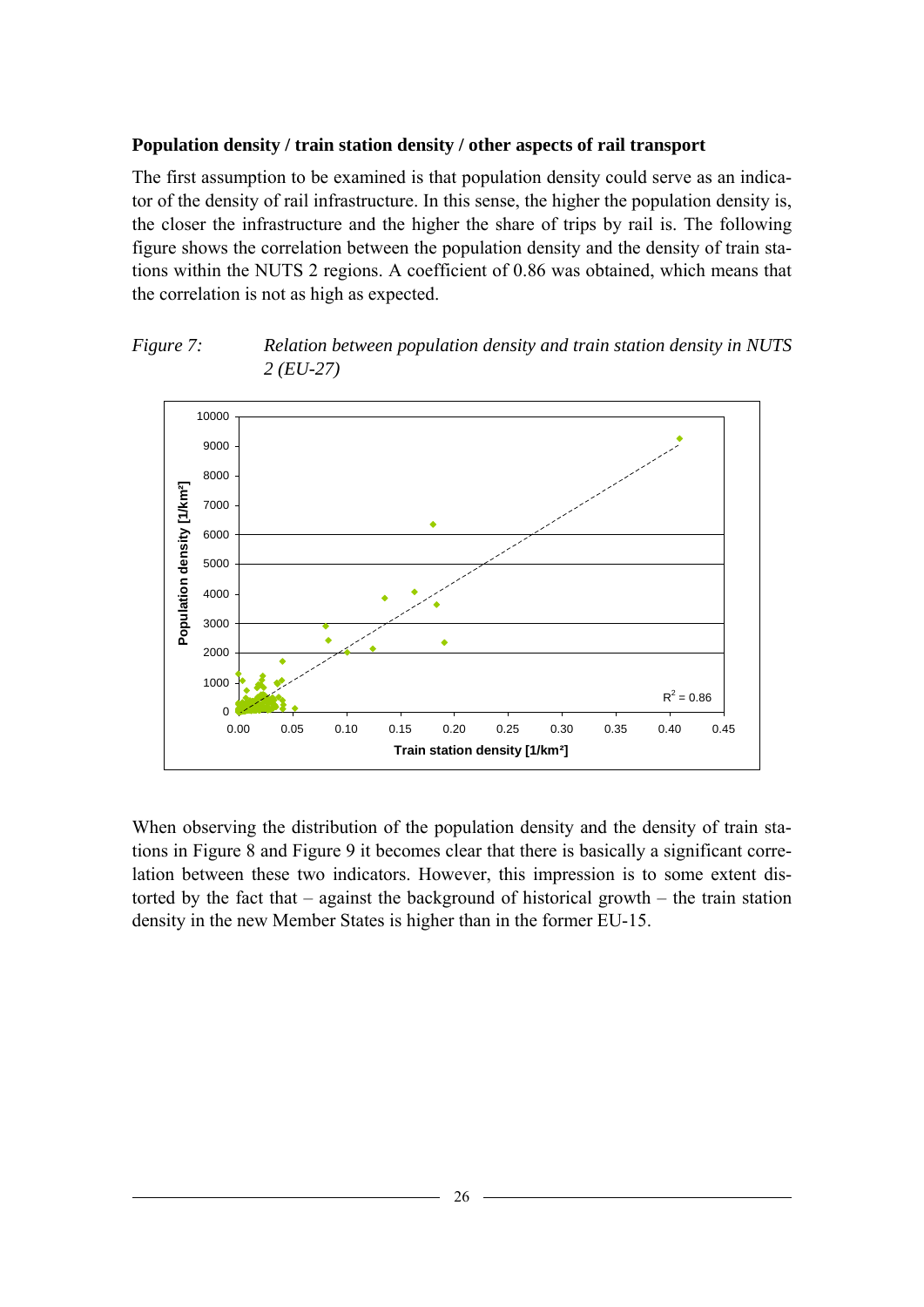#### <span id="page-26-0"></span>*Figure 8: Population density in NUTS 2 in EU-27 Frain station density in NUTS 2 in EU- 27*



*Source: Öko-Institut and Michael Bauer Research GmbH I.G.; EuroGeographics; Data Solutions, B.V* 

Population density data will be used in the following considerations as an indicator of the rail infrastructure and service quality for the following reasons:

- the quality of the data for population density is higher than that which is available for train stations;
- it includes indirectly rail network service quality; and
- it includes indirectly information about infrastructure at local traffic (proximity to the rail network).

To establish whether this indicator correlates with the share of trips by rail, the following analysis was undertaken. The population density was categorised into 7 groups, ranging from a "very low" to "very high" population density (1/km²).

| Category num-<br>ber | Population<br>density [1/km <sup>2</sup> ] |
|----------------------|--------------------------------------------|
|                      |                                            |
| Category 1           | < 100                                      |
| Category 2           | 100-200                                    |
| Category 3           | 200-300                                    |
| Category 4           | 300-400                                    |
| Category 5           | 400-500                                    |
| Category 6           | 500-600                                    |
| Category 7           | >600                                       |

 *Table 4: Population density categories* 

In [Figure 10](#page-27-0) all origin-destination pairs within the same category (1 to 1, 2 to 2, etc.) are depicted to establish whether there is a correlation with the share of trips by rail. Such a correlation would substantiate the assumption that the rail infrastructure in high popula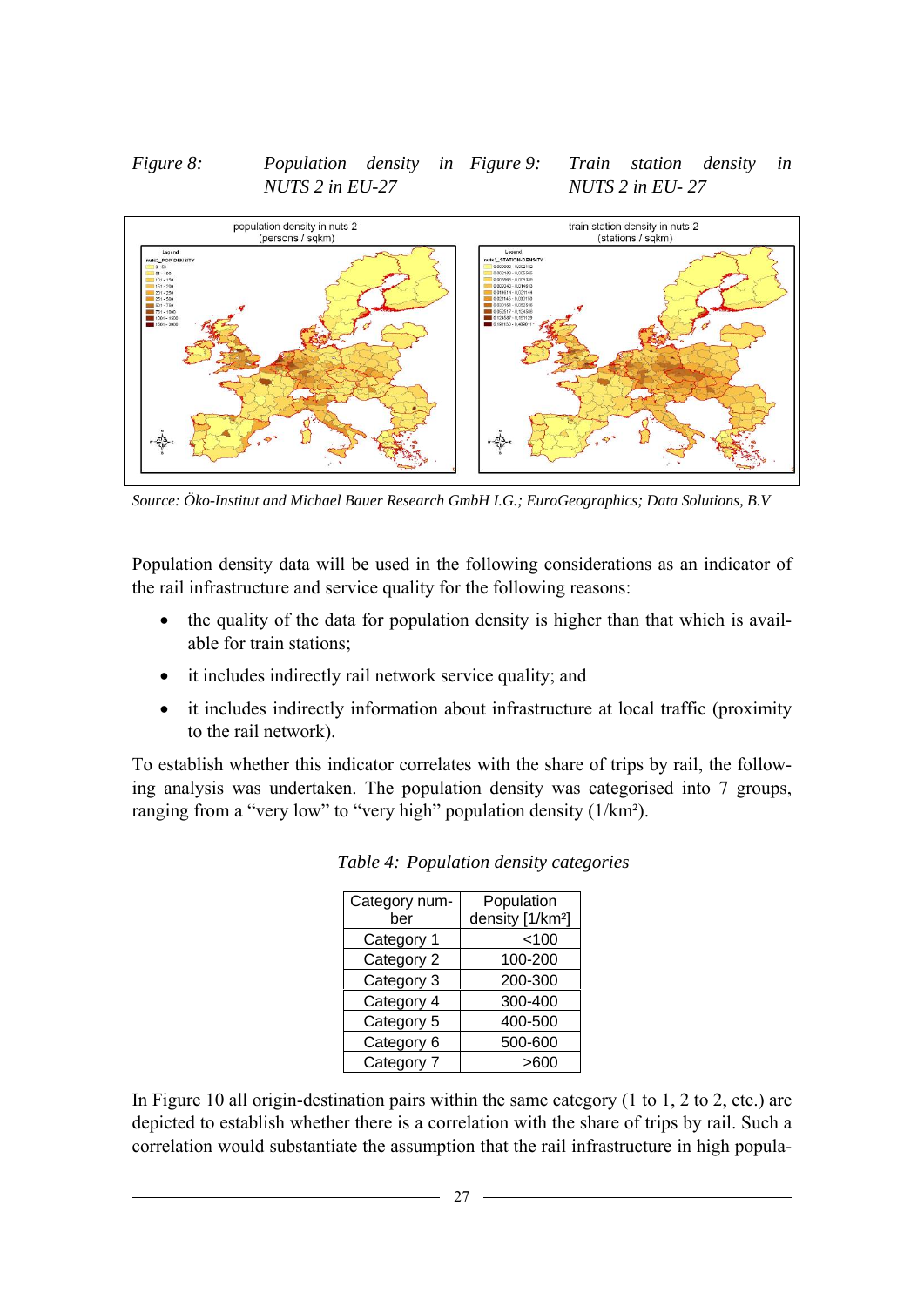<span id="page-27-0"></span>tion regions is higher than in low population regions and – due to the denser infrastructure – the rail share for each trip would be higher. As shown by [Figure 10](#page-27-0), a very high correlation (0.98) can be observed.





#### **Travel time ratio for road to rail**

Another important aspect influencing the choice of the transport mode is the travel time for each individual trip. Therefore, a correlation was made between the share of trips by rail and the travel time ratio for road to rail. [Figure 11](#page-28-0) shows very clearly that for all trips with a shorter travel time on the road, the rail share varies from around 5 to 9%, which corresponds  $(+/-)$  to the average share (grey area). However, as soon as the travel time by rail is shorter than that on the road, the share of trips by rail increases nearly linearly with the travel time ratio.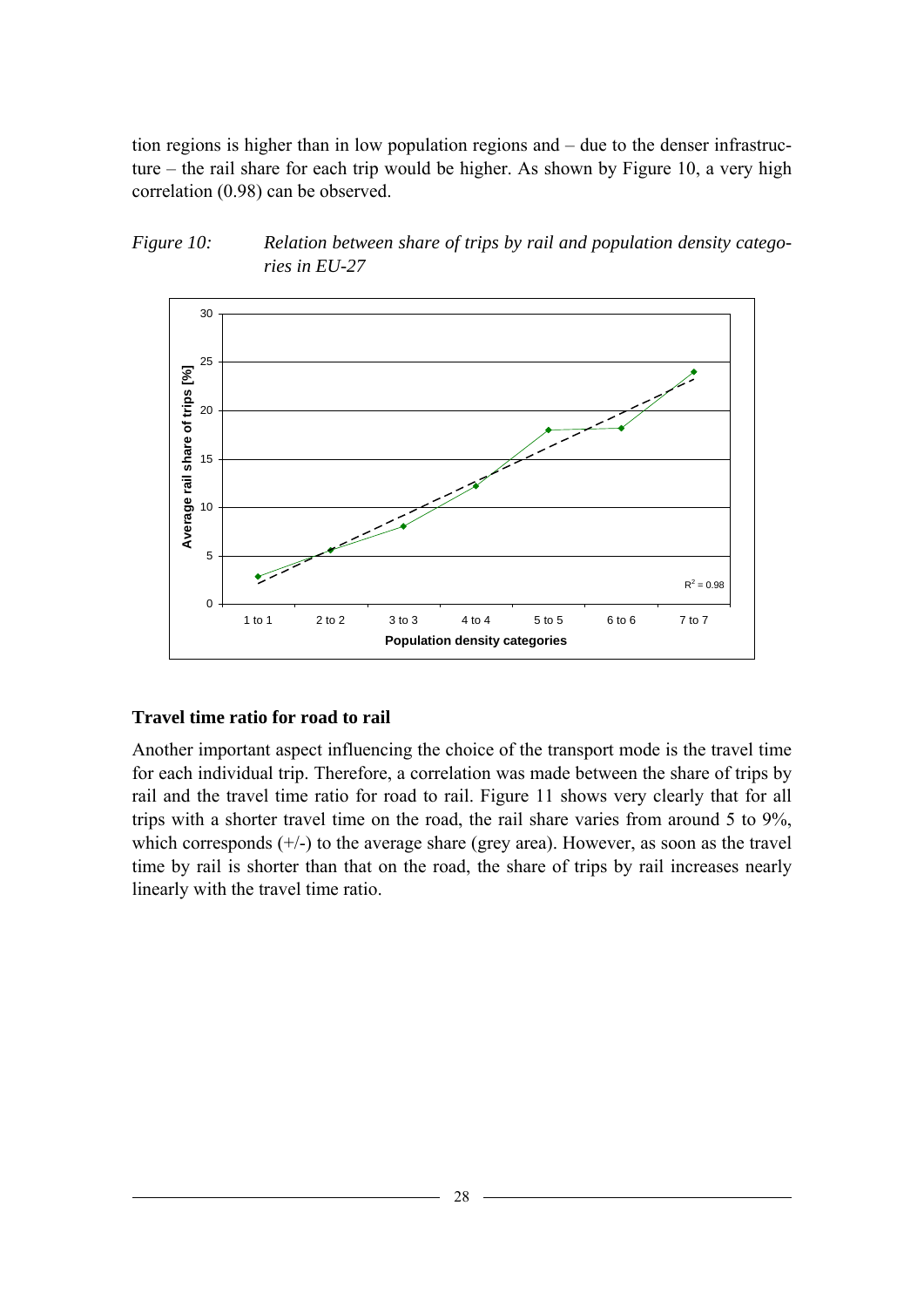<span id="page-28-0"></span>*Figure 11: Relation between the share of trips by rail and travel time ratio in EU-*



#### **Rail service frequency**

As expected, the share of trips by rail increases proportionally to the rail service frequency per origin-destination pair. The correlation amounts to 98%.



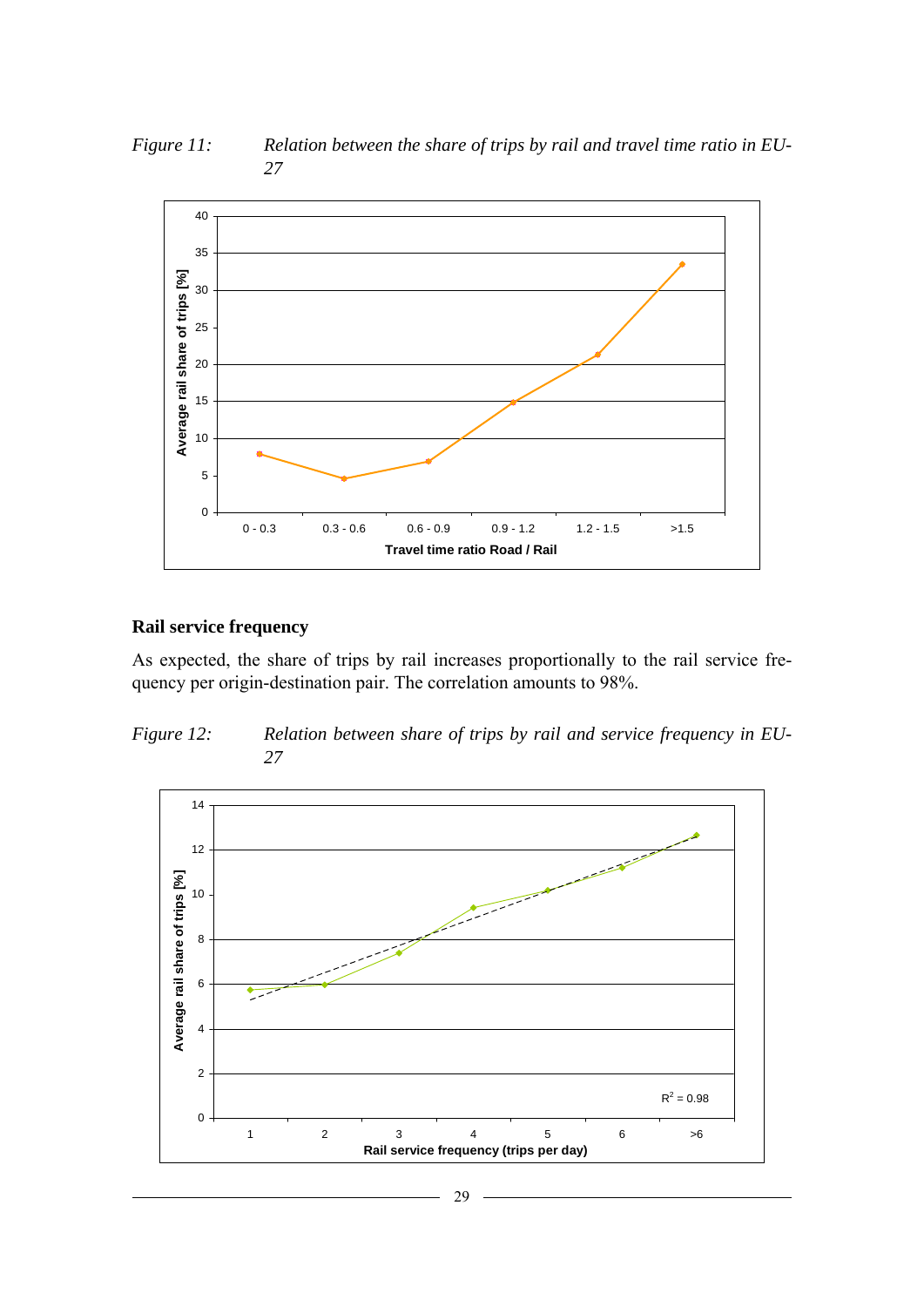#### <span id="page-29-0"></span>**Cost ratio of road to rail**

Regarding the correlation of the rail share with the cost ratio of road to rail, then nearly the same picture as for the travel time ratio arises. As long as the trip costs on the road are cheaper, the share of trips by rail varies from around 5 to 9%. However, if travelling by train is cheaper, then the ratio increases nearly linearly with the cost ratio.





#### **Mileage covered by the ETIS data**

The following figure shows a comparison of ETIS data with data from TREMOVE and PRIMES for the EU-27. As ETIS only covers the trips between the different NUTS 2 regions, the resultant passenger transport activity is significantly lower than in the two other studies. The figure demonstrates that in terms of activity driven passenger transport has comparable magnitudes in the TREMOVE and PRIMES data. There are only slight differences between the TREMOVE and ETIS air transport activity. As travelling by plane is probably only rarely undertaken within NUTS 2 regions, the data for ETIS and TREMOVE can also be regarded as comparable, taking into account the differences due to the trips within NUTS 2 regions. Based on the TREMOVE calculations, the ETIS data cover around 26% in terms of the passenger transport demand regarding road and rail in the EU-27. Thus, all calculations on modal shift potential made in this report correspond to 26% of the passenger transport demand with regard to road and rail in the EU-27.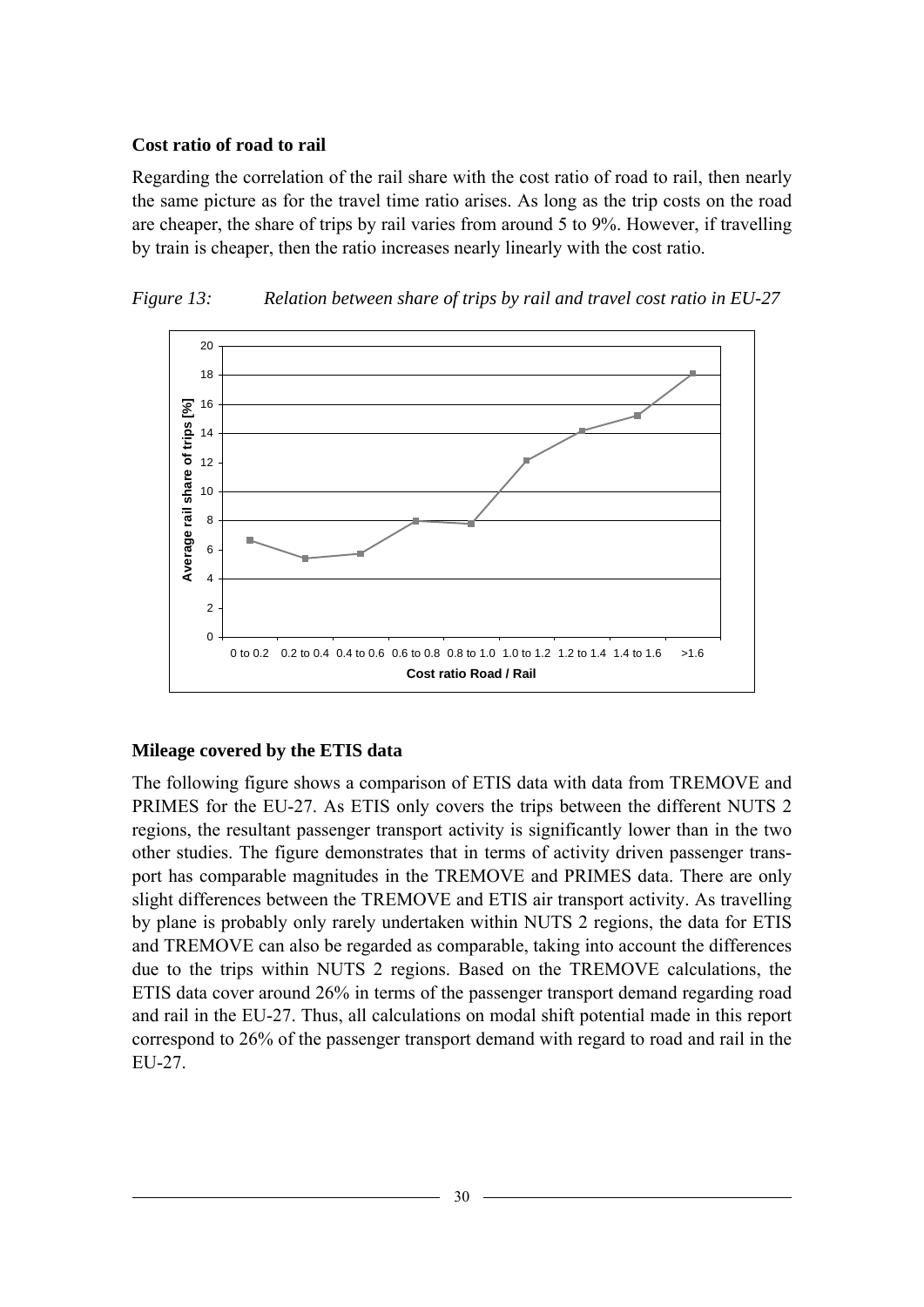<span id="page-30-0"></span>*Figure 14: Comparison of different data sets* 



#### **4.5.3 Assumptions and results**

Based on the analyses conducted in the previous section, the assumptions made for a calculation of the modal shift potential using the ETIS data are described.

#### **First assumption**

#### **The precondition for rail infrastructure, service quality, etc. could be brought into line with the conditions in high population density regions (> 400 P/km²).**

To determine the modal shift potential for this first assumption, a data analysis of the OD pairs in high population density regions (categories 5 to 7) were made. The average share of trips by rail for all combinations of the three categories amounts to 20.6%. Thus, the assumption is made that  $-$  if the conditions related to infrastructure, proximity to the rail network, service frequency, etc. could be improved in low population density regions to the conditions in high population density region – the share of all trips made within the EU-27 will reach in total 20.6% due to an improved infrastructure, rail network or rail service. An analysis of the correlation between the service frequency and the share of trips by rail in high population density regions supports the assumption that the infrastructure and the rail service quality in these regions are much more developed (there is no further improvement between rail share and service frequency). And regarding the proximity to the rail network: In high population density regions  $(> 400 \text{ P/km}^2)$ the average train station density is around 0.058 per km² compared to 0,012 train stations per km<sup>2</sup> in regions with a low population density  $(< 400 \text{ P/km}^2)$ .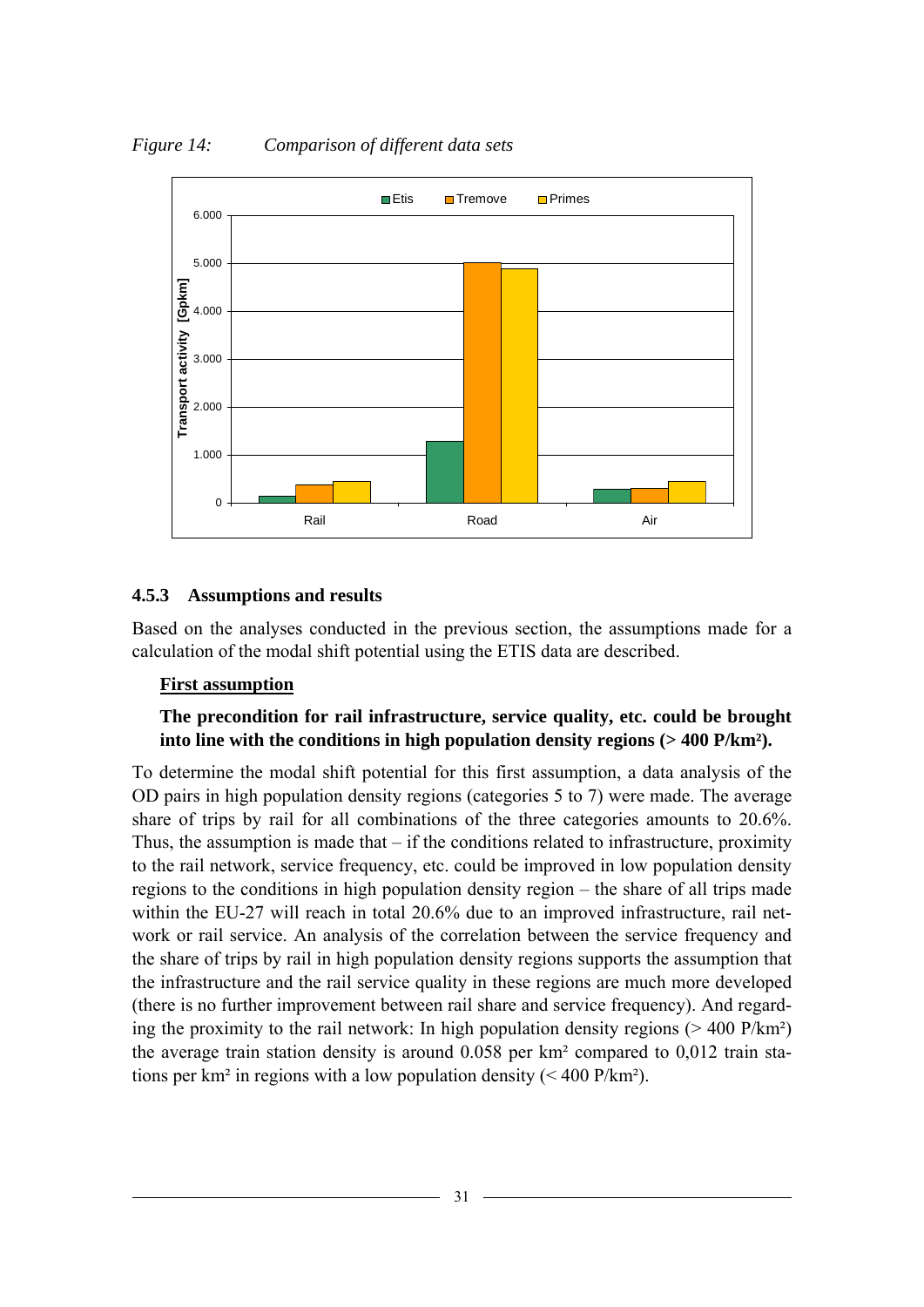#### <span id="page-31-0"></span>**Second assumption**

#### **By improving the travel time to the extent that the time ratio of road to rail is > 1 a further shift can be realised.**

For determining the additional shift potential a cross correlation between the trips among the population density categories 5 to 7 were made with regard to the travel time ratio. As shown by [Figure 15,](#page-31-0) even if a high rail share is already reached, it could be further increased by changing the travel time ratio in favour of rail trips.

#### *Figure 15: Relation between share of trips by rail and travel time in NUTS 2 regions with a high population density*



Therefore, the second assumption is a further increase in the share of trips by rail in a range of 8.1% if the train is faster than the trip on the road (average of all trips among category 5 to 7 and travel time ratio >1).

#### **Third assumption**

#### **By lowering the costs for rail trips to a lower level than the costs for the same trip by car, a further shift can be realised.**

For this additional shift a further correlation analysis between the OD trips among the population density categories 5 to 7, a travel time ratio  $> 1$  and the cost ratio was undertaken. The next figure shows the result. It is interesting to see that in the case of such a high range in terms of the rail share, low cost ratios do not occur. However, by changing the cost ratio to above 1, a further shift of 4.1% can be achieved (average of all trips among category 5 to 7, travel time ratio  $>1$  and cost ratio  $> 1$ ).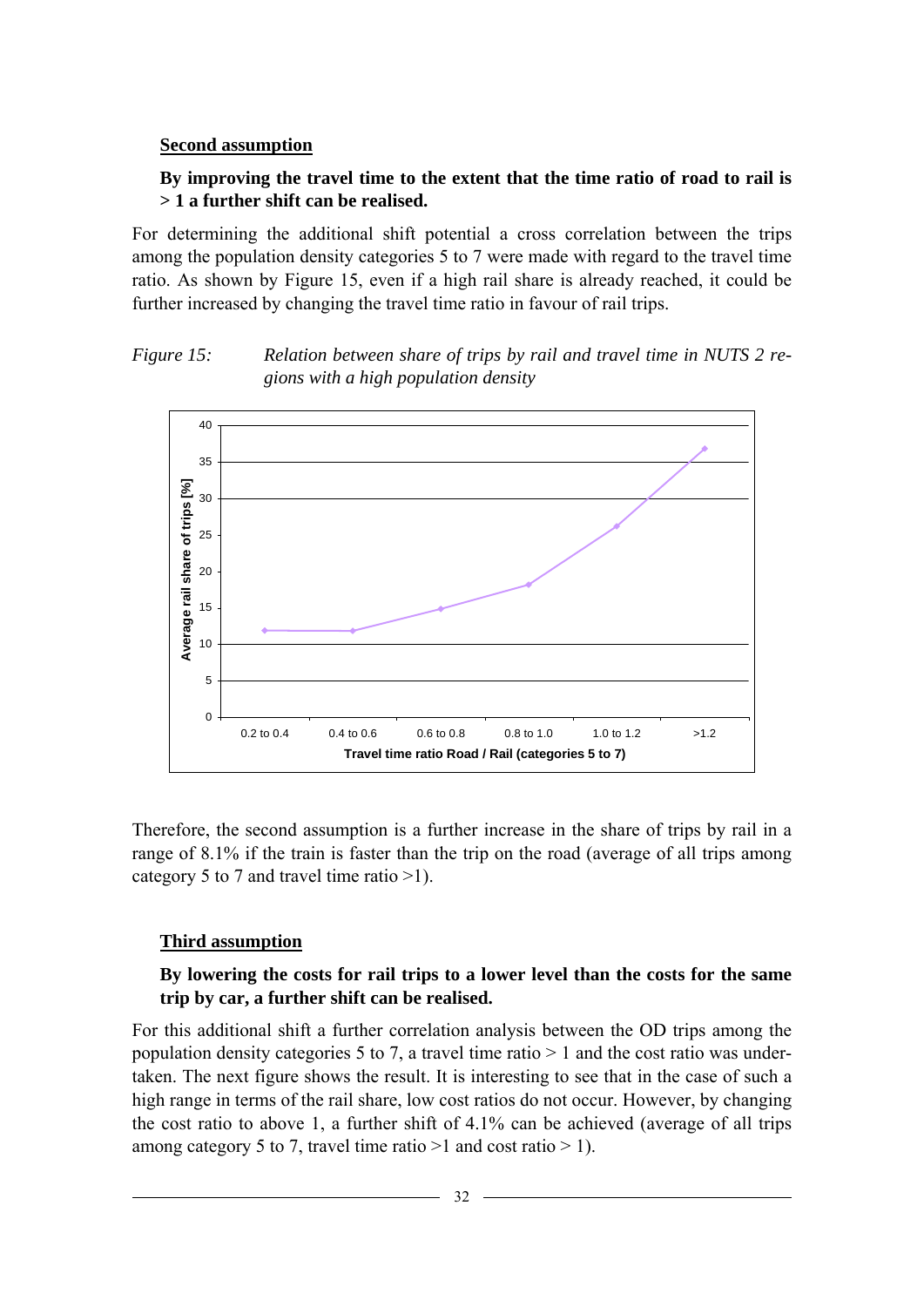<span id="page-32-0"></span>*Figure 16: Relation between share of trips by rail and travel costs in NUTS 2 regions with a high population density* 



Based on the assumptions made and the results of the correlations, the following segmentation tree emerges as a basis for the calculation of a maximal modal shift potential.

*Figure 17: Resulting segmentation tree* 

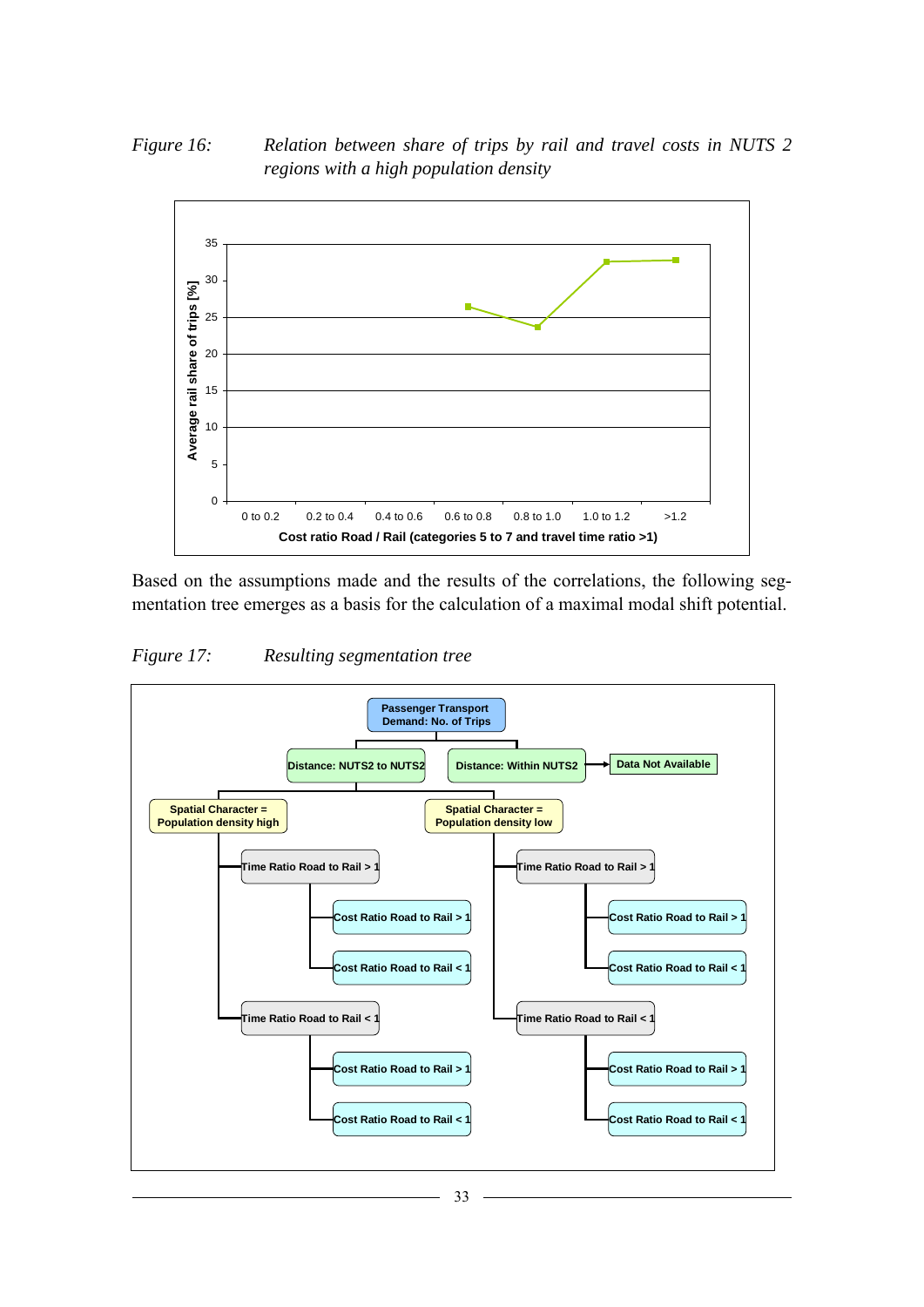It has to be kept in mind that the described method for calculating a modal shift potential for passenger transport is based on real data from 2000 and 2003. It does not, perhaps, reflect a maximum potential since, for example, no further shift for high population density regions is assumed. However, the method used constitutes the best approach for achieving results that are as reliable as possible because they are based on data which reflect "real" behaviour. It also allows the inclusion of the other factors described in chapter [4.3.2](#page-16-0) for which no data are available. The trip purpose, sociodemographic and socio-economic factors and "decisions made elsewhere" are indirectly considered as they form part of the real data from which the potential was derived.

Unfortunately, only trips between NUTS 2 regions can be taken into account as for trips within NUTS 2 regions the data available doesn't include the information needed for an analyses as described before. Thus, no basis is available to calculate on a theoretical way via a segmentation approach a shift potential for all trips in Europe, but for trips between different NUTS 2 regions.

Based on the described approach the share of all OD pairs between different NUTS 2 regions was determined to be 32.8% according to the three assumption steps and the related correlations. The share of OD pairs with a value higher than 32.8% were retained. The average share that resulted was adapted to the passenger activity per OD pair. The final modal shift potential of passenger transport activity from road to rail between NUTS 2 regions of EU-27 was calculated as 33.0%, based on the assumption that the rail network quality is similar across Europe to high population density regions and the travel time and cost ratios are for all OD pairs above 1. In absolute numbers the modal shift potential of trips between NUTS 2 regions results in 336.3 billion Pkm.

Discussion of theoretical shift potentials should also address the feasibility of the calculated shift. Limitations on capacities were not considered in the above calculation, meaning that use of the described approach would result in an increase of capacity needs exceeding 300% for several OD pairs. To increase the level of feasibility in the assumptions made, a doubling of current capacity needs should be regarded as a maximum modal shift potential per OD pair. This leads to a fourth assumption being made in the process of developing a theoretical modal shift potential since more than doubling capacity compared to levels recorded in the ETIS data collection in 2000 does not seem feasible without high investment costs in the short and medium term.

#### **Fourth assumption**

For each OD pair the maximum modal shift potential is not allowed to exceed a doubling of current rail activity.

Based on this fourth assumption the calculation approach was further developed as follows: For all OD pairs with a rail share that is lower than  $(32.8/2=16.4)$  percent only a doubling of rail transport activity was assumed.

The resulting modal shift potential of trips between NUTS 2 is thus reduced to 17.3%, correlating in absolute terms to 246.7 billion Pkm, which seems more realistic in respect of capacity needs.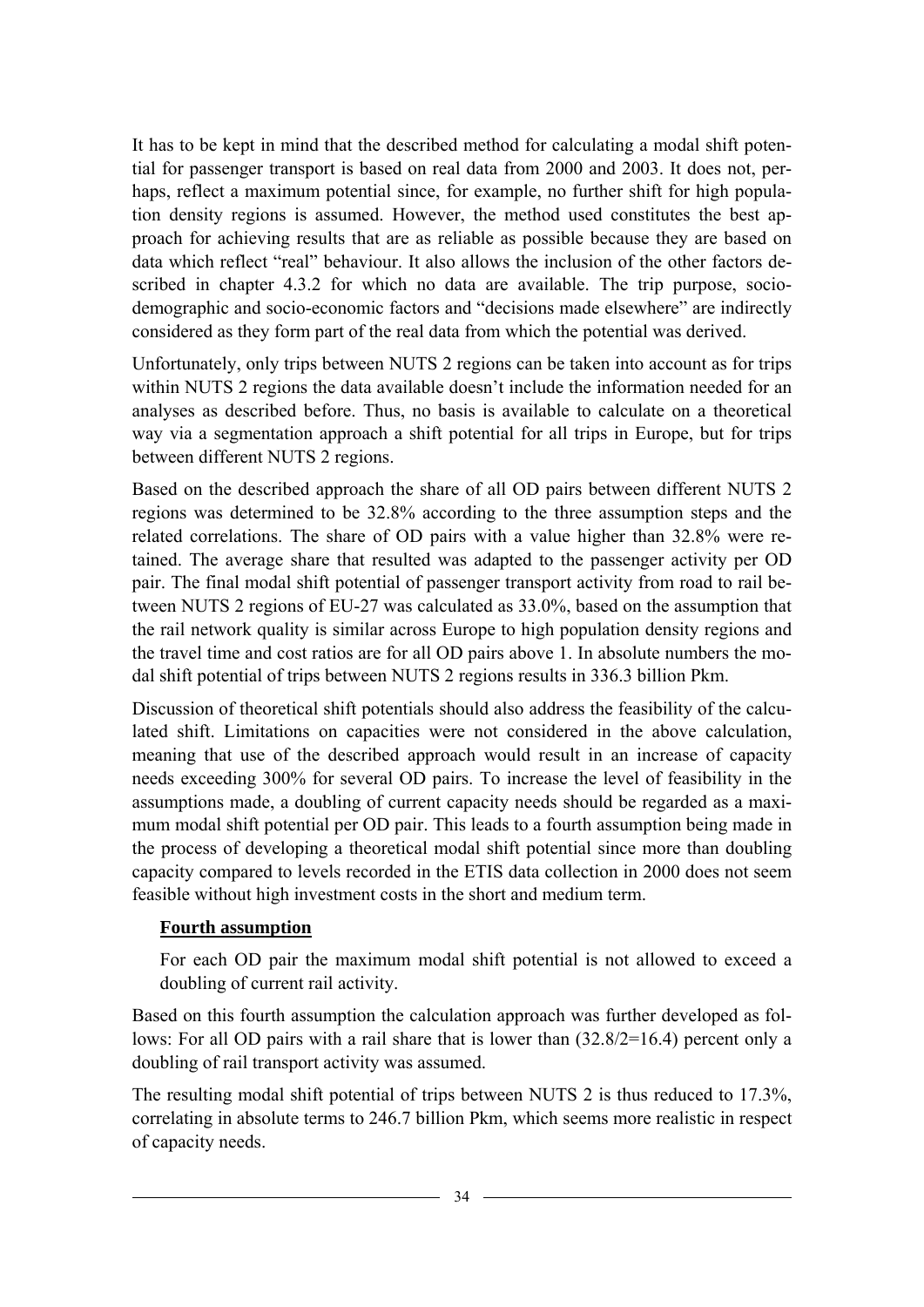<span id="page-34-0"></span>*Figure 18: Distribution by main mode, ETIS data and theoretical shift potential between NUTS 2 regions* 



#### **4.5.4 Review of the results**

The analyses of the ETIS data showed very clearly that the modal shift correlates significantly to the population density, which is assumed to be due to the higher rail infrastructure, higher service quality and higher proximity to train stations in regions with high population density. If these factors are brought into line with the conditions in high population density regions (> 400 P/km² and a train station density of around 0.058 per km²), the modal shift could even amount to 20.6%. Another important aspect influencing the choice of transport mode is the travel time for each individual trip. As soon as the travel time by rail is shorter than that on the road, the share of trips by rail increases nearly linearly with the travel time ratio. The third aspect which it was possible to reflect in the current data is the travel costs. As long as the trip costs on the road are cheaper, the share of trips by rail varies from around 5-9%; when this ratio is inversed the share of rail increases significantly.

If all these factors are combined to the maximum extent possible – which means among other things that no capacity restrictions are assumed – the calculations made in the scope of this report showed a modal shift potential from road to rail passenger transport of 32.8%. As this value seems to be somewhat unrealistically high in the short and long term without high additional investment costs to enhance the capacities to the extent needed for reaching that rail share, a further assumption was made. A doubling of current capacity needs was assumed to be the maximum modal shift potential per origin destination pair. With this additional factor added to better reflect the feasibility, the share of rail in passenger transport decreases to 17.3%.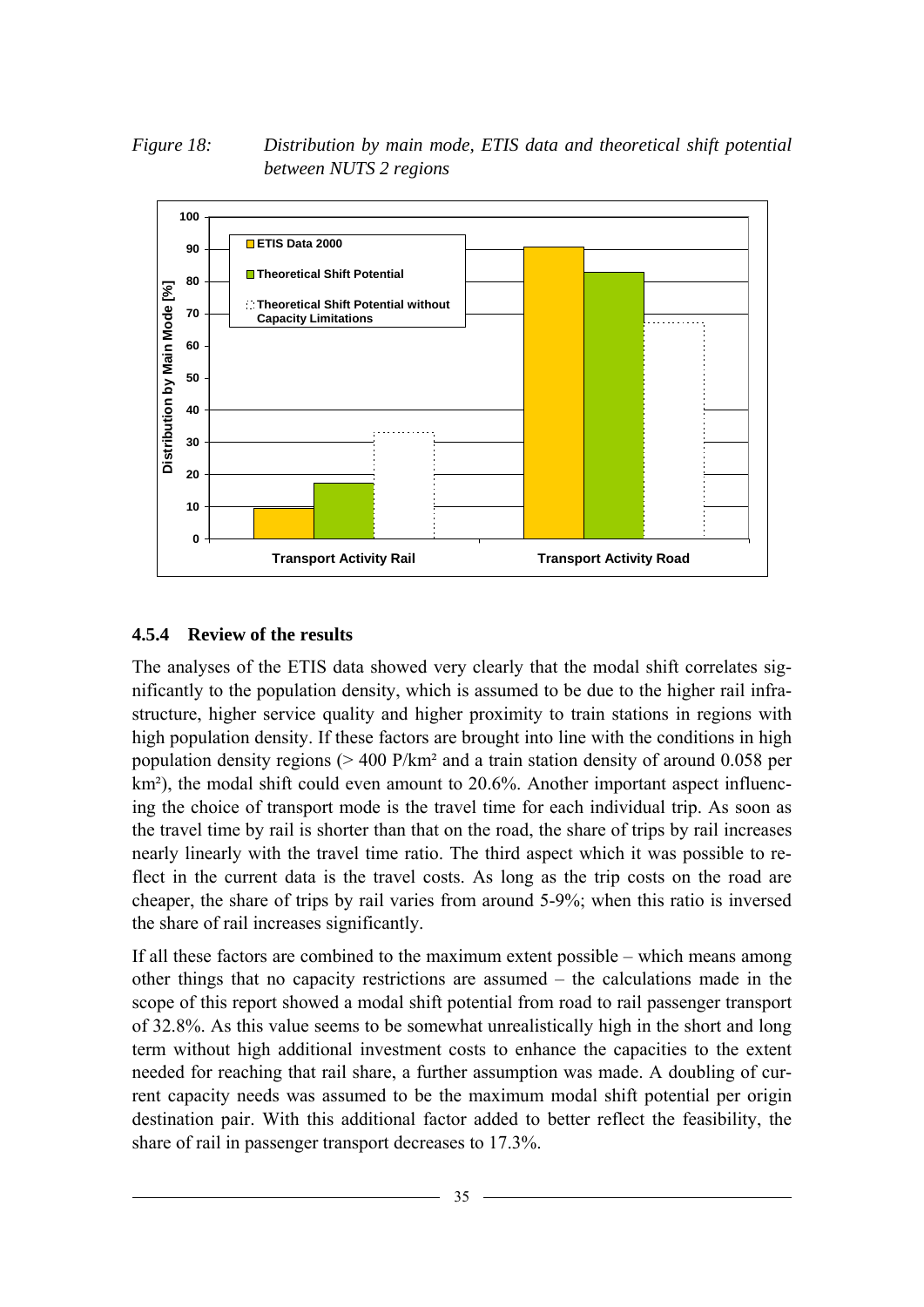The PRIMES scenario, which reflects a trend up to 2030 in a European energy and transport scenario, shows an increase in passenger transport activity on rail from 446 billion Pkm in 2005 up to 667 billion Pkm in 2030, amounting to a growth of approx. 50% (PRIMES 2007). The transport forecast for Germany published by the Federal Ministry of Transport, Building and Urban Affairs included a much lower increase in rail passenger transport: 25% for 2025 (ITP/BVU 2007). However, as these two scenarios are trend scenarios, a shift to 17.3% from the current level of 9.5% seems feasible if further ambitious policies and measures are implemented with regard to costs, travel time and railway network.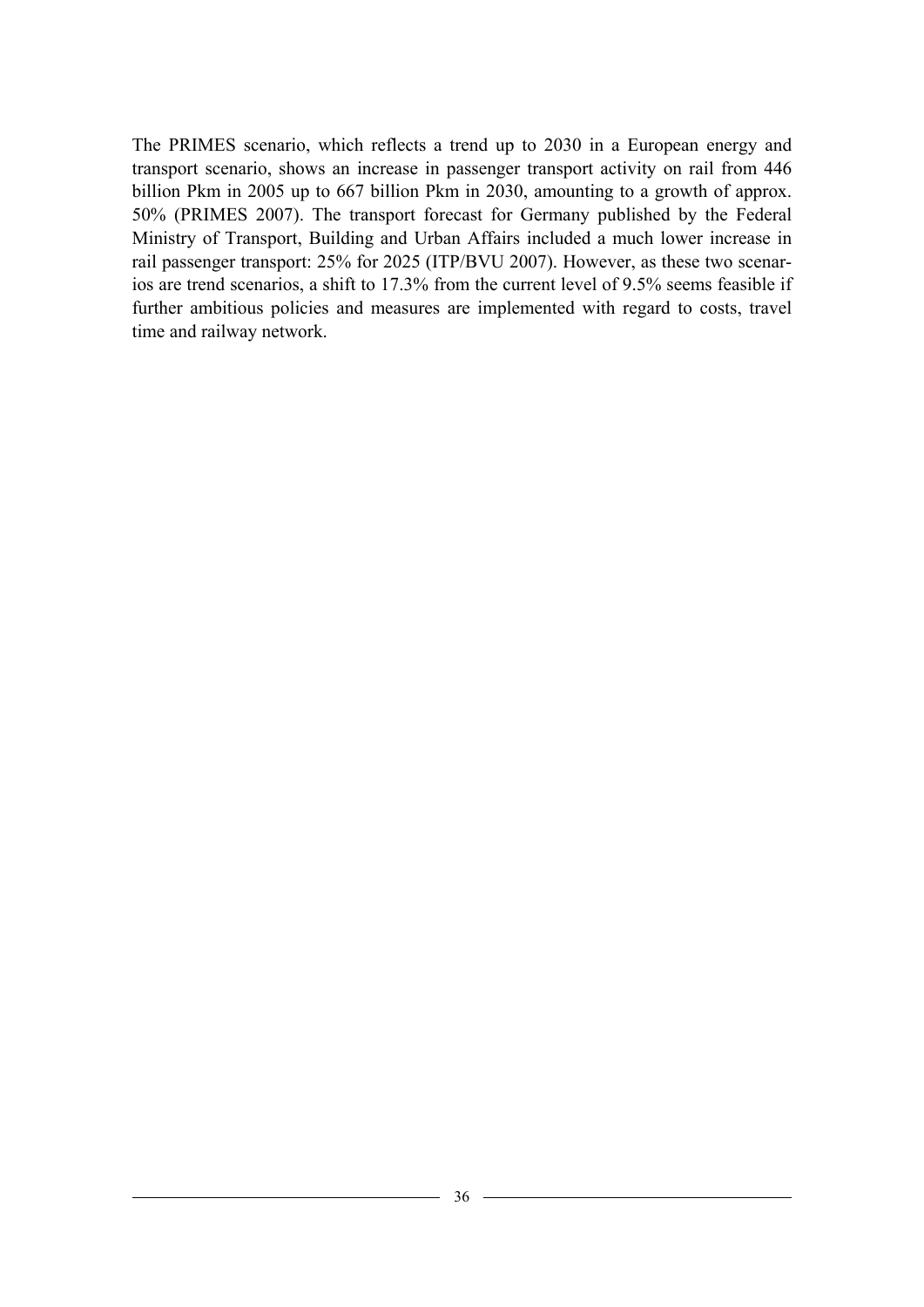### <span id="page-36-0"></span>**5 Freight transport**

### **5.1 Factors determining modal shift**

Rail and inland navigation offer ecological benefits compared to the road transport particularly with long hauls. A large proportion of freight transport in Europe is nevertheless conducted by road. This has particularly to do with the multitude of factors that influence the choice of mode of transport. This influence varies according to the type of freight to be transported. Under present conditions, the result of this weighing-up process is frequently the decision to transport goods by road.

[Figure 19](#page-36-0) shows that besides the cost of transport its quality is especially important (Bühler 2006; Rapp 2005; Schulz et al. 1996). Apart from the legal and political framework, this is determined by the technical and institutional preconditions of the mode of transport, which depend, in turn, on the location of the shipper and recipient. On this basis, transport quality is determined for a specific transport. Statistical averaging is therefore not particularly convincing. Besides influencing factors on the supply side, the choice of mode of transport is also affected by demand-side criteria. On the one hand, the goods to be transported and the dimensions of the shipment determine the mode of transport. On the other hand, customers often make their own demands regarding transport quality or even express preferences for particular modes of transport.



*Figure 19 Determining factors of modal shift for freight transport*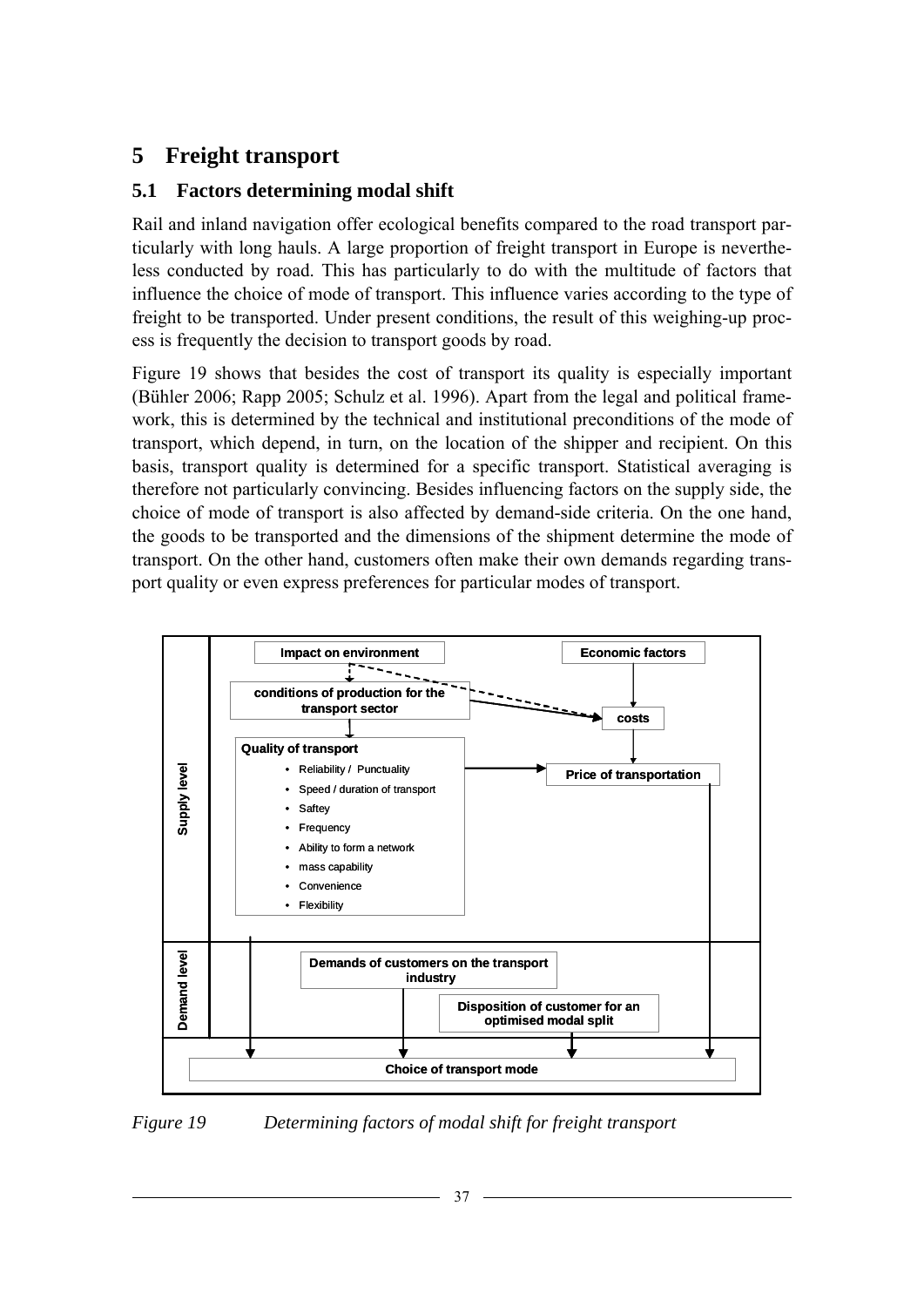In the publications of transport researchers seven quality characteristics are identified for the assessment of supply profile in freight transport (Voigt 1973; Bühler 2006; Rapp 2005):

- Reliability: Reliability as a quality factor is frequently regarded as a combination of punctuality and security. Rigid adherence to time schedules and delivery deadlines are nowadays demanded by most customers. As a result of worldwide procurement activities and global distribution of goods the time factor is increasingly important.
- Speed: Speed largely determines the duration of transportation of goods from shipper to recipient. Transport duration includes loading and unloading, carriage duration and cross-loading times (particularly relevant for combined transport). In the case of transport with a wider delivery period, the punctuality factor is more important than speed.
- Security: In this context, security means protection of goods against damage during transportation as well as against theft or loss. A low damage or loss ratio is particularly cost-relevant for companies in the case of high-value goods (direct cost of loss or damage and indirect follow-up costs through the adverse effect on customer satisfaction).
- Frequency: Frequency describes the number of runs or hauls on offer within a particular period. Delivery frequency is greatly dependent on the demands of the recipient (for example, just-in-time production for the automobile industry and the freshness of food products).
- Network capability: Network capability is an important criterion for the conduct of nation-wide transportation. This quality parameter depends, above all, on the infrastructure density of the mode of transport. In terms of this criterion, freight transport by road is practically unbeatable.
- Bulk capability: Bulk capability concerns the transportation of large quantities at low cost. Here, rail transport and inland navigation enjoy advantages compared to other modes of transport. In the case of high-value goods price is not as important as other quality demands such as punctuality and transport security, price is not so important, so that the capability of the carrier to transport bulk goods is less important.
- Convenience: A high level of convenience exists on the part of shippers and haulage companies when the cost of transport organization and packaging is low.

Further quality demands have arisen in recent years through the development of sophisticated and international logistics concepts. Transportation flexibility, in particular, has gained in importance. This concerns, on the one hand, time-related flexibility, that is, transportation on demand, and on the other hand spatial flexibility and the ability to offer transportation at a national, European or global level (Rapp 2005).

Furthermore, additional logistical services are increasingly importance. Besides pure transport organization, other transport-related services such as packaging, commissioning, storage, processing*,* returned-goods management and customs clearance are demanded of haulage companies (Rapp 2005; Fischer 2008).

 $\overline{\phantom{a}}$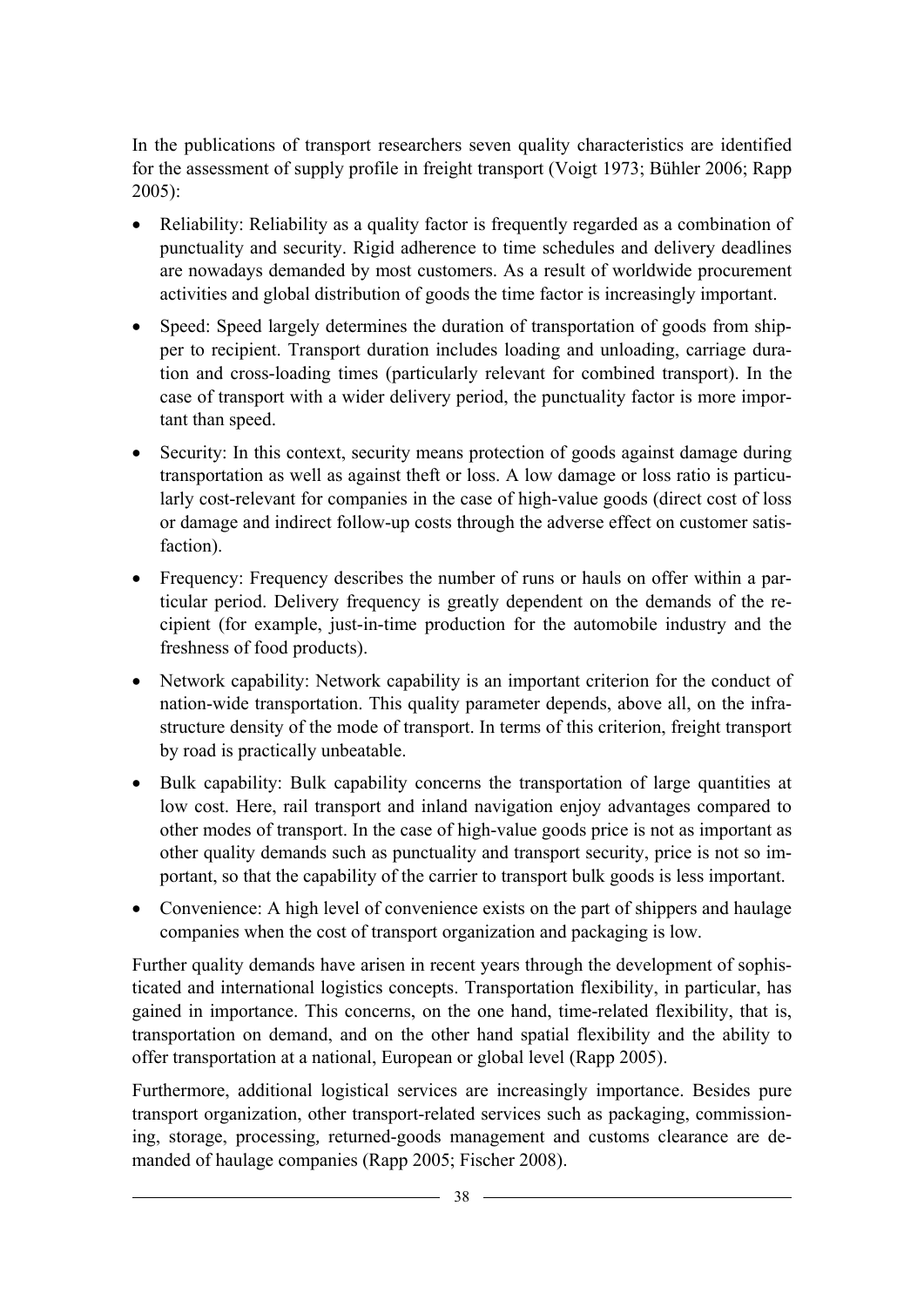<span id="page-38-0"></span>*Table 5: Advantages and disadvantages of road, rail and ship transport (TCI 2007; RAPP 200)* 

|                      | <b>Advantages</b>                                                                                                                                                                                                                                                                                                                                                                                                                                                                                                  | <b>Disadvantages</b>                                                                                                                                                                                                                                                                                                                                                                                                                                                               |
|----------------------|--------------------------------------------------------------------------------------------------------------------------------------------------------------------------------------------------------------------------------------------------------------------------------------------------------------------------------------------------------------------------------------------------------------------------------------------------------------------------------------------------------------------|------------------------------------------------------------------------------------------------------------------------------------------------------------------------------------------------------------------------------------------------------------------------------------------------------------------------------------------------------------------------------------------------------------------------------------------------------------------------------------|
| Road                 | • Low shipment volume/weight (pack-<br>age freight)<br>· Surface operation through high net-<br>work density (door-to-door transport)<br>• High level of flexibility (in terms of<br>time, space), especially in the case of<br>short order and delivery cycles<br>• Coverage of all market segments<br>(cer-tain restrictions in the case of<br>transport of hazardous materials)<br>· Simple information flow between<br>actors and customers<br>• Can personally accompany goods<br>• Low rate of damaged goods | • Legal restrictions (prohibitions of<br>night-time<br>and<br>weekend<br>travel,<br>weight restrictions)<br>Overloading of roads and dependence<br>on traffic congestion as well as<br>weather (punctuality)<br>• Susceptible to disruptions due to high<br>accident frequency<br>Limited storage facilities<br>• High degree of environmental impact<br>and high energy consumption                                                                                               |
| Rail                 | ■ High shipment volume/weight (mass<br>transport of goods) over long dis-<br>tances according to timetables<br>Its own routes and track system<br>(independent of traffic congestion,<br>generally a high level of punctuality),<br>24 hour operation<br>• Low environmental impact (espe-<br>cially energy consumption, surface<br>requirement, air pollutants)<br>· High safety level, predominantly free<br>of disruptions<br>• Not weather-dependent<br>• No travel prohibitions on Sundays or<br>holidays     | High operation costs on relations<br>with low quantities (shunting) and in<br>terms of delivery / collection<br>Track developments (railway sidings)<br>necessitate high investments<br>Rail cannot cover all market seg-<br>ments<br>Shipments by rail have to be planned<br>in good time (timetable, availability,<br>rolling stock)<br>Low spatial and temporal flexibility,<br>lower network density<br>Precedence of passenger transporta-<br>tion<br>• Local noise pollution |
| <b>Inland Vessel</b> | • Cost-effective transportation<br>• Large individual payloads<br>• Large storage capacity<br>• Low land usage for infrastructure                                                                                                                                                                                                                                                                                                                                                                                  | • Limited route network<br>• Direct transportation is generally not<br>possible<br>· Dependent on environmental influ-<br>ences (e.g. water level, ice and fog)<br>• Low speed                                                                                                                                                                                                                                                                                                     |

Relatively few investigations are available concerning the assessment of the importance of individual factors influencing the choice of mode of transport, and these are based on surveys of shippers, logistics companies and transport contractors (see Bühler 2006, Liedtke 2006, LOGIQ 2000, Baumgartner et al. 1998, Engel 1996 and Prognos 1994). The results of all investigations show that price and reliability as well as punctuality are the decisive factors for shippers and logistics companies in their choice of mode of transport. Other important factors are speed, security and flexibility. Environmental aspects, on the other hand, hardly play a role in the choice of mode of transport. Attention is drawn once more to the fact that these factors can vary in importance depending on the type of freight (Rapp 2005; Schwarz 2006).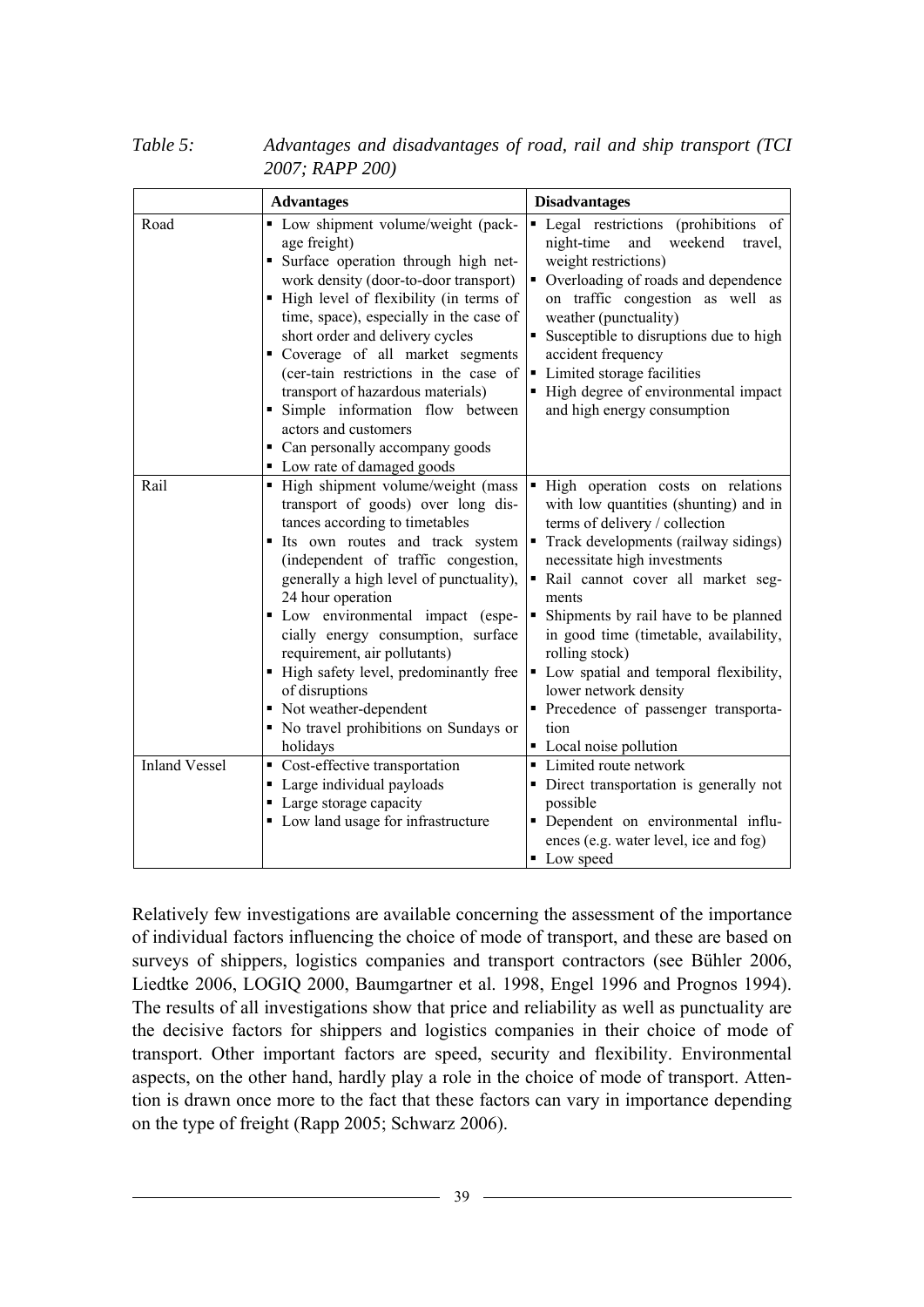<span id="page-39-0"></span>Modes of transport meet these demands in different ways. [Table 5](#page-38-0) summarizes the advantages and disadvantages of rail and road transport as well as inland navigation. Lorries, in particular, have advantages as far as spatio-temporal flexibility is concerned. The dense road network enables an efficient network capability. Rail and inland navigation, on the other hand, enjoy particular advantages in the low-cost transportation of bulk goods, while security and independence from environmental factors and congestion are also positive features of these modes of transport (TCI 2007; Rapp 2005).

On the basis of these advantages and disadvantages, strengths and weaknesses can be formulated related to the above-mentioned transport qualities. [Table 6](#page-39-0) provides a summarized assessment of road, rail and inland navigation as far as quality strengths and weaknesses are concerned.

|                                                                                  | Road   | Rail   | <b>Inland navigation</b> |  |
|----------------------------------------------------------------------------------|--------|--------|--------------------------|--|
| Reliability / Punctuality                                                        | Ø      | $^{+}$ | $^{+}$                   |  |
| Speed / duration of transport                                                    | Ø      | Ø      |                          |  |
| Frequency                                                                        | $^{+}$ | Ø      | Ø                        |  |
| Ability to form a network                                                        | $^{+}$ | Ø      | Ø                        |  |
| Mass capability                                                                  |        | $^+$   | $\hspace{0.1mm} +$       |  |
| Convenience                                                                      | $\pm$  |        |                          |  |
| Flexibility – temporal                                                           | $^{+}$ |        |                          |  |
| Flexibility – spatial                                                            | $^{+}$ | Ø      |                          |  |
| Ecology                                                                          |        | $^+$   | $^{+}$                   |  |
| Legend: $+$ = quality strengths; $\varnothing$ = neutral; - = quality weaknesses |        |        |                          |  |

*Table 6: Quality strengths and weaknesses of different traffic modes in Central Europe* 

### **5.2 Methodologies**

Two approaches can be basically distinguished in the determination of the potential for shifting freight transport from road to rail and inland navigation. It concerns, on the one hand, detailed – in part also haul-specific – analysis of modal shift potentials as a part of freight transport models. On the other hand, simplified specific approaches have been developed to enable shift potentials to be determined. Both approaches are presented below.

In recent years there has been extensive discussion on modal shift potentials in urban areas, including the potential for freight tramlines and inner-city logistics centres. The development of methods for determining modal shift potentials in urban areas is, however, still at the research stage. Furthermore, appropriate data for modelling has up to now been rarely available (Browne/Allen 2006). The following presentations therefore focus exclusively on approaches for medium- and long-haul transport.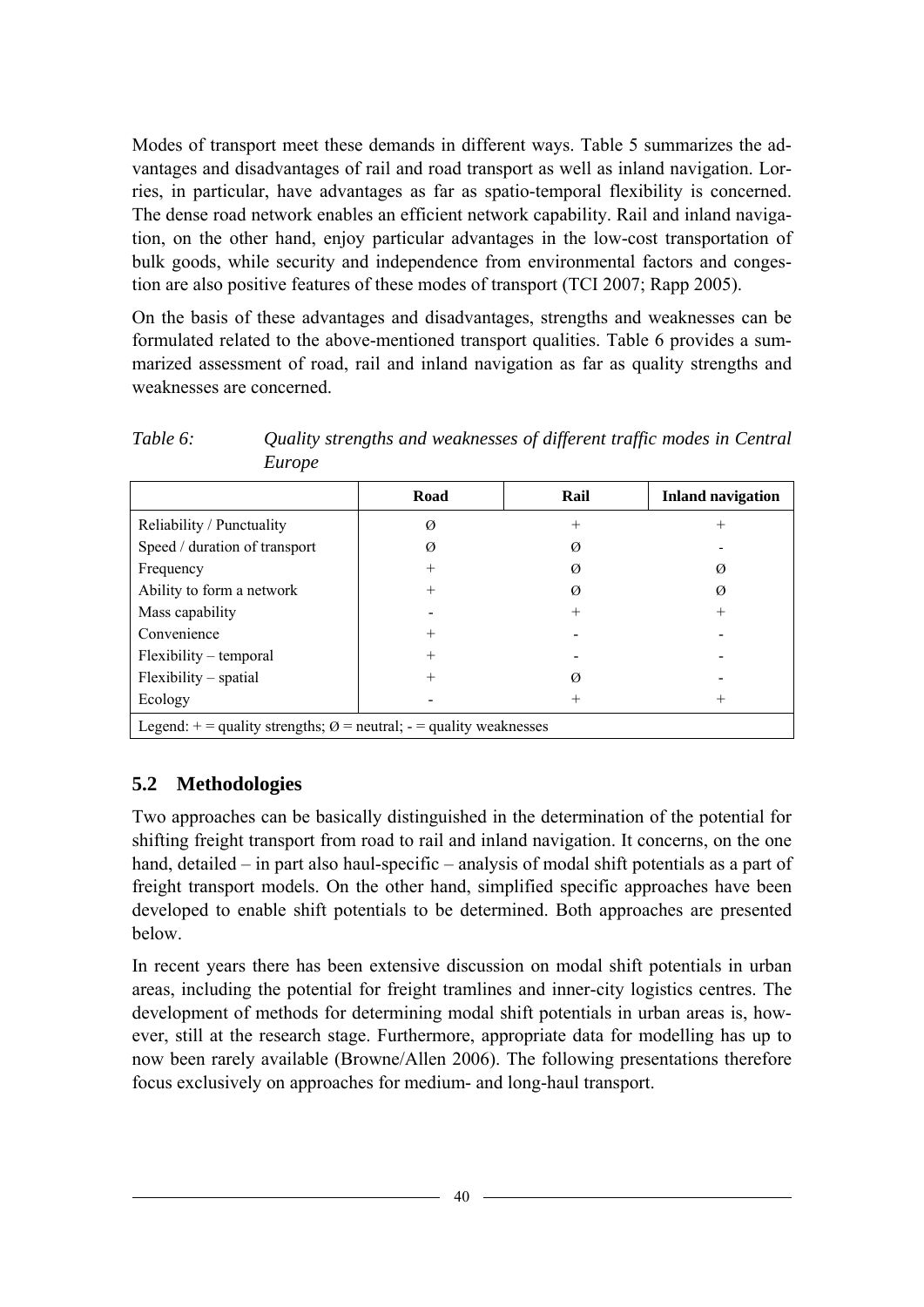#### <span id="page-40-0"></span>**5.2.1 Freight transport models**

Typically freight transport models are based on a four-step approach (see [Figure 20](#page-40-0)) (Jong et al. 2004):

- Production and attraction: In the first step, the quantities of goods to be transported from the various origin region and the quantities to be transported to the various destination region are calculated.
- Distribution: In the second step, the flows between the origin and destination regions are determined (cells of the origin-destination matrix; OD matrix).
- Modal split: In the third model step, the allocation of the commodity flows to modes is calculated.
- Assignment: Last but not least after converting the freight flows to vehicle units, they will be assigned to road networks.



*Figure 20: Four-step approach of freight transport models* 

Within the traffic economic literature different modal split sub models are distinguished. The three most import model approaches are (Bühler 2005; Jong et al. 2004; ME&P 2002):

- Direct demand models: In demand models, the number of trips or kilometres by different modes is predicted directly. The modal split is result of the traffic volume calculated by each mode. Direct demand model contains the first three steps of a freight transport mode (Production/attraction, distribution and modal split). The modal split is not calculated separately. The model is based on correlation between traffic volume by mode and external variables.
- Neoclassical economic models: These models are based on the economic theory of companies. For a cost function, with transport services as one of the inputs, a demand function for transport can be derived. The explanatory variable is the budget share of some mode in total cost. This type of model is also hard to integrate in four-steps model.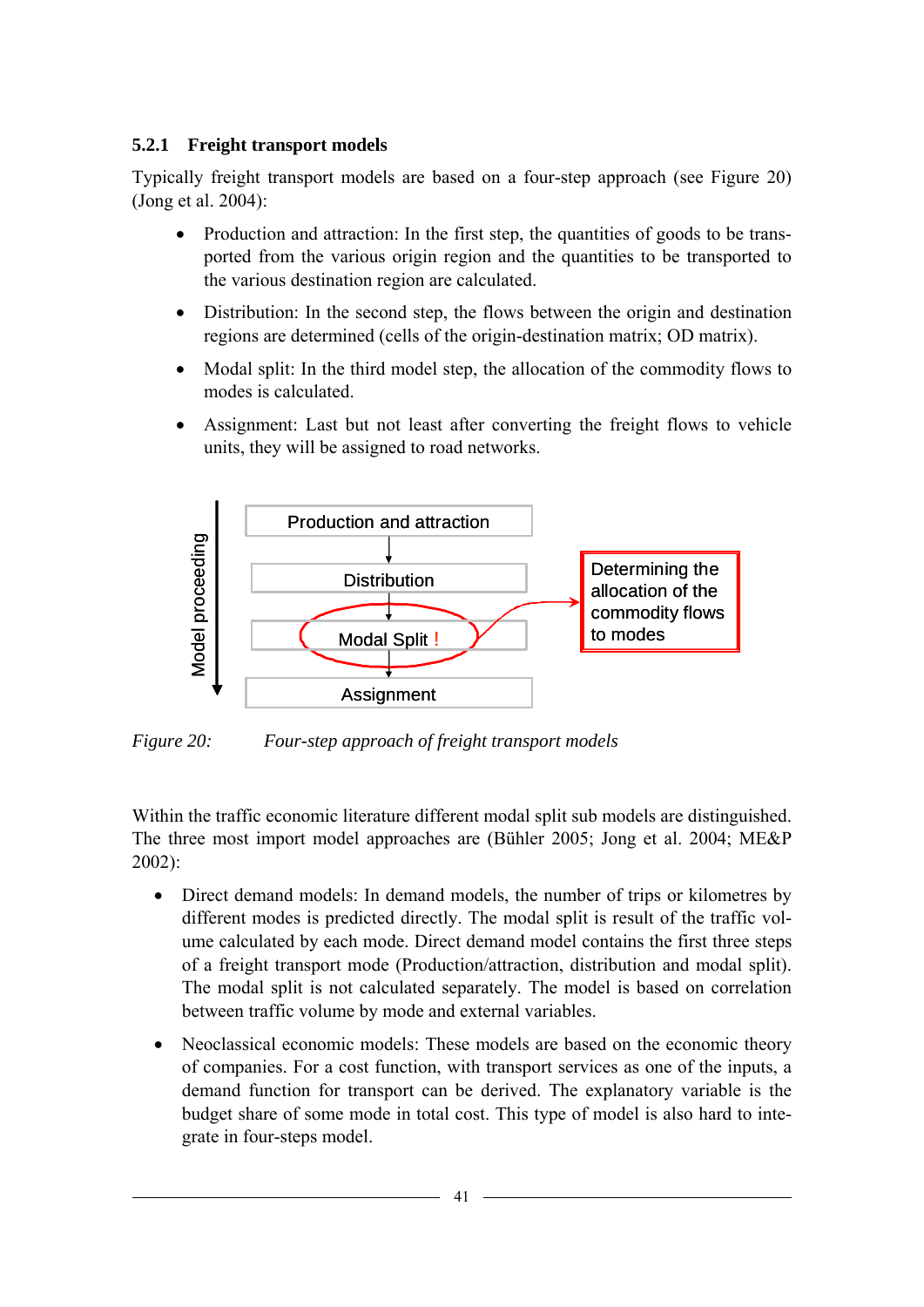<span id="page-41-0"></span>• Disaggregate modal split models: This model type use data from surveys of shippers, commodity surveys and/or stated preference surveys. Typically these models are multinomial logit or nested logit models, which for disaggregate observations can be based on random utility maximisation theory. Forerunners of these model types are aggregate modal split models, which mostly use binominal logit approaches (e.g. R&D project SCENES).

Disaggregate modal split approaches are sophisticated models that are commonly used at a national or regional level (e.g. for the German Federal Transport Infrastructure Plan) (Bühler 2005; Schneider et al. 2004). These models take into account most of the determining factors influencing the choice of mode (e.g. costs, duration of transport, reliability). This is why this model approach should be favoured for the calculation of the modal shift potential of freight transport. The disadvantage of this approach is the need of a lot of disaggregated data (see above). Therefore, application at the European level is hardly achievable. Furthermore, a widely-accepted European freight model is currently not available (Tardieu 2005).

#### **5.2.2 Simplified Approaches**

In contrast to detailed transport models, simplified approaches attempt to ascertain modal shift potential on the basis of existing data and the results of surveys. Questions concerning the extent to which existing rail and inland navigation capacities are sufficient to absorb this potential additional transport are not considered. Two approaches can basically be distinguished, and these are presented below.

#### *Shift potential for container transport*

1

Rail and inland navigation are particularly suitable for the long-haul transport of containers. It is therefore useful to identify road transport of containers over a defined distance. This traffic can then basically be regarded as shiftable.

This approach has been applied, for instance, by the German Federal Statistics Office in a research project carried out on behalf of the German Federal Transport Ministry. It was assumed for the purposes of calculation that container transport over distances in excess of 300 kilometres could, in principle, be shifted from road to rail or inland navigation. The Statistics Office came to the conclusion that in Germany 13.9% of containers transported annually by road  $(1.5 \text{ million} \text{TEU}^5)$  $(1.5 \text{ million} \text{TEU}^5)$  $(1.5 \text{ million} \text{TEU}^5)$  would be suitable in future for combined transport (see [Table 7\)](#page-42-0) (StBA 2005).

The calculation solely concerns theoretical potential, which in reality could only be partly exploited even in favourable conditions. Related to the total volume of combined container transport by rail in Germany 2004 this would mean growth of 35 per cent. Were the total quantity to be shifted to inland navigation this would be equivalent to an

<sup>5</sup> Twenty Foot Equivalent Unit: standardized unit of measurement for containers.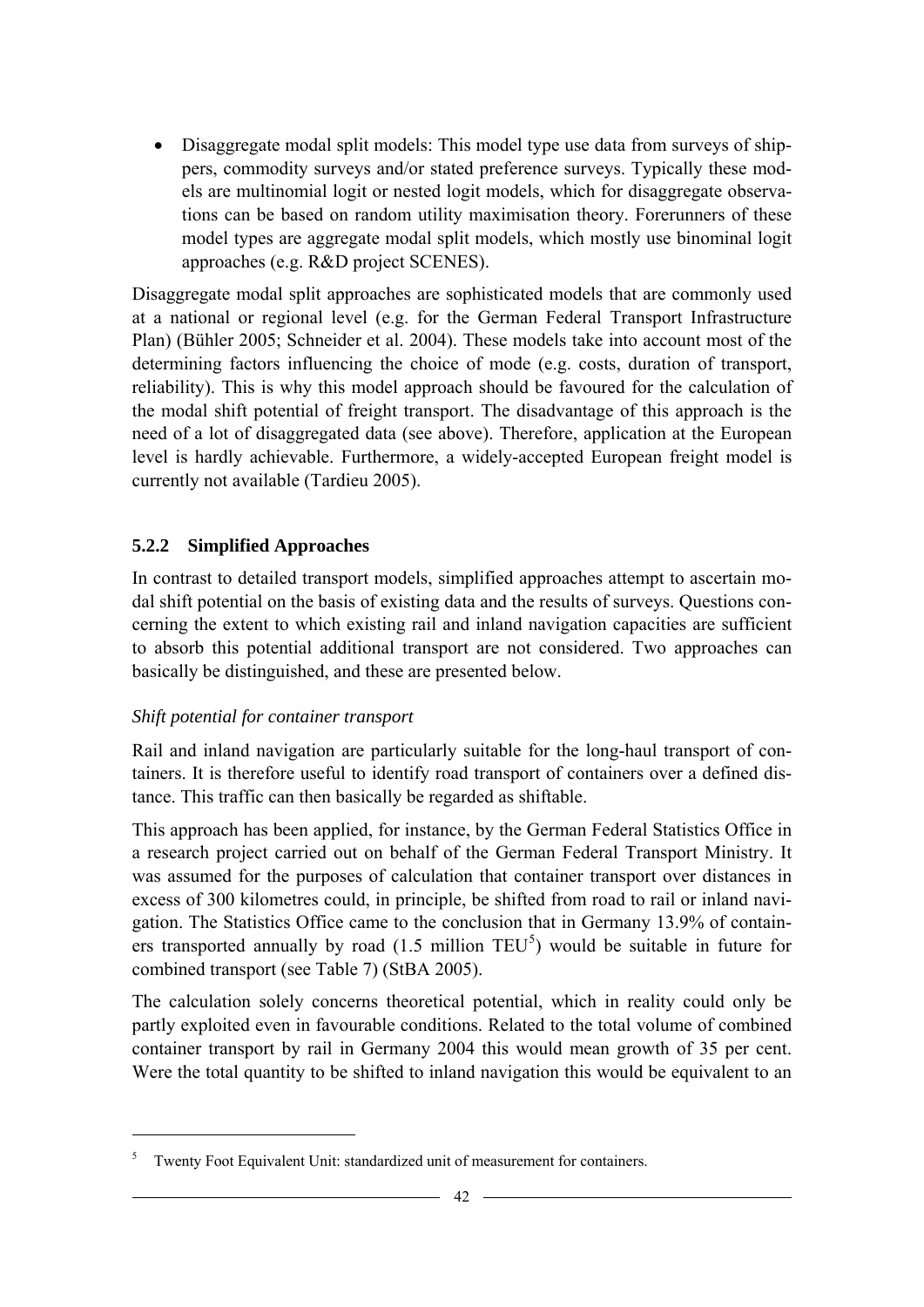<span id="page-42-0"></span>increase of 75 per cent in inland navigation. These figures show that considerable quantities would have to be shifted from road to rail or inland navigation (TCI 2007).

The determination of real modal shift potential is hardly possible on the basis of these figures, since additional data such as the types of freight transported or access to combined transport terminals is not available. An additional problem is that data on container transport by road is not available for Europe in the required form (see below).

| Table 7: | Distribution of road transport of containers by German lorries in   |
|----------|---------------------------------------------------------------------|
|          | 2004 depending on distance, and the shift potential derived from it |
|          | (StBA 2005)                                                         |

|                                                                                                                            | <b>Number of containers</b>              |              |         | <b>Tonnage</b> | <b>Tonne-kilometres</b> |              |  |  |  |  |
|----------------------------------------------------------------------------------------------------------------------------|------------------------------------------|--------------|---------|----------------|-------------------------|--------------|--|--|--|--|
|                                                                                                                            | $1,000$ $TEU$ <sup><math>1)</math></sup> | <b>Share</b> | 1.000~t | <b>Share</b>   | Mill. t/km              | <b>Share</b> |  |  |  |  |
| Up to $149 \text{ km}$                                                                                                     | 7,659                                    | 68.9%        | 45,912  | 67.0%          | 2,151                   | 20.8%        |  |  |  |  |
| $150 - 299$ km                                                                                                             | 1,913                                    | 17.2%        | 11,884  | 17.3%          | 2,594                   | 25.1%        |  |  |  |  |
| $300 - 499$ km                                                                                                             | 574                                      | 5.1%         | 3,838   | $5.6\%$        | 1,333                   | 12.9%        |  |  |  |  |
| 500 km and more                                                                                                            | 977                                      | 8.8%         | 6,923   | $10.1\%$       | 4,249                   | 41.1%        |  |  |  |  |
| <b>Total</b>                                                                                                               | 11,123                                   | 100.0%       | 68,557  | 100.0%         | 10,327                  | 100.0%       |  |  |  |  |
| Modal shift potential <sup>2)</sup>                                                                                        | 1,551                                    | 13.9%        | 10,761  | $15.7\%$       | 5,582                   | 54.1%        |  |  |  |  |
| <sup>1)</sup> TEU = Twenty-feet Equivalent Unit. $-$ <sup>2)</sup> Theoretical potential (transport distance over 300 km). |                                          |              |         |                |                         |              |  |  |  |  |

#### *Shift potential depending on type of freight, distance and supply quality*

<u>.</u>

A more comprehensive approach would be to include not only container transport in the analysis but rather all kind of good transport. With this approach, the identification of modal shift potential from road to rail basically takes place according to the method shown in Figure  $21<sup>6</sup>$  $21<sup>6</sup>$  $21<sup>6</sup>$  In an initial step, based on the volume of road freight transport, shift potential from road to rail is narrowed down by type of freight. Due to the characteristics of modes of transport, as described above, not every type of freight is equally suitable for modal shifting. Important restrictive factors include the dimensions of shipments, bulk goods and the timing of deliveries. The volumes suitable for rail transport could be determined my means of interviews or workshops with experts. They could, however, be deduced from surveys that have already been carried out. It was established for Germany, for instance, that around 60% of the current volume of chemical products transported by road (measured in tonnes) could be shifted to rail, while in the case of

<sup>6</sup> This method was developed for the determination of potential modal shift from road to rail at a national level. It is difficult to determine potential modal shift from road transport to inland navigation with this global approach, since access to waterways from ports is not possible on the scale offered by rail transportation. The potential modal shift to inland navigation would have to be determined along waterways on the basis of selected transportation corridors and can therefore not be taken into account in the more global approach in this report.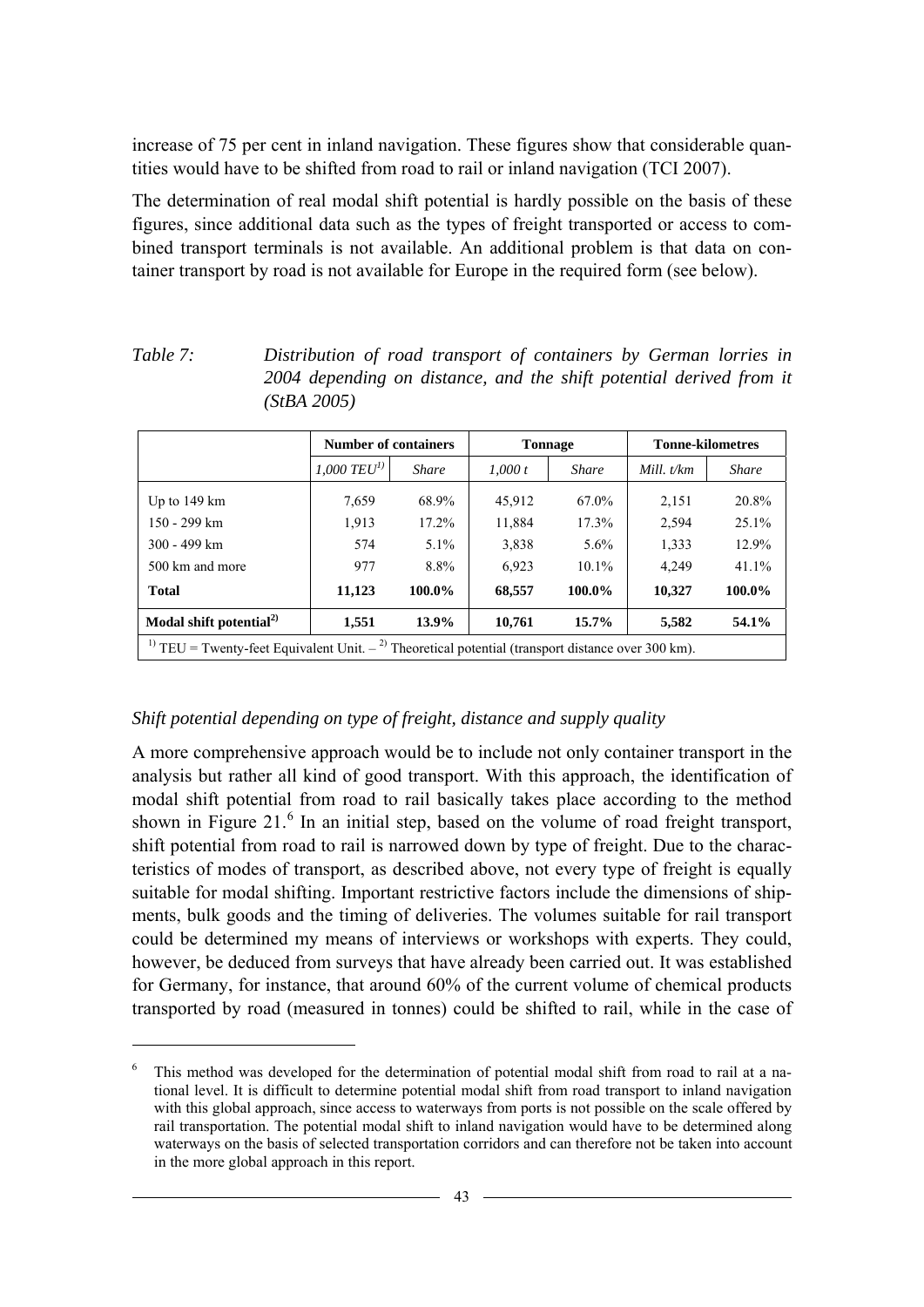<span id="page-43-0"></span>agricultural and forest products the share was merely 25% (see [Table 8\)](#page-44-0) (TRANSCARE 2008, Zobel 2006).

In a second step, transport has to be identified that, on account of the short distances involved, is regarded as not suitable for modal shifting. Basically, a general limit of 300 kilometres could be set, as in the report prepared by the German Federal Statistics Office (see above). A report on Germany and France assumes that for distances of 100 to 250 km 10%, for distances of 250 to 500 km 50% and for distances in excess of 500 km 100% of freight volume currently transported by road could be shifted to rail (TRANSCARE 2008, Zobel 2006). These first two steps provide a theoretical shift potential, and they can be carried out whenever statistical data on the type of freight and transport distances are available. For Europe this is the case (see below).

To further estimate the realism in the potential, transport has to be determined that, on economic grounds or on account of time-related or qualitative demands, is not suitable for rail transport. The above-mentioned report on Germany and France, for instance, comes to the conclusion that

- for 35 per cent of the volume of goods suitable for rail transport, access to combined transport is not economically justifiable (costs for pre-runs and onward carriage in relation to main carriage are too high);
- for 25 per cent, corresponding time windows in rail transport are not available, and
- for 10%, specific quality demands (for example, temperature control and intermediate off-loading points) are not met (TRANSCARE 2008, Zobel 2006).



*Figure 21 Identification of shift potential depending on type of freight, distance and supply quality (Zobel 2006)*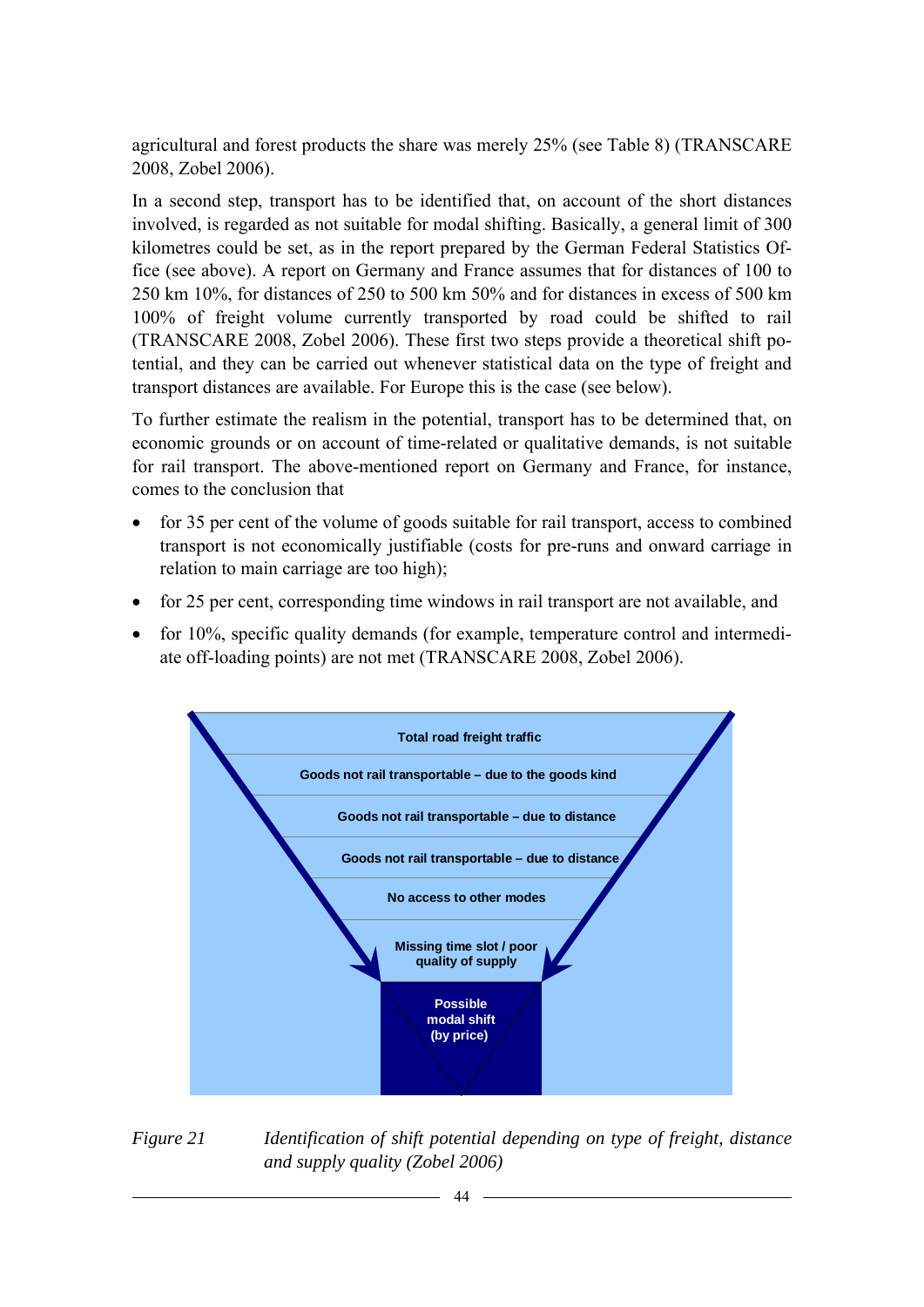<span id="page-44-0"></span>On the basis of this report, real shift potential is merely 30 per cent of theoretical potential. On the other hand, here only a shift to rail is considered. Through improvements in services and a changed political framework (for example, more realistic treatment of external environmental costs) this share could be increased.

Based on this approach, TRANSCARE established for Germany, on behalf of the *Bundesverband Güterverkehr und Logistik (BGL)* and the International Road Transport Union (IRU), that around one-third of road-transport volume, depending on type of freight, is suitable for rail transport. If only long-haul transport is regarded as shiftable the share is reduced to around 4.1%. If the described economic and qualitative demands are taken into account the share is reduced to 1.2% of German road freight transport volumes. This is equivalent to a volume of 58.8 million tonnes, which would correspond to a growth in rail freight transport of around 20% (Zobel 2006, TCI 2007). Corresponding shares were also established for France. The report comes to the conclusion that in all major European countries a high division of work and thus transport structure exists that is similar to that in Germany and France, which is why the determined shares could also be applied to other countries (Zobel 2006).

|                                                       | Share of vol-<br>ume suitable<br>for modal<br>shifting | <b>Freight traffic</b><br>volumes 2005<br>in Germany | <b>Volumes suit-</b><br>able for rail<br>transport in<br>Germany |  |
|-------------------------------------------------------|--------------------------------------------------------|------------------------------------------------------|------------------------------------------------------------------|--|
|                                                       | $\%$                                                   | Mio. t                                               | Mio. t                                                           |  |
| Agricultural products and live animals                | 25%                                                    | 141,0                                                | 35.3                                                             |  |
| Foodstuff and animal fodder                           | 35%                                                    | 304,0                                                | 106,4                                                            |  |
| Solid mineral fuels                                   | $0\%$                                                  | 12,3                                                 | 0.0                                                              |  |
| Petroleum products                                    | 37%                                                    | 105,1                                                | 38,9                                                             |  |
| Ores and metal waste                                  | 10%                                                    | 28,6                                                 | 2,9                                                              |  |
| Metal products                                        | 35%                                                    | 72,1                                                 | 25,2                                                             |  |
| Crude and manuf. minerals, building materials         | 15%                                                    | 1.361,1                                              | 204,2                                                            |  |
| Fertilizers                                           | 30%                                                    | 20,0                                                 | 6,0                                                              |  |
| Chemicals                                             | 63%                                                    | 209,6                                                | 132,0                                                            |  |
| Machinery, transport equipment, manufactured articles | 68%                                                    | 474,1                                                | 322,4                                                            |  |
| <b>Total</b>                                          | 32%                                                    | 2.727,9                                              | 873,2                                                            |  |

*Table 8: Traffic volumes suitable for rail transport due to the characteristics of modes for Germany 2005 (TRANSCARE 2008)* 

### **5.3 Availability and quality of freight traffic data**

Eurostat collects road transport data from all EU Member States. The data are based on sample surveys carried out in the reporting countries and represent the transport of road goods performed by vehicles registered in these countries. According to Eurostat double counting is avoided since reporting relates only to resident carriers of the reporting countries (Eurostat 2008).

The data are provided for the international and national level as well as for the total transport (i.e. the sum of international and national transport), at all times with reference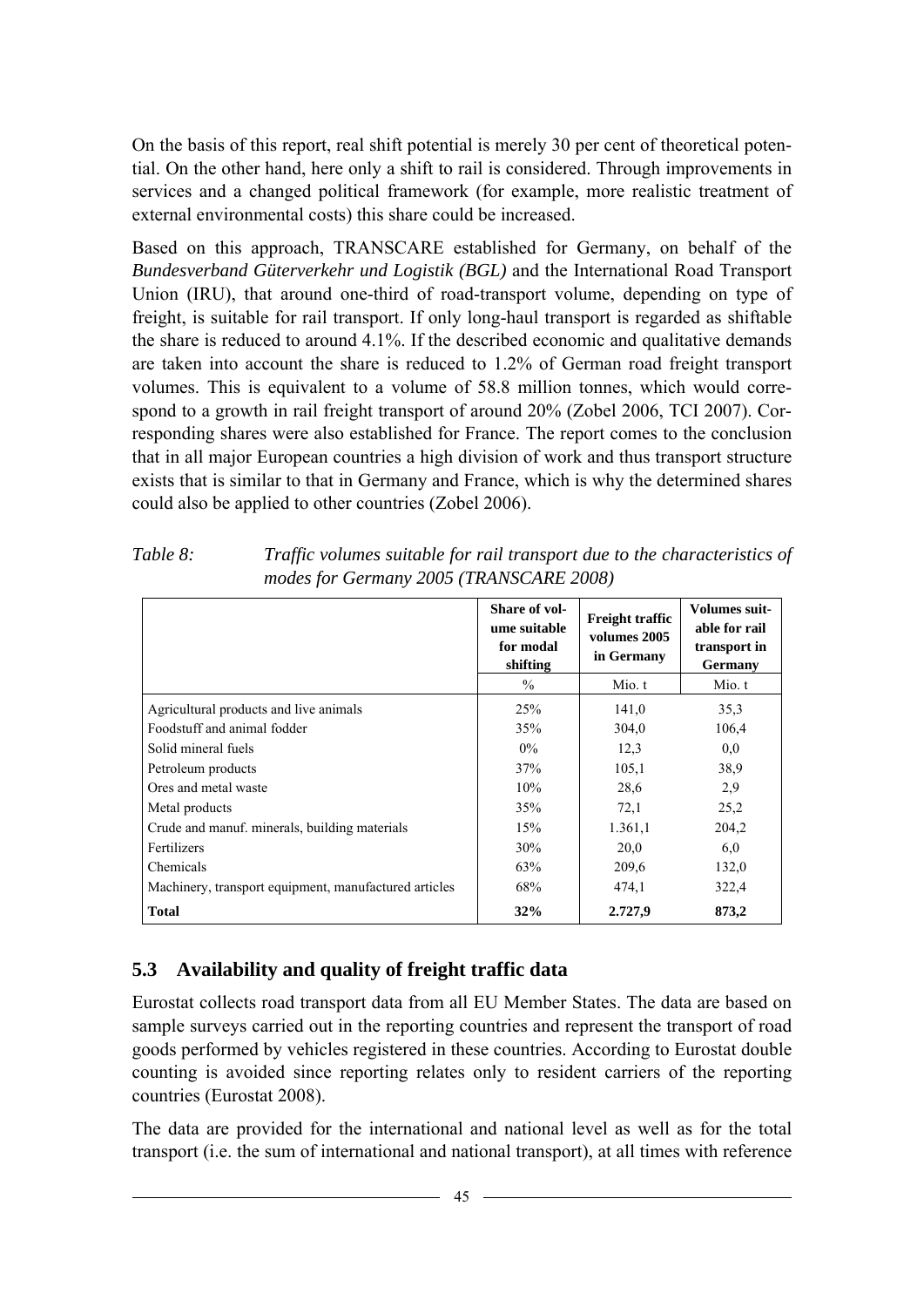<span id="page-45-0"></span>to the reporting country. International road freight transport refers to cross-border transport loaded in the reporting country, cross-border transport unloaded in the reporting country and cross-trade. Cabotage, normally considered as international transport, is documented in separate tables. National transport means road freight transport performed by vehicles registered in the reporting country and taking place within its national borders (Eurostat 2008).

For road transport (national and international), data is available from Eurostat on transport volumes (measured in tonnes) and transportation performance (measured in tonnekilometres for all 27 EU member States (excluding Malta) and Norway, differentiated according to type of goods and distance (see, for example, [Table 9](#page-45-0)) (Eurostat 2008). With this data, and on the basis of the TRANSCARE approach described above, the theoretical potential modal shift from road to rail can be calculated without the need for further surveys. The quality of Eurostat data is sufficient for estimation of theoretically potential modal shift from road to rail.

*Table 9 Road freight transport quantities (in 1,000 tonnes) and performances (in million tonne-kilometres) for Sweden 2006 by type of goods and distance classes (national and international transport)* 

|                                      | Type of goods <sup>1)</sup> |        |                |        |       |       |         |                  |        |        |         |
|--------------------------------------|-----------------------------|--------|----------------|--------|-------|-------|---------|------------------|--------|--------|---------|
|                                      | 0                           | 1      | $\overline{2}$ | 3      | 4     | 5     | 6       | 7                | 8      | 9      | Total   |
| 1,000 tonnes                         |                             |        |                |        |       |       |         |                  |        |        |         |
| $0-50$ km                            | 29,283                      | 4,562  | 557            | 7,008  | 3,522 | 1,132 | 87,331  | 341              | 4,984  | 29,383 | 168,190 |
| 50-150 km                            | 42,993                      | 8,654  | 822            | 5,977  | 2,466 | 1,471 | 11,903  | 477              | 2,945  | 20,700 | 98,447  |
| 150-500 km                           | 16,519                      | 10,842 | 488            | 3,247  | 1,266 | 2,118 | 3,945   | 231              | 4,074  | 26,685 | 69,512  |
| $> 500$ km                           | 1,330                       | 2,234  | $\mathbf{0}$   | 263    | 134   | 583   | 666     | 0                | 674    | 7,334  | 13,457  |
| total                                | 90,197                      | 26,292 | 1,882          | 16,498 | 7,459 | 5,311 | 103,863 | 1,086            | 12,915 | 84,105 | 349,606 |
| <b>Million tonnes-</b><br>kilometres |                             |        |                |        |       |       |         |                  |        |        |         |
| $0-50$ km                            | 659                         | 94     | 10             | 149    | 50    | 22    | 1,383   | 8                | 95     | 466    | 2,937   |
| 50-150 km                            | 3,948                       | 623    | 75             | 455    | 232   | 134   | 907     | 46               | 256    | 1,489  | 8,168   |
| 150-500 km                           | 3,454                       | 2,299  | 99             | 588    | 303   | 579   | 1,040   | 58               | 1,004  | 6,176  | 15,622  |
| $\geq$ 500 km                        | 985                         | 1,563  | $\mathbf{0}$   | 116    | 84    | 423   | 413     | $\boldsymbol{0}$ | 442    | 5,225  | 9,479   |
| total                                | 9,104                       | 4,579  | 192            | 1,312  | 732   | 1,172 | 3,762   | 142              | 1,852  | 13,360 | 36,206  |

<sup>1)</sup> Type of goods:  $0 =$  Agricultural products and live animals,  $1 =$  Foodstuff and animal fodder,  $2 =$  Solid minerals fuels,  $3 =$  Petroleum products,  $4 =$  Ores and metal waste,  $5 =$  Metal products,  $6 =$  Crude and manuf. minerals, building materials,  $7 =$  Fertilizers,  $8 =$ Chemicals,  $9 = \text{Machinerv}$ , transport equipment, manufactured & miscellaneous articles. *Sources:* Eurostat 2008, own calculation.

**5.4 Calculating the potential of a theoretical modal shift from road to rail –** 

# **Freight transport**

#### **5.4.1 Approach for the estimation of modal shift potential of freight transport**

The determination of modal shift potentials in freight transport with the help of transport models leads to more realistic results. Transport models at a national level are available in many countries; a Europe-wide accepted model does not as yet exist. The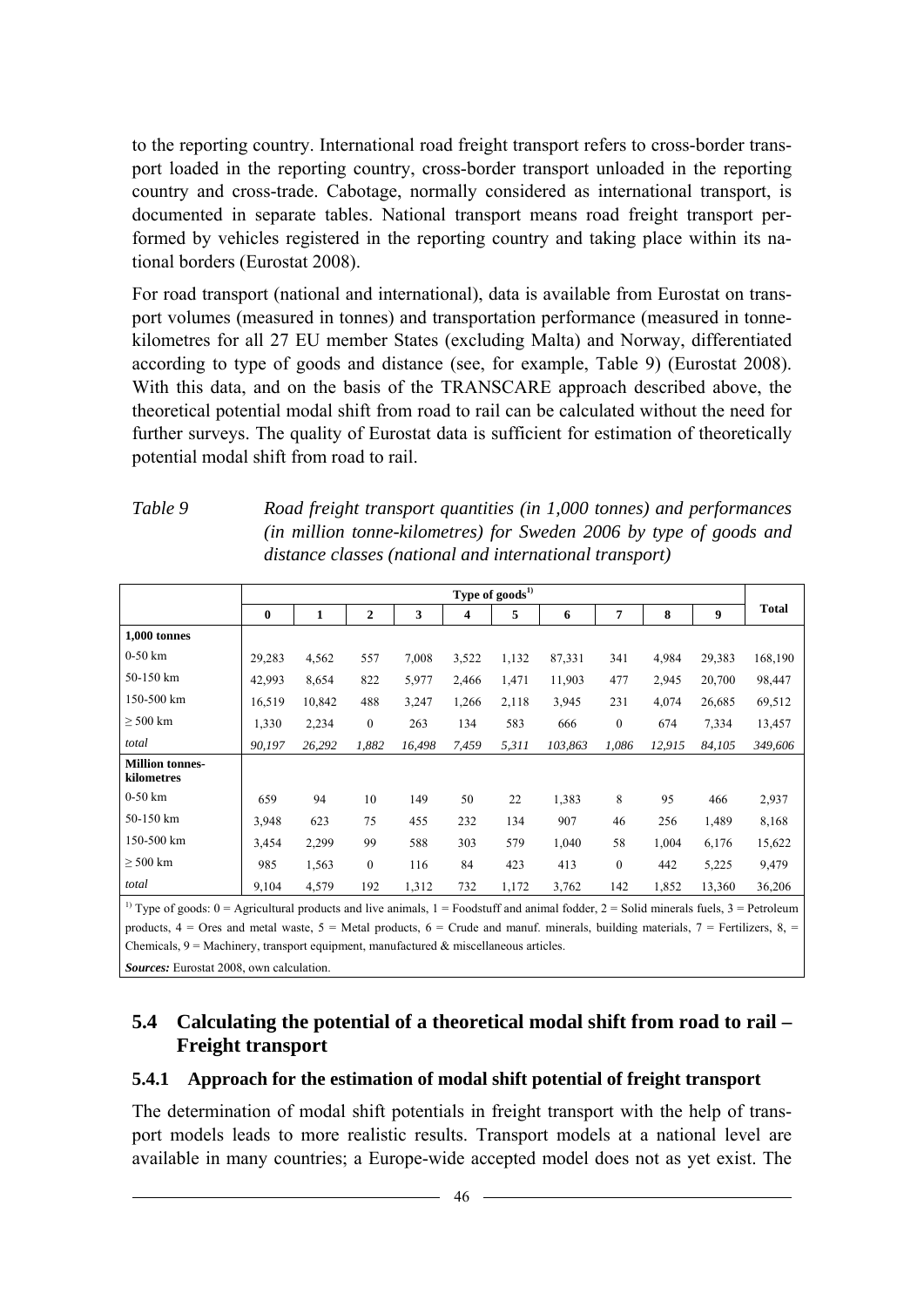<span id="page-46-0"></span>situation is made more difficult by the fact that the use of transport models for the determination of modal shift potentials demands extensive data, which is not available in harmonized form at the European level. Moreover, the application of corresponding models involves considerable costs.

Only a simplified method, such as that developed by TRANSCARE, can therefore be applied within the scope of this report for the calculation of theoretical modal shift po-tential. The calculation of the theoretical potential shift from road to rail<sup>[7](#page-46-0)</sup> takes account of type of goods and transportation distances. The share of shiftable freight transport by type of goods and transportation distance can be taken from the TRANSCARE report. Though these values have been determined for Germany and France, they can also be applied for other countries, since the established percentages relate merely to the type of goods and transportation distance and therefore not to a specific country.

On the other hand, a further restriction of modal shift potential – as applied in the above-mentioned TRANSCARE report – through lack of rail access, unsuitable time slots for freight transport (for example, overnight hauls) and other restrictive demands on quality (for example, temperature-controlled goods) is not possible. These factors depend to a great extent on current rail infrastructure capacity and the density of transhipment terminals in the country under investigation. This last step in determining theoretical modal shift potential can therefore not be applied to other European countries. Current research on the part of TRANSCARE has shown, moreover, that corresponding estimates of modal shift potential are not available in other European countries (TRANSCARE 2008). Country-specific modification of these factors is therefore not possible.

For this report, the following method of determining theoretical modal shift potential was selected:

- 1. The modal shift potentials per type of goods, as established by TRANSCARE and shown in [Table 8](#page-44-0), are adopted for all countries.
- 2. In addition, shift potential per distance class is adopted from TRANSCARE. Since Eurostat transport statistics are based on other distance classes, TRANS-CARE percentages have to be applied to these Eurostat distance classes (see [Figure 22\)](#page-47-0). For this report, a modal shift potential of 5% of the volume transported by road was assumed for the distance class of 50-150 km, 40% for 150- 500 and 100% for distances in excess of 500 km.

1

<sup>7</sup> The estimation of modal shift potential in this report is made solely for rail, since analysis of specific inland navigation corridors was not possible within the scope of this report (see above).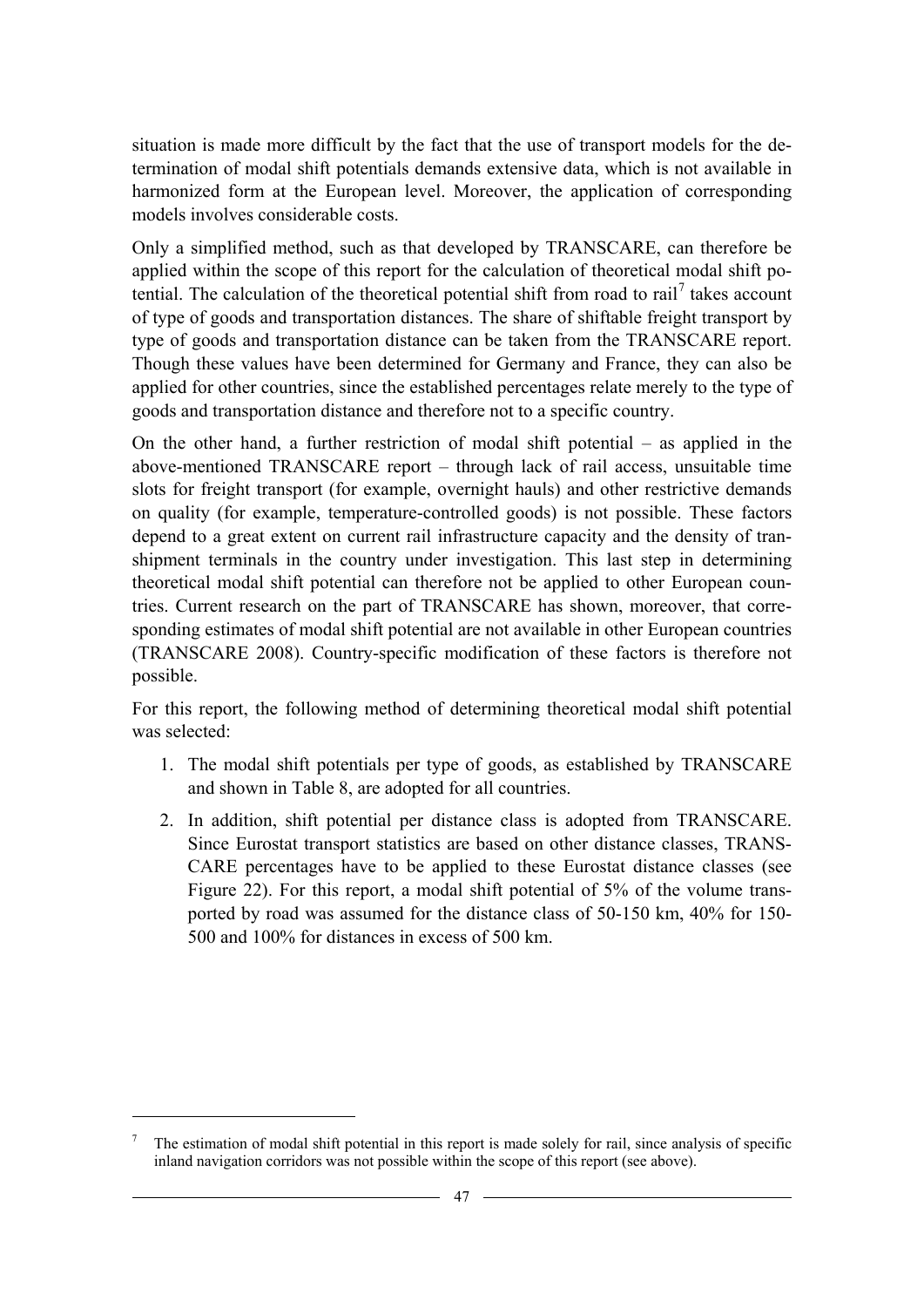<span id="page-47-0"></span>

*Figure 22 Comparison of modal shift potential differentiated according to TRANSCARE distance classes (purple and dark green) and the values applied in this report* 

3. Theoretical modal shift potential is determined for each country, taking account of both of these restrictions (point 1 and point 2, see above). The volume of goods shifted from road to rail is shown in tonnes and transportation performance in thousands of kilometres. Volumes of shiftable goods thus determined are also set in relation to the volume of goods presently transported by rail. Since it is unrealistic to expect that the volume of goods transported by rail will more than double in the short to medium term (up to 2030), theoretical modal shift potential is limited in a third step for all countries to the volume of goods that is currently transported by rail. This step therefore affects only those countries, in which steps 1 and 2 establish a theoretical shift potential that is in excess of 100% of the volume of goods currently transported by rail.

#### **5.4.2 Applied data**

Eurostat data on types of goods and transportation distances for road transport is available for EU-27 countries (excluding Malta) and Norway, so that the method is applicable without an additional need for data. However, Eurostat shows data for transportation volume and performance, differentiated according to type of goods and distance class only when case figures in the survey are statistically reliable. For this reason, there is a difference between the volume of goods arising from the sum of distance classes and types of goods, on the one hand, and data shown in statistics as country total values. As shown in [Table 10,](#page-48-0) the difference can amount to up to 3% in individual countries. Since modal shift potential is determined by means of differentiated values, there is a slight underestimate of theoretical modal shift potential. Related to all 27 EU member States, however, the error is negligible (0.2%, see [Table 10](#page-48-0)).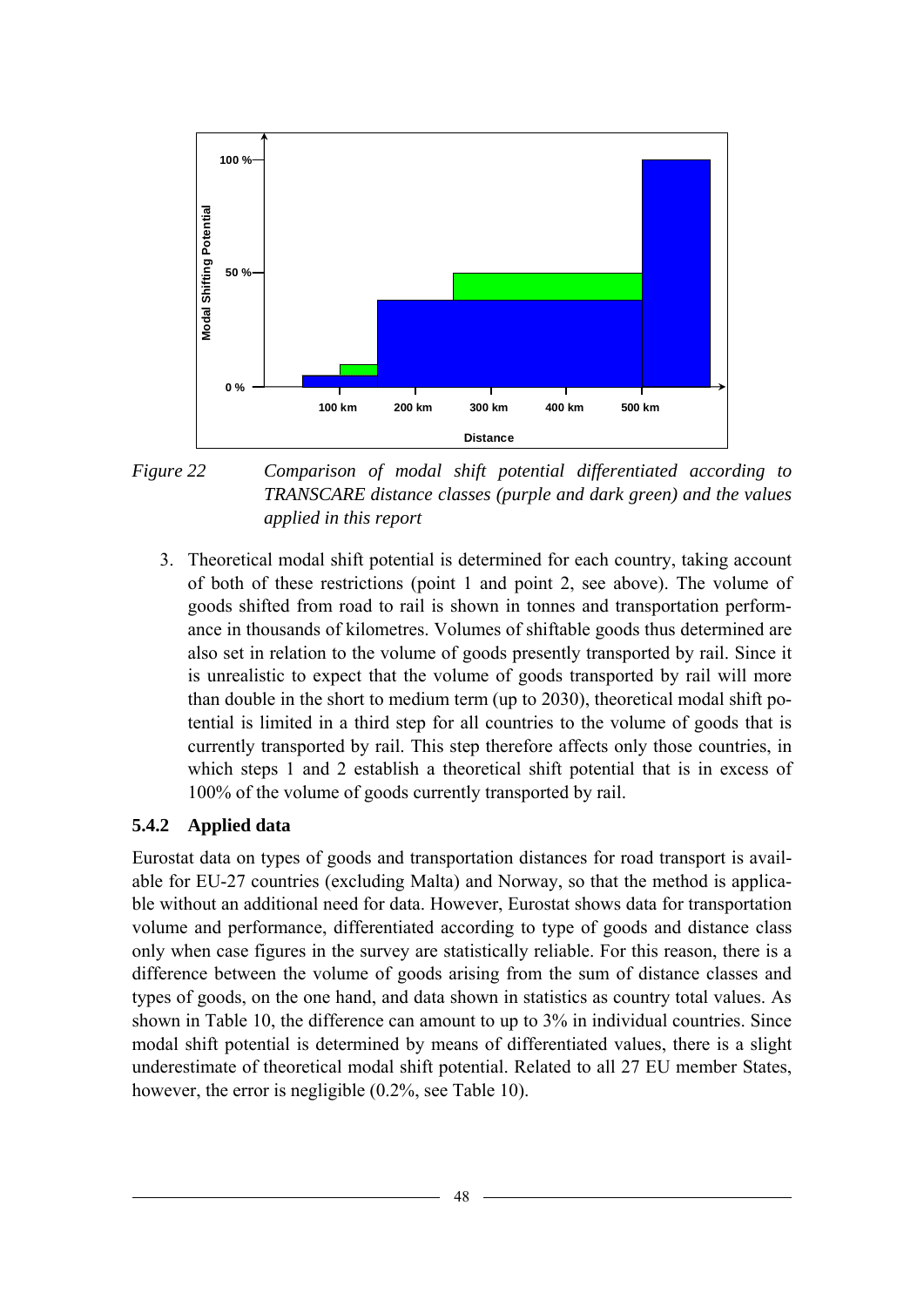<span id="page-48-0"></span>*Table 10 Transport quantities according to Eurostat and own calculation based on values differentiated by distance classes and type of goods, 2006 (in 1,000 tonnes)* 

| Country                                                                  | Code         |              | <b>Sum of values</b><br>differentiated by<br>distance classes and<br>type of goods | <b>Difference between</b><br><b>Eurostat value and</b><br>calculated value |  |  |
|--------------------------------------------------------------------------|--------------|--------------|------------------------------------------------------------------------------------|----------------------------------------------------------------------------|--|--|
|                                                                          |              | 1,000 tonnes | 1,000 tonnes                                                                       | in%                                                                        |  |  |
| Belgium                                                                  | <b>BE</b>    | 348,527      | 348,300                                                                            | $-0.1%$                                                                    |  |  |
| Bulgaria                                                                 | <b>BG</b>    | 151,582      | 148,777                                                                            | $-1.9%$                                                                    |  |  |
| Czech Republic                                                           | CZ           | 444,609      | 444,116                                                                            | $-0.1%$                                                                    |  |  |
| Denmark                                                                  | <b>DK</b>    | 193,021      | 191,582                                                                            | $-0.7%$                                                                    |  |  |
| Germany                                                                  | DE           | 3,103,202    | 3,102,775                                                                          | $0.0\%$                                                                    |  |  |
| Estonia                                                                  | EE           | 33,780       | 32,812                                                                             | $-2.9%$                                                                    |  |  |
| Ireland                                                                  | IE           | 305,916      | 305,066                                                                            | $-0.3%$                                                                    |  |  |
| Greece                                                                   | EL           | 510,742      | 507,701                                                                            | $-0.6%$                                                                    |  |  |
| Spain                                                                    | ES           | 2,387,538    | 2,386,554                                                                          | $0.0\%$                                                                    |  |  |
| France                                                                   | <b>FR</b>    | 2,181,715    | 2,180,727                                                                          | $0.0\%$                                                                    |  |  |
| Ital $v1$                                                                | IT           | 1,508,701    | 1,507,445                                                                          | $-0.1%$                                                                    |  |  |
| Cyprus                                                                   | <b>CY</b>    | 43,634       | 43,038                                                                             | $-1.4%$                                                                    |  |  |
| Latvia                                                                   | LV           | 54,682       | 54,066                                                                             | $-1.1%$                                                                    |  |  |
| Lithuania                                                                | LT           | 56,026       | 55,696                                                                             | $-0.6%$                                                                    |  |  |
| Luxembourg                                                               | LU           | 53,016       | 52,926                                                                             | $-0.2%$                                                                    |  |  |
| Hungary                                                                  | HU           | 257,427      | 257,331                                                                            | $0.0\%$                                                                    |  |  |
| Netherlands                                                              | NL           | 615,304      | 615,068                                                                            | $0.0\%$                                                                    |  |  |
| Austria                                                                  | AT           | 358,850      | 358,483                                                                            | $-0.1%$                                                                    |  |  |
| Poland                                                                   | PL           | 897,414      | 896,716                                                                            | $-0.1%$                                                                    |  |  |
| Portugal                                                                 | PT           | 321,236      | 320,285                                                                            | $-0.3%$                                                                    |  |  |
| Romania                                                                  | <b>RO</b>    | 336,032      | 333,791                                                                            | $-0.7%$                                                                    |  |  |
| Slovenia                                                                 | <b>SI</b>    | 86,896       | 86,386                                                                             | $-0.6%$                                                                    |  |  |
| Slovakia                                                                 | <b>SK</b>    | 181,521      | 180,412                                                                            | $-0.6%$                                                                    |  |  |
| Finland                                                                  | FI           | 396,792      | 392,694                                                                            | $-1.0%$                                                                    |  |  |
| Sweden                                                                   | <b>SE</b>    | 349,606      | 349,144                                                                            | $-0.1%$                                                                    |  |  |
| United Kingdom                                                           | <b>UK</b>    | 1,903,898    | 1,902,914                                                                          | $-0.1%$                                                                    |  |  |
| EU-27 (without MT)                                                       | <b>EU-27</b> | 17,081,667   | 17,054,805                                                                         | $-0.2%$                                                                    |  |  |
| Norway                                                                   | NO           | 250,858      | 250,133                                                                            | $-0.3%$                                                                    |  |  |
| $\overline{11}$ 2005.<br><b>Sources:</b> Eurostat 2008, own calculation. |              |              |                                                                                    |                                                                            |  |  |

#### **5.4.3 Results**

The calculation of theoretical modal shift potential, taking account of restrictions depending on type of goods and distance classes (steps 1 and 2, see above), shows that a total of around 950.6 million tonnes of goods could be shifted from road to rail in the 27 EU Member States (excluding Malta). Of this, "machinery, transport equipment, manufactured & miscellaneous articles" (Group 9 goods) make the greatest contribution to theoretical modal shift potential from road to rail with around 544.3 million tonnes (about 57.3%) (see [Table 11](#page-49-0) and Annex). Group 1 goods – "foodstuff and animal fodder" – also make a major contribution to shift potential with 136.6 million tonnes or 14.4%. As far as concerns distance classes, the greatest shift potential is generated between 150 und 500 km (around 50.5% of total modal shift potential from road to rail, see [Table 11](#page-49-0)). Distances in excess of 500 km account for 42.9% of shift potential, and distances below 150 km around 6.6%.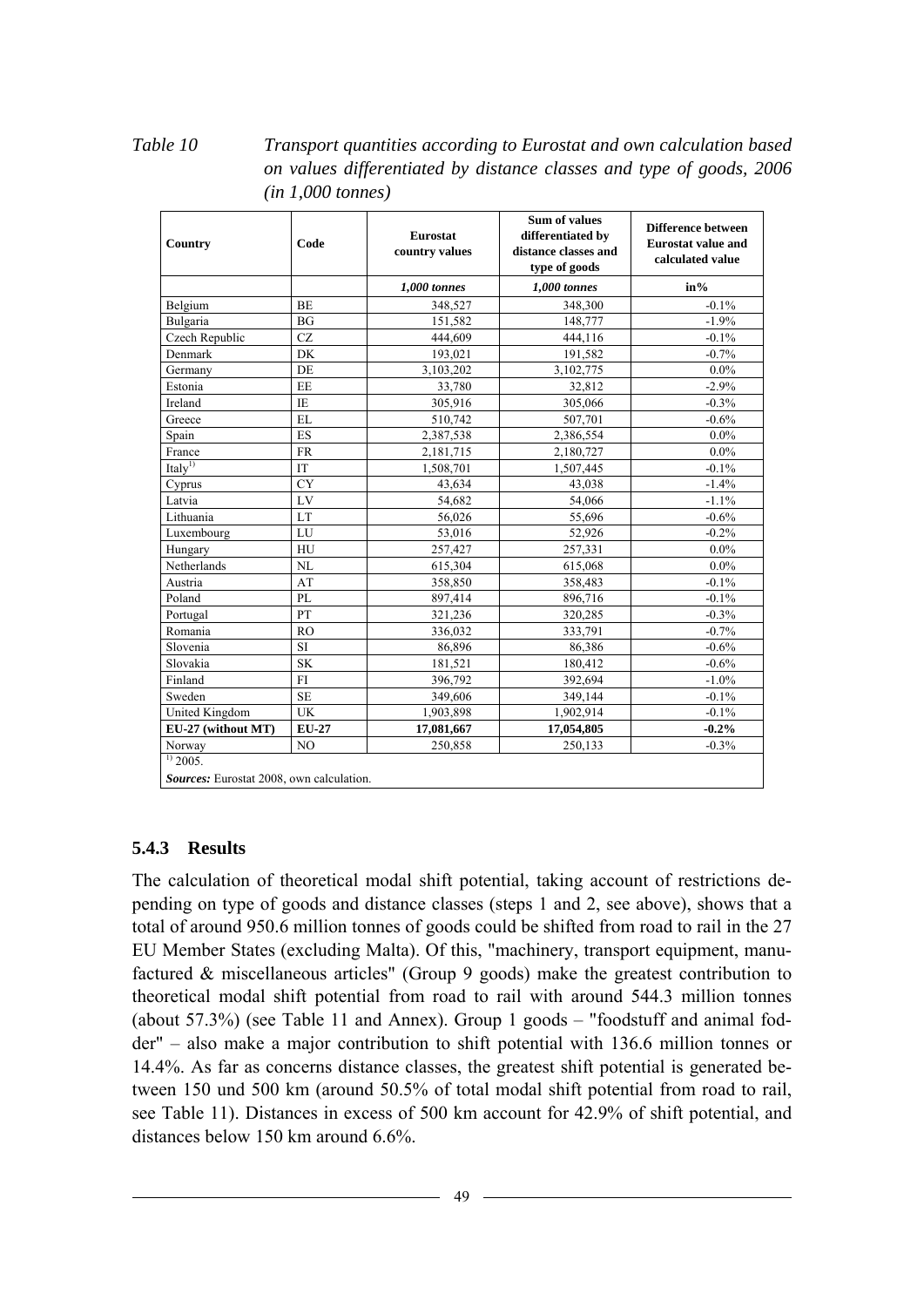|                                                                                                                                                           | Type of $\textbf{goods}^{\scriptscriptstyle{2)}$ |                   |                   |                   |                         |                   |                   |                   |                   |                   |                   |
|-----------------------------------------------------------------------------------------------------------------------------------------------------------|--------------------------------------------------|-------------------|-------------------|-------------------|-------------------------|-------------------|-------------------|-------------------|-------------------|-------------------|-------------------|
|                                                                                                                                                           | $\bf{0}$                                         | $\mathbf{1}$      | $\mathbf{2}$      | 3                 | $\overline{\mathbf{4}}$ | 5                 | 6                 | $\overline{7}$    | 8                 | $\boldsymbol{9}$  | <b>Total</b>      |
|                                                                                                                                                           | Million<br>tonnes                                | Million<br>tonnes | Million<br>tonnes | Million<br>tonnes | Million<br>tonnes       | Million<br>tonnes | Million<br>tonnes | Million<br>tonnes | Million<br>tonnes | Million<br>tonnes | Million<br>tonnes |
| <b>Road</b> total                                                                                                                                         |                                                  |                   |                   |                   |                         |                   |                   |                   |                   |                   |                   |
| $0-50$ km                                                                                                                                                 | 506.7                                            | 552.7             | 110.1             | 249.0             | 147.2                   | 160.9             | 6,491.2           | 100.8             | 328.1             | 1,294.2           | 9,945.5           |
| 50-150 km                                                                                                                                                 | 435.7                                            | 584.1             | 32.6              | 252.5             | 54.9                    | 118.9             | 1,106.6           | 38.6              | 155.9             | 779.6             | 3,563.0           |
| 150-500 km                                                                                                                                                | 299.5                                            | 556.0             | 22.1              | 125.1             | 35.9                    | 154.2             | 386.9             | 29.0              | 179.9             | 951.2             | 2,744.4           |
| $\geq$ 500 km                                                                                                                                             | 89.1                                             | 138.7             | 2.7               | 7.4               | 8.8                     | 62.9              | 52.0              | 3.6               | 68.7              | 381.0             | 828.7             |
| Total                                                                                                                                                     |                                                  | 1,832.8           | 169.4             |                   | 250.2                   |                   |                   |                   | 738.4             |                   | 17,081.7          |
|                                                                                                                                                           | 1,336.1                                          |                   |                   | 636.7             |                         | 497.3             | 8,038.2           | 174.7             |                   | 3,407.7           |                   |
| <b>Shifting Potential</b>                                                                                                                                 |                                                  |                   |                   |                   |                         |                   |                   |                   |                   |                   |                   |
| $0-50$ km                                                                                                                                                 | 0.0                                              | 0.0               | 0.0               | 0.0               | 0.0                     | 0.0               | 0.0               | 0.0               | 0.0               | 0.0               | 0.0               |
| 50-150 km                                                                                                                                                 | 5.4                                              | 10.2              | 0.0               | 4.6               | 0.3                     | 2.1               | 8.3               | 0.6               | 4.9               | 26.5              | 62.9              |
| 150-500 km                                                                                                                                                | 30.0                                             | 77.8              | 0.0               | 18.5              | 1.4                     | 21.6              | 23.2              | 3.5               | 45.3              | 258.7             | 480.0             |
| $\geq$ 500 km                                                                                                                                             | 22.3                                             | 48.5              | 0.0               | 2.7               | 0.9                     | 22.0              | 7.8               | 1.1               | 43.3              | 259.1             | 407.7             |
| Total                                                                                                                                                     | 57.7                                             | 136.6             | 0.0               | 25.9              | 2.6                     | 45.7              | 39.3              | 5.1               | 93.5              | 544.3             | 950.6             |
| Share in potential                                                                                                                                        |                                                  |                   |                   |                   |                         |                   |                   |                   |                   |                   |                   |
| $0-50$ km                                                                                                                                                 | $0.0\%$                                          | $0.0\%$           | $0.0\%$           | $0.0\%$           | $0.0\%$                 | $0.0\%$           | $0.0\%$           | $0.0\%$           | $0.0\%$           | $0.0\%$           | $0.0\%$           |
| 50-150 km                                                                                                                                                 | $0.6\%$                                          | 1.1%              | $0.0\%$           | 0.5%              | $0.0\%$                 | 0.2%              | 0.9%              | 0.1%              | 0.5%              | 2.8%              | 6.6%              |
| 150-500 km                                                                                                                                                | 3.2%                                             | 8.2%              | $0.0\%$           | 1.9%              | 0.2%                    | 2.3%              | 2.4%              | 0.4%              | 4.8%              | 27.2%             | 50.5%             |
| $\geq$ 500 km                                                                                                                                             | 2.3%                                             | 5.1%              | $0.0\%$           | 0.3%              | 0.1%                    | 2.3%              | 0.8%              | 0.1%              | 4.6%              | 27.3%             | 42.9%             |
| Total                                                                                                                                                     | 6.1%                                             | 14.4%             | $0.0\%$           | 2.7%              | 0.3%                    | 4.8%              | 4.1%              | 0.5%              | 9.8%              | 57.3%             | 100.0%            |
| <sup>1)</sup> Italy: 2005; <sup>2)</sup> Type of goods: $0 =$ Agricultural products and live animals, 1 = Foodstuff and animal fodder, 2 = Solid minerals |                                                  |                   |                   |                   |                         |                   |                   |                   |                   |                   |                   |
| fuels, $3$ = Petroleum products, $4$ = Ores and metal waste, $5$ = Metal products, $6$ = Crude and manuf. minerals, building materials, $7$ =             |                                                  |                   |                   |                   |                         |                   |                   |                   |                   |                   |                   |
| Fertilizers, 8, = Chemicals, 9 = Machinery, transport equipment, manufactured & miscellaneous articles.                                                   |                                                  |                   |                   |                   |                         |                   |                   |                   |                   |                   |                   |

### <span id="page-49-0"></span>*Table 11* Transport quantities 2006<sup>1</sup> and modal shifting potential from road to *rail for the EU 27 member states (without Malta)*

*Sources:* Eurostat 2008, own calculation.

[Figure 23](#page-50-0) shows for each country the share of goods transported by road that could theoretically be shifted to rail on the basis of the calculations made. In the 27 EU Member States (excluding Malta) as a whole, around 5.6% of the total volume of goods transported by road (measured in tonnes) could be shifted to rail. The highest value was achieved by Lithuania with 10.7%, the lowest by Ireland with 2.3% and Cyprus (that has no rail network) with 0%. The differences are attributable to freight structure and transportation distances.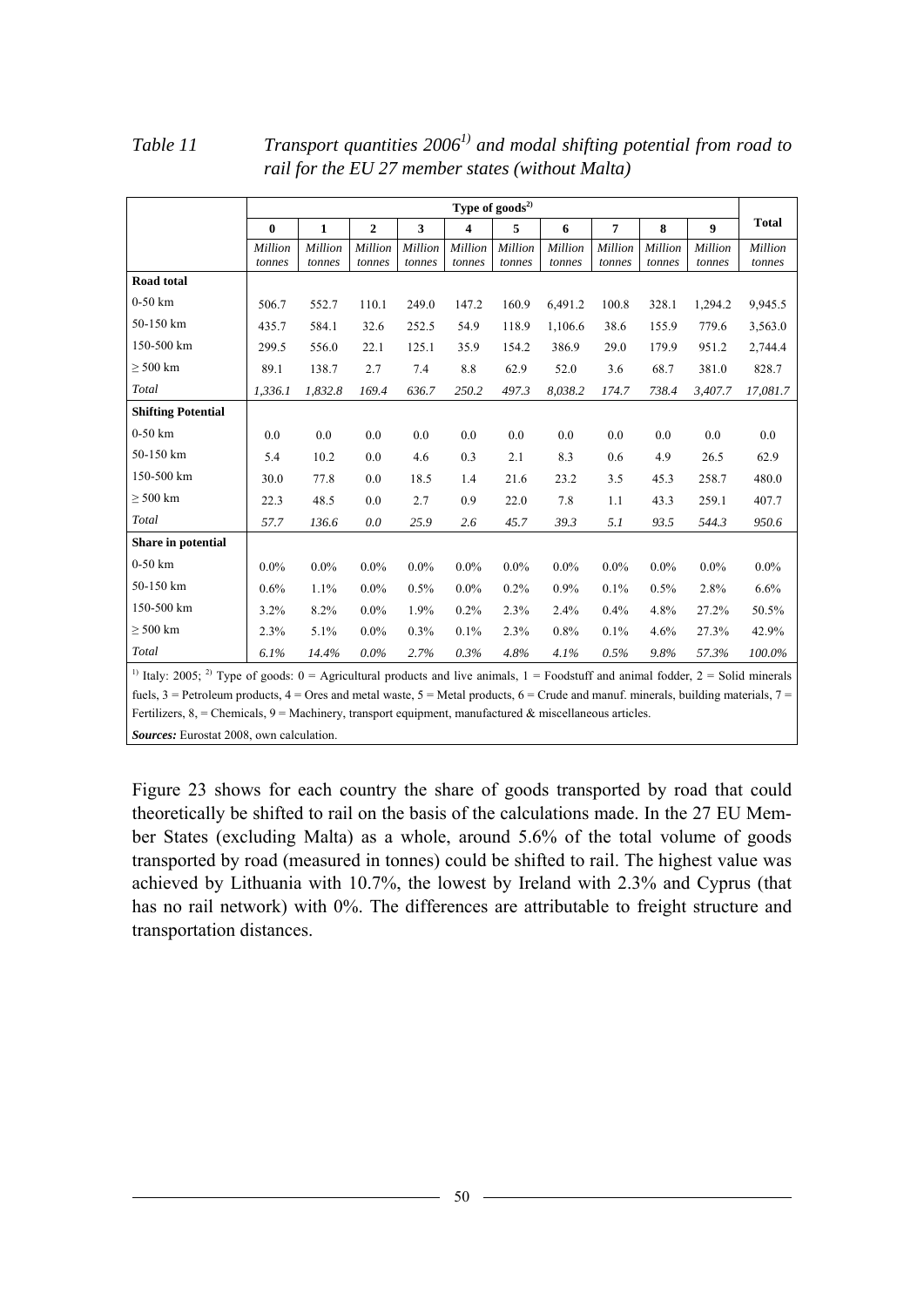<span id="page-50-0"></span>

*Figure 23 Share of the theoretically shiftable volume of goods in the total volume of goods transport by road (tonnes) by country, 2006* 

If one relates the volume of goods that could be shifted to the current volume of goods transported by rail the result is as shown in [Figure 24.](#page-51-0) In countries such as Ireland, Greece and Spain, the calculated theoretical modal shift potential exceeds the current volume of goods transported by rail by a factor of 3.7 to 5.7). In countries such as Denmark, France, Italy, the Netherlands and Portugal, however, modal shift potential exceeds the current volume of goods transported by rail by a factor of 1 to 2.

As already mentioned, it is unrealistic to expect that, even with a massive expansion of rail infrastructure, the volume of goods that could additionally be shifted could be greater than the volume of goods presently transported by rail. For this reason, theoretical modal shift potential was recalculated under the premise that the share of the shiftable volume of transported goods in the volume of goods transported by rail may not exceed 100%.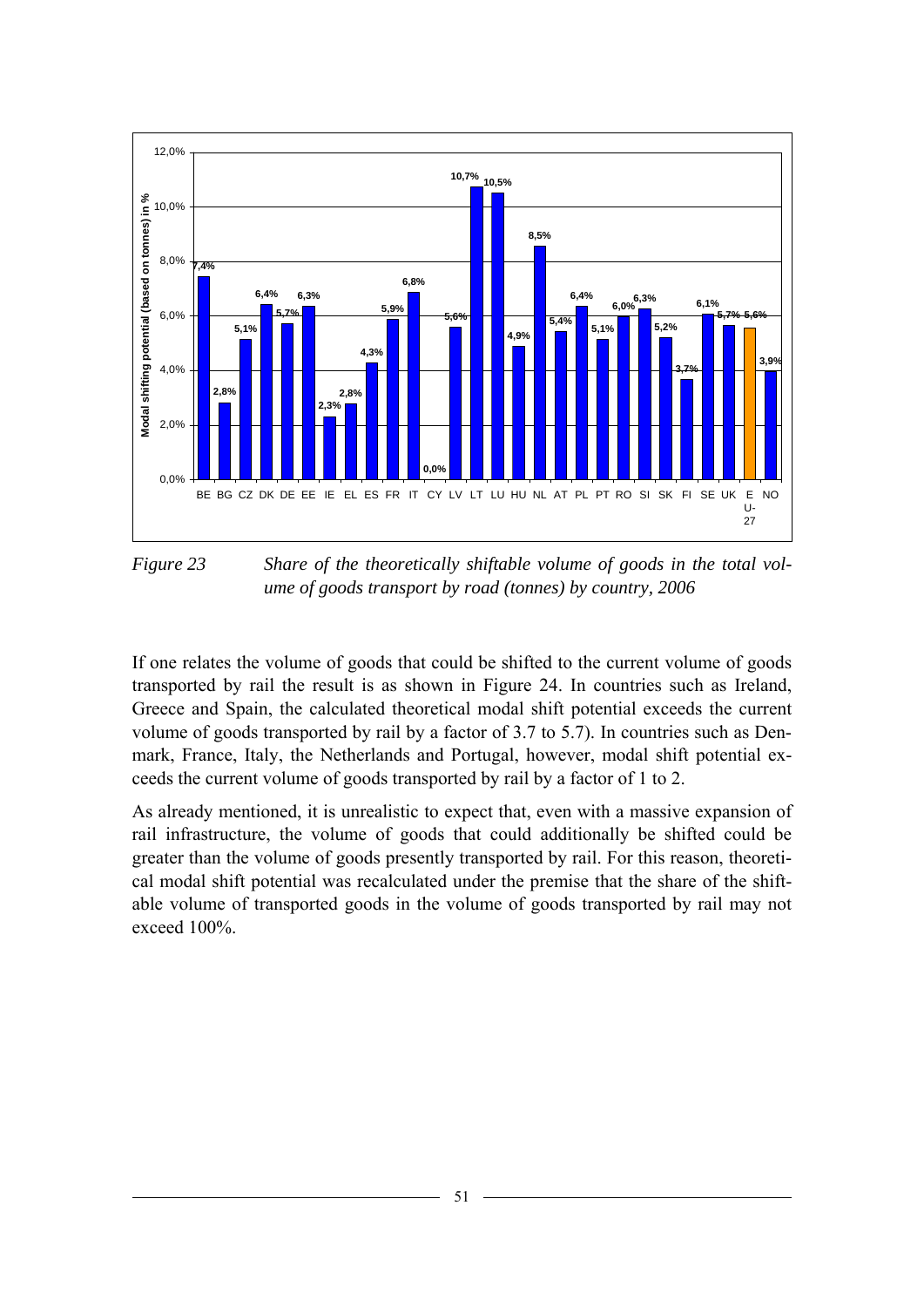<span id="page-51-0"></span>

*Figure 24 Percentage share of the theoretically shiftable volume of transported goods in the total volume of goods transported by rail in 2006* 

Taking account of this requirement, a modified theoretical modal shift potential of 771.3 million tonnes arises for the 27 EU Member States (instead of 950.6 million tonnes, that is -19%, see table in the Annex). This is equivalent to 4.5% of the volume of goods transported by road in the 27 Member States of the EU (see [Figure 25](#page-52-0)). On the basis of this estimated volume, theoretically shiftable transportation performance, measured in tonne-kilometres, was determined in a further step. As a result, 361.6 billion tonnekilometres could be shifted from road to rail in the EU 27 (see table in the Annex). This theoretical modal shift potential corresponds, for the EU 27, to around 19.3% of road freight transport performance in 2006 (see [Figure 26](#page-52-0)). The much higher percentage, compared to transport volume (measured in tonnes), is attributable to the fact that transportation over long distances is regarded, in particular, as shiftable (see above).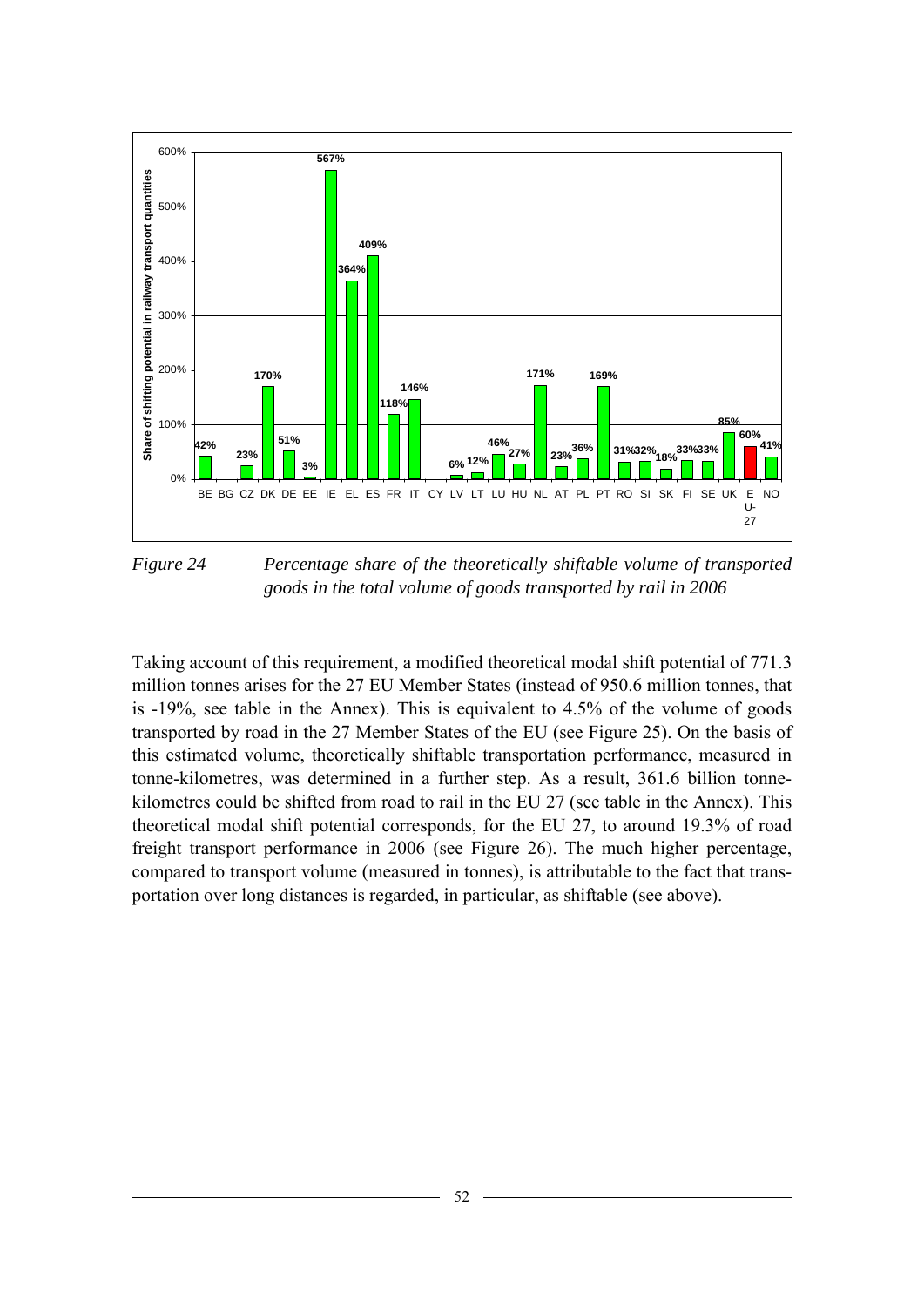<span id="page-52-0"></span>

*Figure 25 Share of the theoretically shiftable volume of goods in the total volume of goods transported by road (based on tonnes), taking account of a 100% cap for freight transport by rail (see above), 2006* 



*Figure 26 Share of the theoretically shiftable volume of goods in total transportation performance of road freight transport (based on tonnekilometres, taking account of a 100% cap for freight transport by rail (see above), 2006*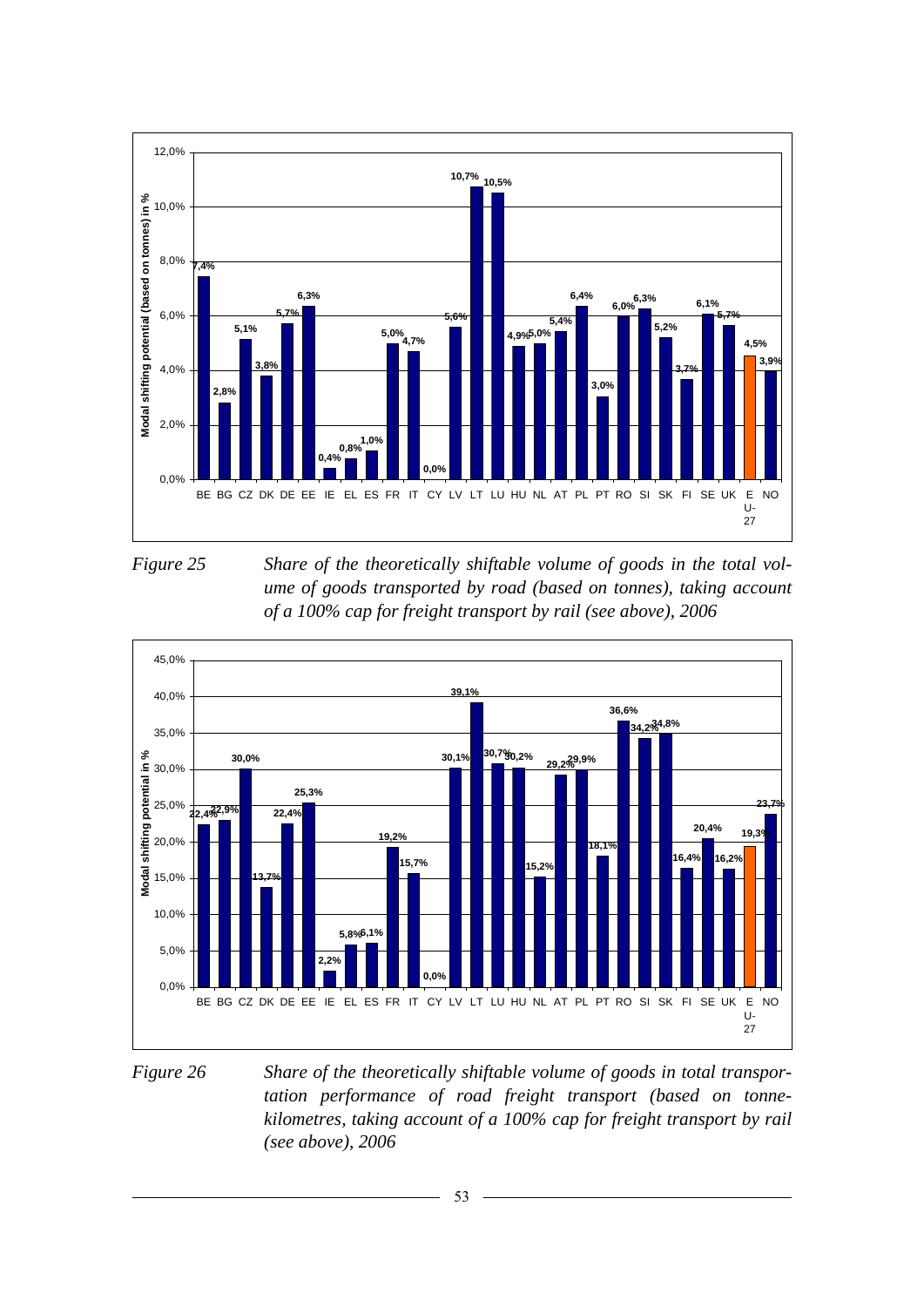#### <span id="page-53-0"></span>**5.4.4 Review of the results**

Germany provides the largest single contribution to potential European modal shift from road to rail with 177.5 million tonnes (equivalent to 23%), followed by France with 108.3 million tonnes (14%) and the United Kingdom with 107.6 million tonnes (14%). In its above-mentioned report, TRANSCARE assumes that, due to bottlenecks in the rail network and qualitative demands on freight transport (for example, temperaturecontrolled goods), only around 30% of the calculated potential for Germany and France will be exploitable in the medium term (up to 2030). On the other hand, the German Transport Ministry assumes that freight transport by rail will increase in the period up to 2025 by 34% compared to 2004 (ITB/BVU 2007). By comparison, the present report identifies the theoretical shift potential for 2006 at around 51% of the volume of goods transported. A recent forecast on freight transport by rail in the United Kingdom assumes that between 2006 and 2030 the volume of goods transported by rail will increase by 60% (Bennett 2008, Garratt 2008). In this report, freight volume amounting to 85% of current freight transport by rail is calculated as modal shift potential for the United Kingdom.

This comparison shows that with medium- to long-term expansion of rail infrastructure identified modal shift potential could actually be exploited. The urgent need for expansion of rail infrastructure is displayed in [Figure 27](#page-54-0) exemplarily for the United Kingdom. The figure shows rail capacity utilization for freight transport (daily freight train movements), as the sum of both directions for the years 2006 and 2030, taking account of the forecast 60% growth in freight transport. It can be clearly seen that capacity utilization on a large part of the rail network will increase to such an extent that the limits of rail network capacity will be reached. A similar picture can also be drawn for Germany (acatech 2006).

Besides infrastructure needs, forecasts also show that future growth in freight transport will exhaust the capacity needed for transportation that can presently be shifted to rail. Identified modal shift potential thus competes for free rail capacity with forecast growth in volume. This inevitably means that, on the basis of present infrastructure planning on the part of the EU 27, capacity for additional modal shifts will hardly be available. A sustainable transport policy should therefore at least be directed at the exploitation of additional modal shift potentials. This implies that future rates of growth in freight transport by rail are higher than growth rates in road transport. For road transport in Germany, for example, 55% growth in the volume of goods was forecast; for rail transport – as already mentioned – growth of 34% was determined (ITP/BVU 2007). This means that the contribution to future growth of freight transport by rail will, in relative terms, be too large. This report shows that sufficient potential exists for rail transport, and that growth, in relative terms, could be too small. It is up to policymakers to adapt rail infrastructure to demand.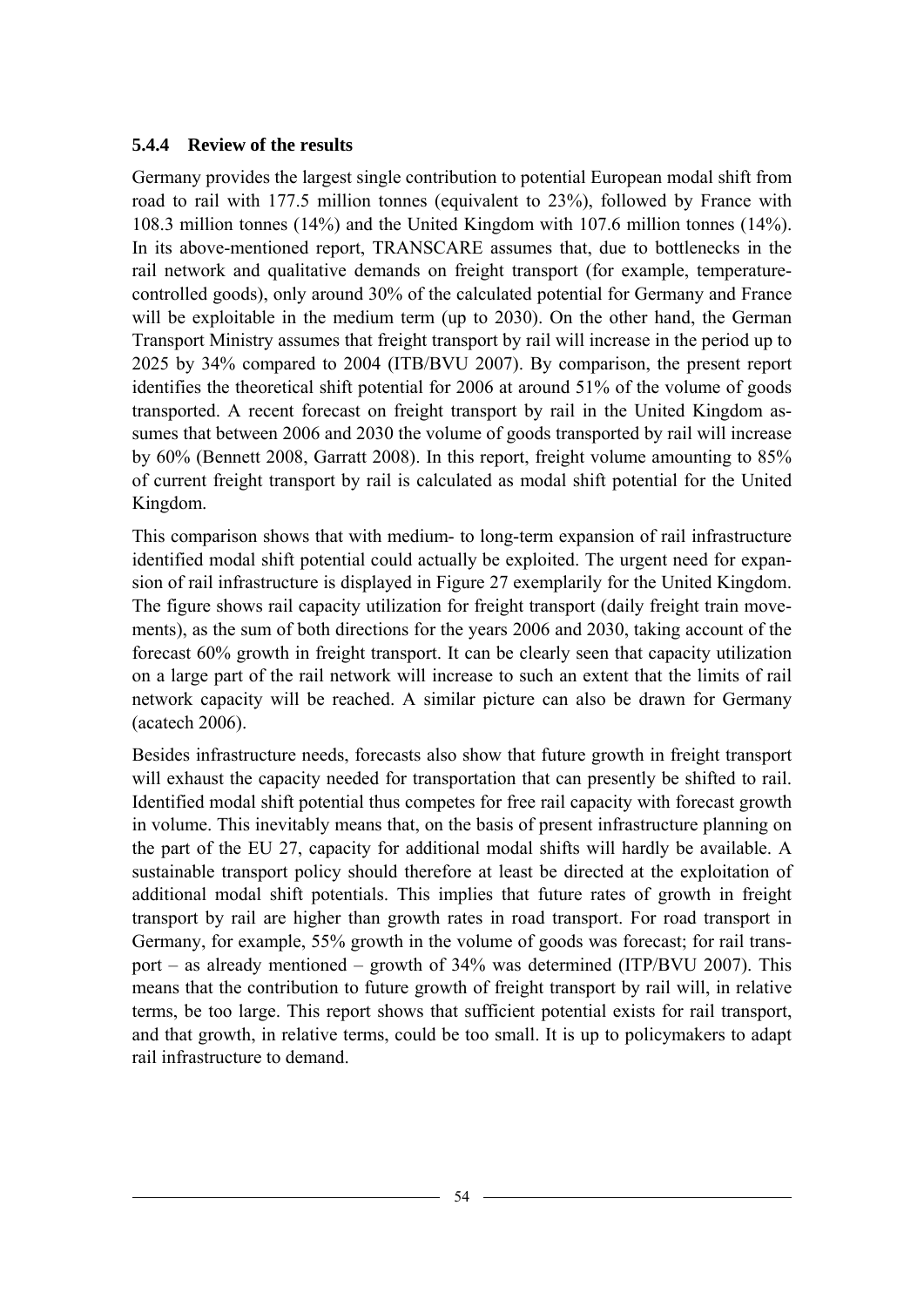<span id="page-54-0"></span>

*Figure 27 Daily Freight Train Movements 2006 and 2030 (Sum of both directions (Garratt 2008)*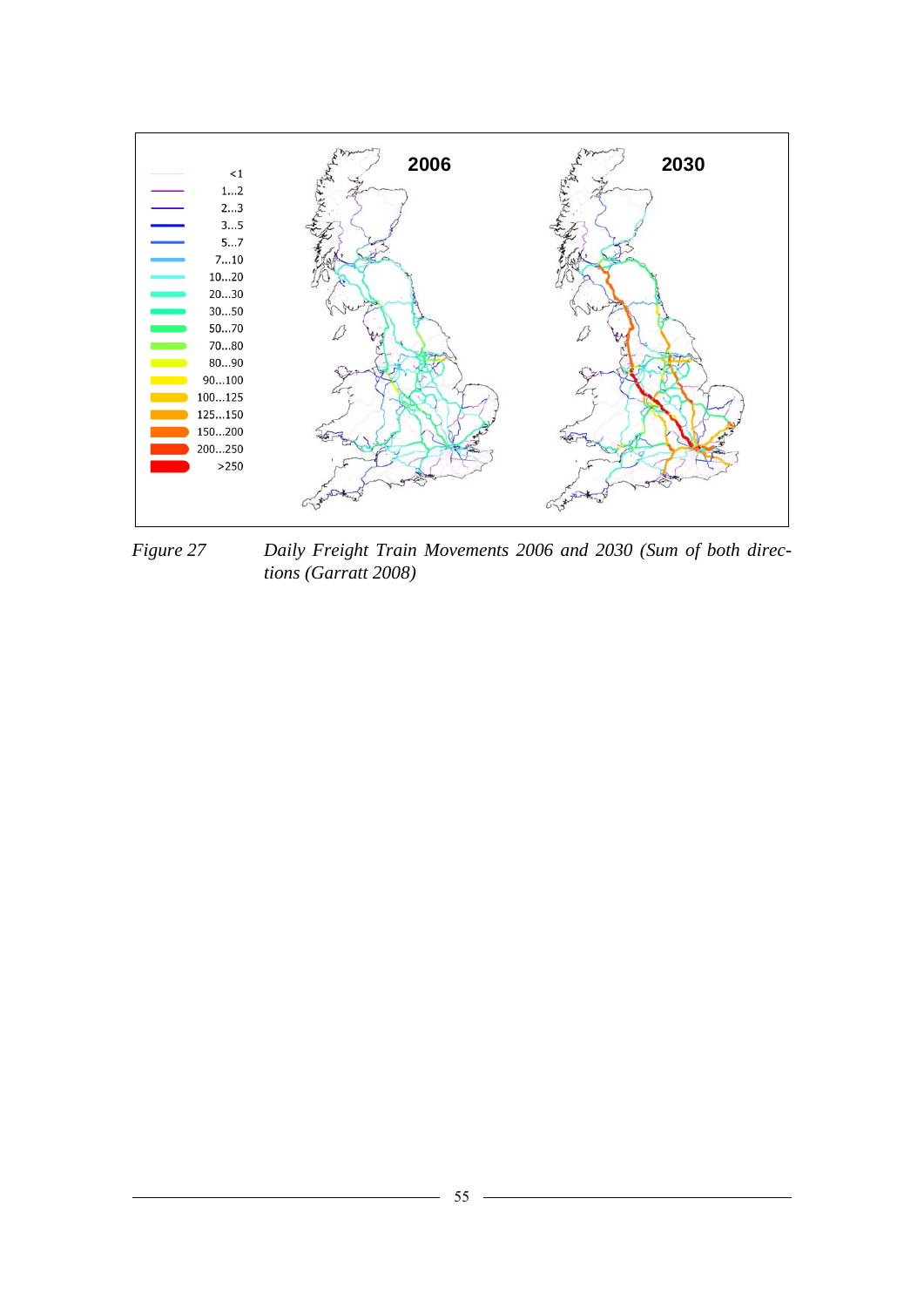### <span id="page-55-0"></span>**6 Summary**

The aim of this report was the development of a methodological approach to determine a theoretical potential for a modal shift from road to rail and ship for both passenger and freight transport. The basic idea was that it is more important as a first step to carry out this overall estimate than to hold a discussion on the political probability of which changes will happen in reality so as to clarify which policies are needed to tap the total theoretical potential. Thus, the objective was to determine an order of magnitude in terms of how much traffic could be theoretically transferred from road transport to rail/ship and to illustrate the feasibility of tapping the calculated theoretical shift potential using some studies on trend scenarios as examples.

The existing methodologies for determining the modal shift potential described and used in the current literature were reviewed, followed by research on the data availability on the EU level. On this basis a possible approach was developed. As there are completely different structures, data availability and preconditions for passenger and freight transport, it was necessary to analyse them separately. As a result two different methodological approaches were developed. Since in the scope of passenger transport inland navigation is not relevant in nearly all countries and freight transport analyses of inland navigation require a completely different approach on the level of single corridors, the estimation of the modal shift potential was ultimately regarded solely for rail.

There are two theoretical ways for estimating the potential for a shift from road to rail passenger transport: via a segmentation approach or via transport demand modelling. Transport demand modelling could be used to determine modal shift potentials by incorporating different travel costs for different transport modes. However, this does not reflect the precise objective of our report: the determination of the maximum potential for a modal shift. It would just show the modal shift potential by a shift in modal costs and in further development of the infrastructure. Therefore, the segmentation approach was chosen to calculate a modal shift potential from road to rail. Based on analyses of the ETIS data complemented by additional information, three assumptions were generated and used for a calculation of the modal shift potential in passenger transport:

- 1. The precondition for rail infrastructure, service quality, etc. could be brought into line with the conditions in high population density regions ( $> 400$  P/km<sup>2</sup>).
- 2. By improving the travel time to the extent that the time ratio of road to rail is  $> 1$  a further shift can be realised.
- 3. By lowering the costs for rail trips to a lower level than the costs for the same trip by car, a further shift can be realised.

The developed approach is based on real data from 2000 and 2003. It does not, perhaps, reflect a maximum potential since, for example, no further shift for high population density regions is assumed. However, the method used constitutes the best approach for achieving results that are as reliable as possible because they are based on data which reflect "real" behaviour. However, only trips between NUTS 2 regions could be taken into account since the available data on trips within NUTS 2 regions does not include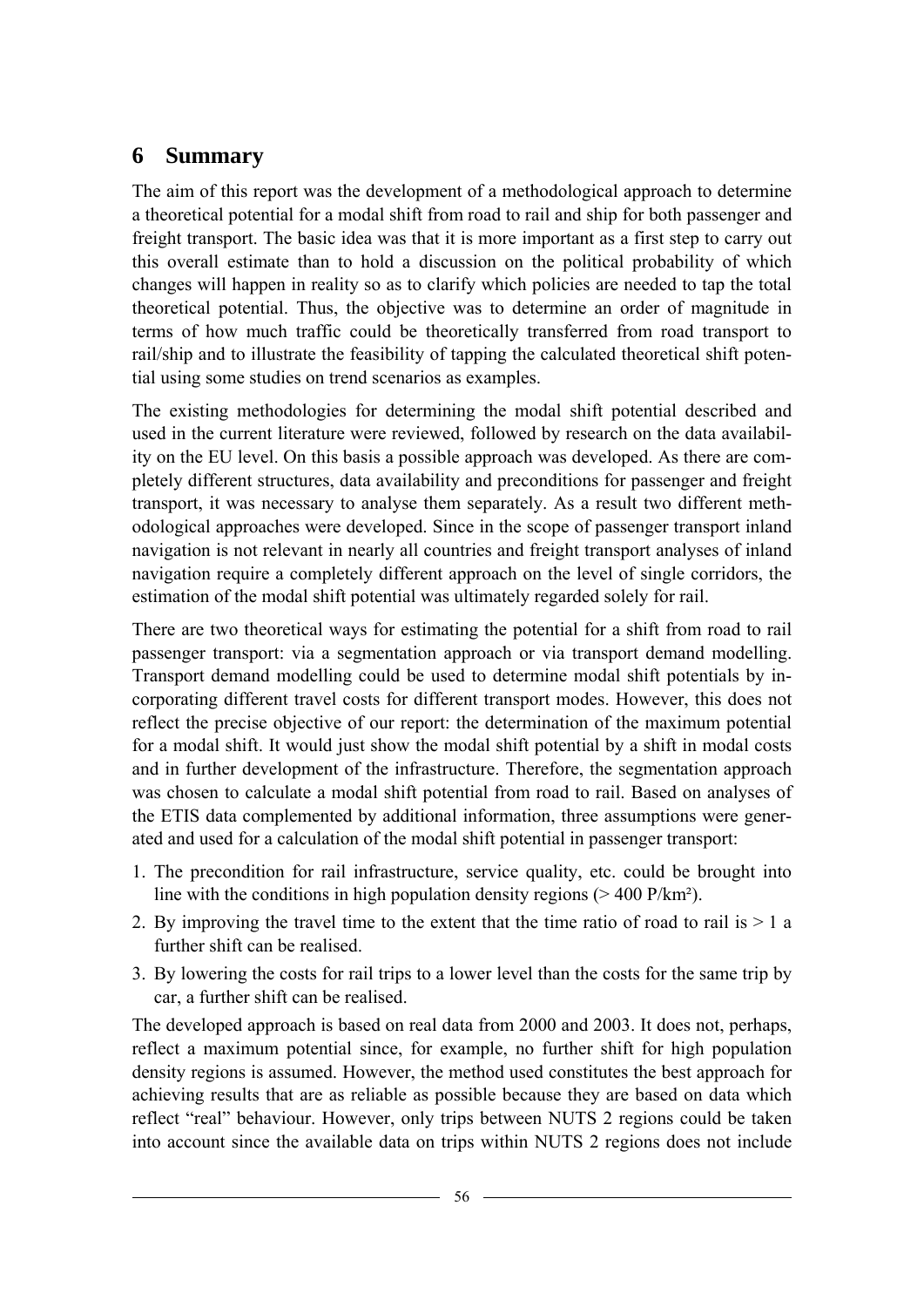sufficient information for the analysis needed to carry out the calculations. As a result, no basis is available on which to calculate a shift potential for all trips in Europe on a theoretical level via a segmentation approach. But such a basis is available for trips between different NUTS 2 regions, which covers around 26% of the road and rail passenger transport. If the three assumptions mentioned above are combined to the maximum extent possible – which means among other things that no capacity restrictions are assumed – the calculations made in the scope of this report showed a modal shift potential from road to rail passenger transport of 32.8%. As this value seems to be somewhat unrealistically high in the short and long term without high additional investment costs to enhance the capacities to the extent needed for reaching that rail share, a further assumption was made: A doubling of current capacity needs was assumed to be the maximum modal shift potential per origin destination pair. With this additional factor added in the calculations to better reflect the feasibility, the share of rail in passenger transport increases to 17.3%. In the light of different trend scenarios, which show a growth in passenger transport activity on rail in the range 25% to 50% in a business-as-usual case up to 2030, the calculated theoretical modal shift to 17.3% from the current level of 9.5% should be feasible if further ambitious policies and measures are implemented with regard to travel costs, travel time and railway network.

For freight transport a different calculation approach was developed. The theoretical modal shift potential of freight transport from road to rail can be estimated on the basis of different types of goods and transportation distances. This approach has been pursued within the scope of the present report. On the one hand, it was assumed that certain types of goods are more suitable for modal shift to rail than others (for example, 60% of chemicals and 0% of solid fuels presently transported by road), while on the other hand, with increasing distance the share of shiftable freight transport is assumed to increase (50-150 km: 5% of the volume of goods currently transported by road; 150-500 km: 40%; over 500 km: 100%). It was also assumed that more goods could not be additionally shifted to rail than the volume of goods presently transported by rail. The application of all three prerequisites results in a theoretical modal shift potential for the 27 EU Member States of around 771.3 million tonnes on the basis of 2006 figures. This corresponds to around 4.5% of the volume of goods (measured in tonnes) currently transported by road. As a European average, this would mean a growth in the volume of goods transported by rail of around 48% compared to 2006, whilst in certain countries (for example, France, Italy and the Netherlands) the growth would be 100%. Related to transportation performance, the potential modal shift from road to rail amounts to 361.6 billion tonne kilometres. This corresponds to around 9.3% of the present transportation performance by road. The higher share of the transportation performance is accounted for by the fact that transportation over long distances in particular is regarded as shiftable. It was also pointed out that the exploitation of this theoretical modal shift potential in freight transport requires massive expansion of rail infrastructure in many countries. This situation is aggravated by the fact that the expected future growth in freight transport will exhaust the present expansion of infrastructure capacity.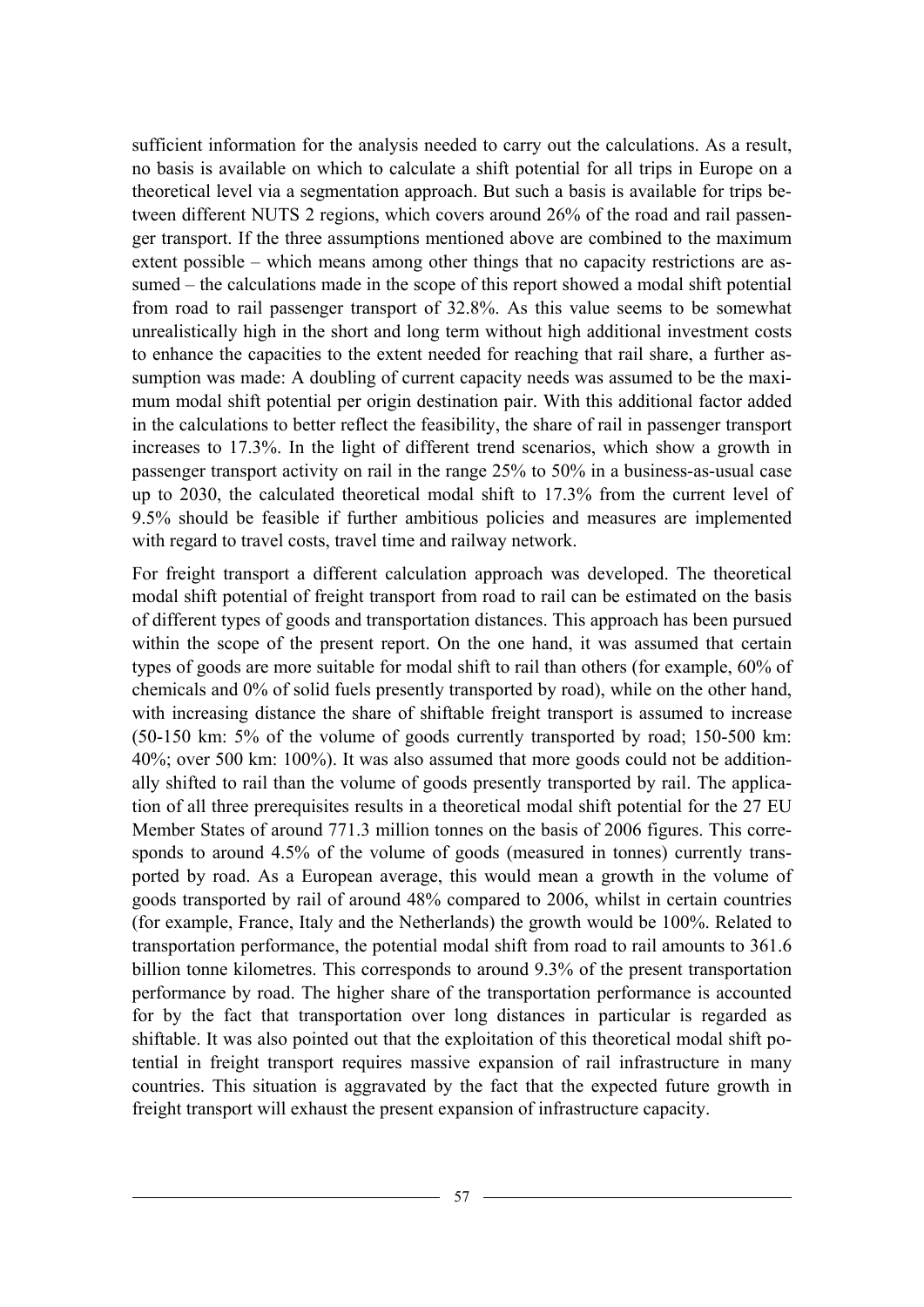## <span id="page-57-0"></span>**7 References**

- (acatech 2006): acatech Konvent für Technikwissenschaften der Union der deutschen Akademien der Wissenschaften: Mobilität 2020. Perspektiven für den Verkehr von Morgen. Schwerpunkt: Straßen- und Schienenverkehr. Munich/Berlin, 2006
- (ASTRA 1998) IWW, TRT, ME&P, CEBR: "Design and Specifications of a System Dynamics Model". Deliverable D2 of ASTRA (Assessment of Transport Strategies) on behalf of the European Commission DG VII. Karlsruhe 1998
- (Baumgartner et al. 1998): H. Baumgarten; H. Stabenau; U. Steger; J. Zentes: Qualitätsund Umweltmanagement logistischer Prozessketten. R&D project on behalf of Kühne Stiftung and Daimler-Benz AG. Bern/Stuttgart/Wien: 1998
- (Ben-Akiva and Lerman 1985) Ben-Akiva M., Lerman S., 1985, Discrete choice analysis, The MIT Press, Cambridge Massachusetts
- (Bennett 2008): A. Bennett (Director General Rail Freight Group): Promoting Modal Shift. Presention on Multimodal 2008 Green Logistics Day, 23rd April 2008
- (Brown/Allen 2006): M. Browne; J. Allen: D 3.1 BESTUFS Best Practice in data collection, modelling approaches and application fields for urban commercial transport modes. Synthesis report. Westminster: 2006
- (Bühler 2006): G. Bühler: Verkehrsmittelwahl im Güterverkehr, Eine Analyseordnungsund preispolitischer Maßnahmen. Heidelberg: Physica-Verlag, 2005
- (DATELINE 2003) DATELINE, Design and Application of a Travel Survey for European Lomg-Distance Trips Based on an International Network Expertise, Deliverable 7, Data Analysis and Macro Results, 2003
- (EcoPassanger 2008): EcoPassenger: Calculate the environmental impact of your personal journeys through Europe, UIC, <http://www.ecopassenger.org/>
- (EcoTransIT 2008) Ecological Transport Information Tool: http://www.ecotransit.org/
- (Engel 1996): M. Engel: Modal-Split-Veränderungen im Güterverkehr: Analyse und Bewertung der Kosten- und Qualitätseffekte einer Verkehrsverlagerung Strasse/Schiene. Giessener Studien zur Transportwirtschaft und Kommunikation. Volume 10. Hamburg: 1996.
- (ETIS 2005) Core Database Development for the European Transport Policy Information System (ETIS). Directorate-General for Energy and Transport. 2002- 2005.
- (Eurostat 2008): Eurostat: http://epp.eurostat.ec.europa.eu/portal/page? pageid=0,1136228,0\_45572945&\_d [ad=portal&\\_schema=PORTAL](http://epp.eurostat.ec.europa.eu/portal/page?_pageid=0,1136228,0_45572945&_dad=portal&_schema=PORTAL)
- (EXPEDITE 2002) EXPEDITE: Expert-system based Predictions of Demand for Internal Transport in Europe, Funded by the European Commission under the transport RTD programme of the  $5<sup>th</sup>$  framework programme, 2002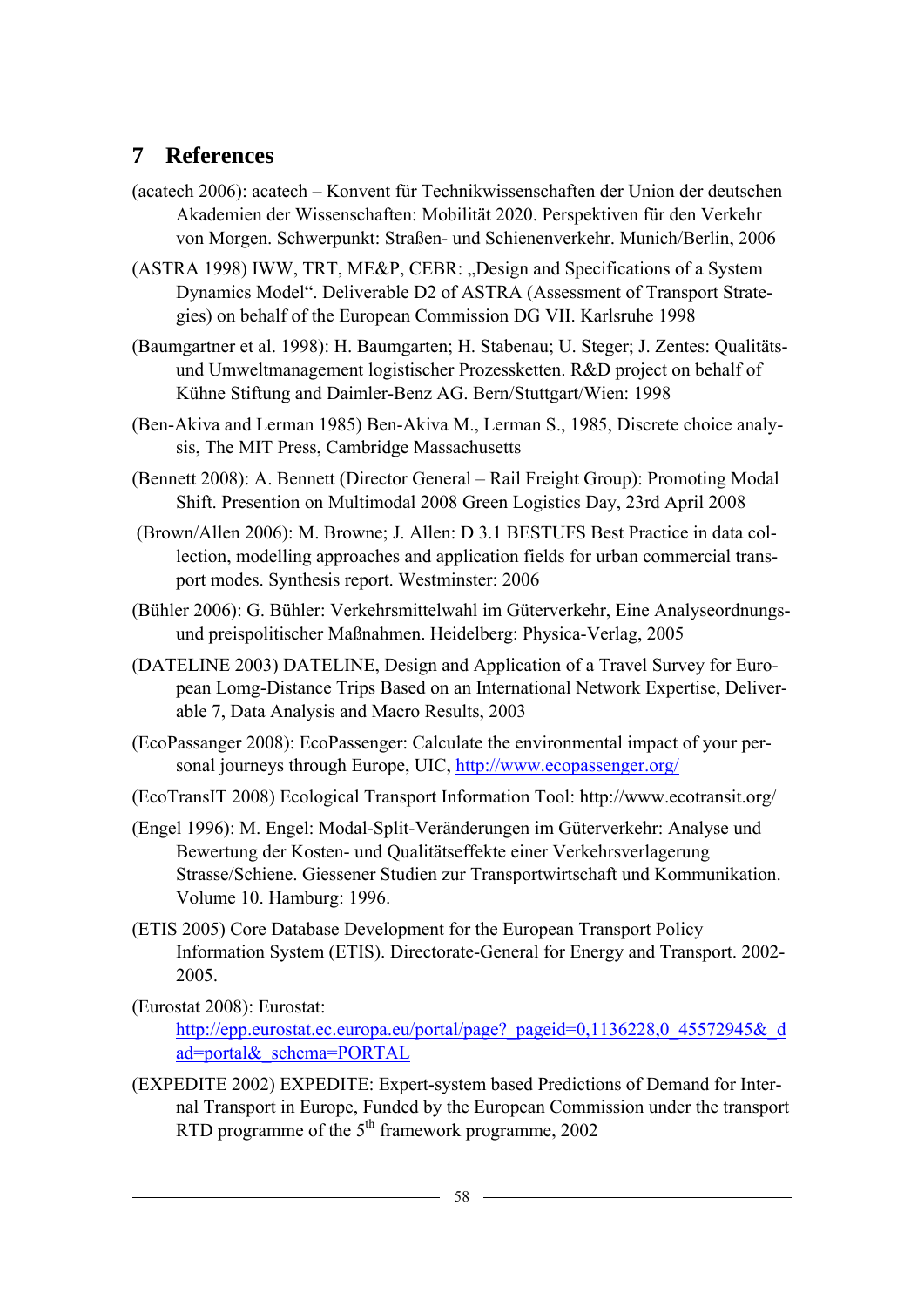- (Fischer 2008): T. Fischer: Geschäftsmodelle in den Transportketten des europäischen Schienengüterverkehrs. Wien: 2008-07-07
- (Garratt 2008): Garratt, M (MDS Transmodal): Freight Forecasting its role and purpose. Presentation, September 2008
- (GB NTS 2006) National Travel Survey in Great Britain: Transport Statistics Bulletin, National Statistics, Department for Transport 2006
- (Hackney 2004): J. Hackney: Discrete Choice Models for Long-Distance Travel based on the DATELINE Survey, Conference paper STRC 2004
- (ITP/BVU 2007): ITP, BVU: Prognose der deutschlandweiten Verkehrsverflechtungen 2025. Report on behalf of the German Federal Ministry of Transport, Building and Urban Affairs (FE-No. 96.0857/2005). München/Freiburg, 2007
- (Jong et al. 2004): G. Jong; H.F. Gunn; W. Walker; National and international freight transport models: an overview and ideas for further development. In: Transport Reviews, 24(1), pp. 1003-124
- (Kuhnimhof 2007) T. Kuhnimhof: Long distance travel in Europe, Survey Methods, Data Availability and Comparabilty, presentation in Torino 2007
- (Liedtke 2006): G. Liedtke: An Actor-based Approach to Commodity Transport Modelling. Nomos, 2006
- (Limtanakool 2006): N. Limtanakool: Long-distance travel and urban systems, PhD thesis Utrecht University 2006
- (LOGIQ 2000): LOGIQ: The decision making process in intermodal transport. Final report (FP-4 Contract No. IN-97-SC.2237. Brussels: 2000.
- (ME&P et al. 2002): ME&P, University of Westminster; ITS, University of Leeds; RandEurope; MDS-Transmodal; Katalysis Ltd.; Oxford Systematics; Parsons Brinckerhoff; Imperial Collage: DFT Integrated Transport and Economic Appraisal: Review of Freight Modelling. Report B2-Review of Models in Continental Europe and Elsewhere. Cambridge: 2002
- (METSUMO 2000) METSUMO "Methodology for establishing general databases o transport flows and transport infrastructure networks", final report 2000
- (Ortuzar and Willumsen 2006) Juan de Dios Ortuzar, Luis G. Willumsen: Modelling transport, third edition, John Wiley and Sons, LTD
- (PRIMES 2007) European Energy and Transport: Trends to 2030 UPDATE 2007. (Directorate-General for Energy and Transport) Luxembourg: Office for Official Publications of the European Communities 2008.
- (Rapp 2005): Rapp Trans AG: Bewertung von Qualitätsmerkmalen im Güterverkehr. F&D project on behalf of ASTRA 2002/011. Final report. Lugano/Zürich: 2005
- (SCENES 2002) Modelling and methodology for analysing the interrelationship between external developments and European transport. Funded by the European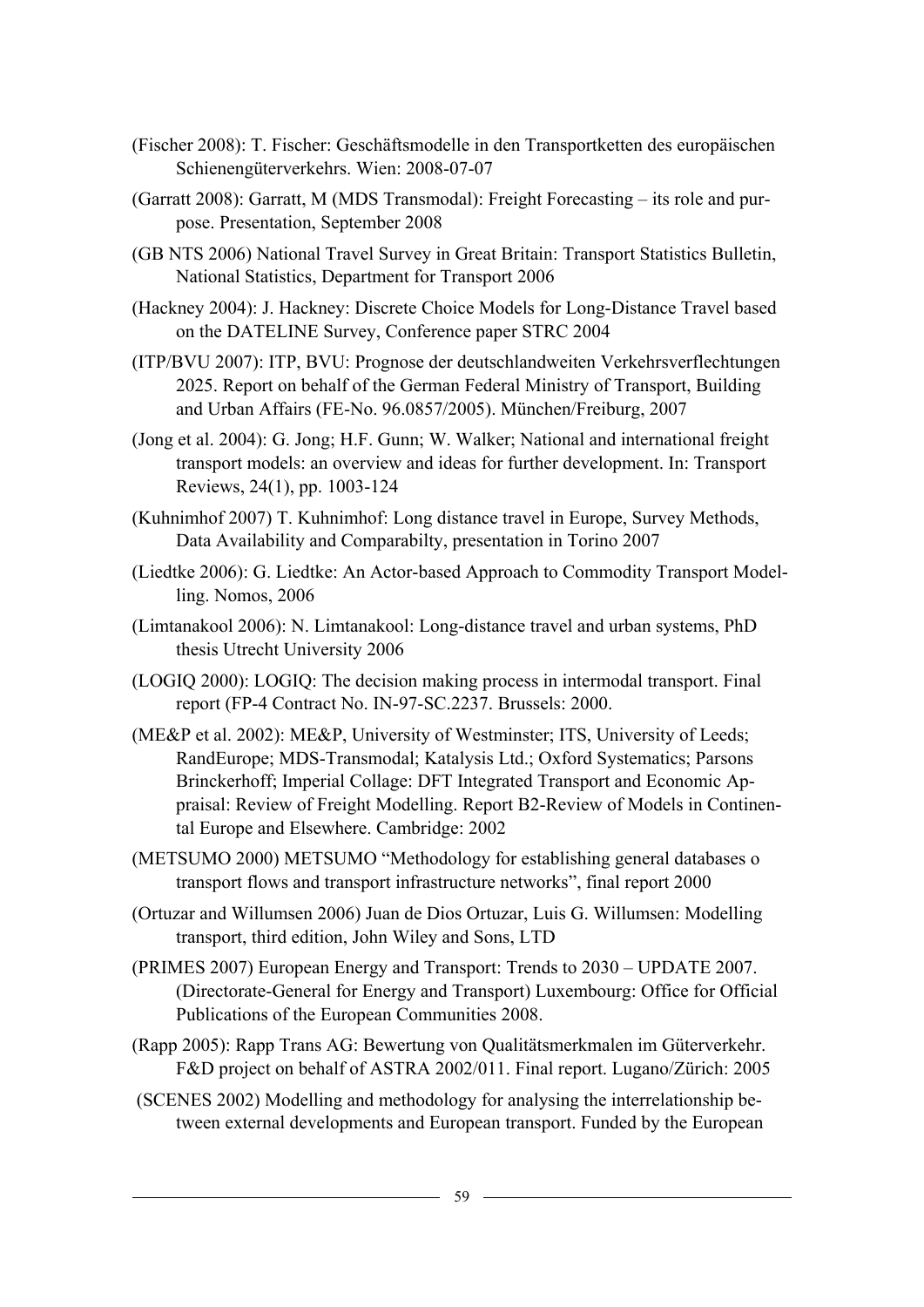Commission under the transport RTD programme of the  $4<sup>th</sup>$  framework programme (Directorate-General for Energy and Transport), final report 2002

- (Schmied and Götz 2007) M. Schmied, K. Götz: Die Rolle der KonsumentenInnen bei Nachfrage und Angebot sanft-mobiler Tourismusangebote, In: Umweltfreundlich reisen in Europa 2007
- (Schneider et al. 1996): W. Schneider; W. Konanz; B. Butz: Aktualisierung des Transportmittelwahlmodells im Güterverkehr.Final Report (FE-Nr. 90422/94). Freiburg: 1996

(SiF 87/2007) "Passenger mobility in Europe" in Statistics in Focus, Statistics in Focus/Transport 87/2007, Eurostat 2007

- (StBA 2005): Statistisches Bundesamt: Kombinierter Verkehr 2003. Bereitstellung von Angaben zum kombinierten Verkehr in Deutschland unter Berücksichtigung der Abbildung von Transportketten. Final Report. Wiesbaden: 2005
- (Tardieu 2005): Ph. Tardieu: Validation of European Transport Demand Forecasting Models and Scenrios. Presentation on the TRANSFORM, Antwerp, 11/02/2005
- (TCI 2007): Transport Consulting Röhling International: Analyse der Güterverkehrsströme und deren logistische Verknüpfung in Deutschland. Final Report. Denzlingen: 2007
- (ThinkUp 2002) E. Szimba: Passenger Transport Market: Segmentation, Trends and Policy Conclusions – Results from THINK-UP, THINK-UP Seminar S4 "Potentials for Modal Shift: A Segmented Approach for the European Transport Market", 2002
- (Transcare 2008): T. Kaspar (TransCare AG): Personal communication form 04/07/2008
- (TransTools 2006) TOOLS for Transport forecasting And Scenario Testing. (Directorate-General for Energy and Transport), http://www.inro.tno.nl/transtools/index.html. 2004-2006.
- (TREMOVE 2007) TREMOVE: Policy assessment model to study the effects of different transport and environment policies on the transport sector for all European countries, [http://www.tremove.org/,](http://www.tremove.org/) latest version 2007

(UNFCCC 2008): [www.unfccc.int](http://www.unfccc.int/), GHG data, time series annex 1

- (Vester 2004) K. Vester: Diskriminierungsfreie Rahmenbedingungen im Personenfernverkehr, Basis für ein umweltverträgliches Verkehrssystem, PhD thesis at the university of Bayreuth, 2004
- (Voigt 1973): F. Voigt: Verkehr. Die Theorie der Verkehrswissenschaft. Volume 1, Berlin

(Zobel 2006): A. Zobel: Die Auswirkungen von Lkw-Mauten auf den Modal Split im Güterverkehr. Kurzpräsentation einer Studie der TransCare AG. Presentation,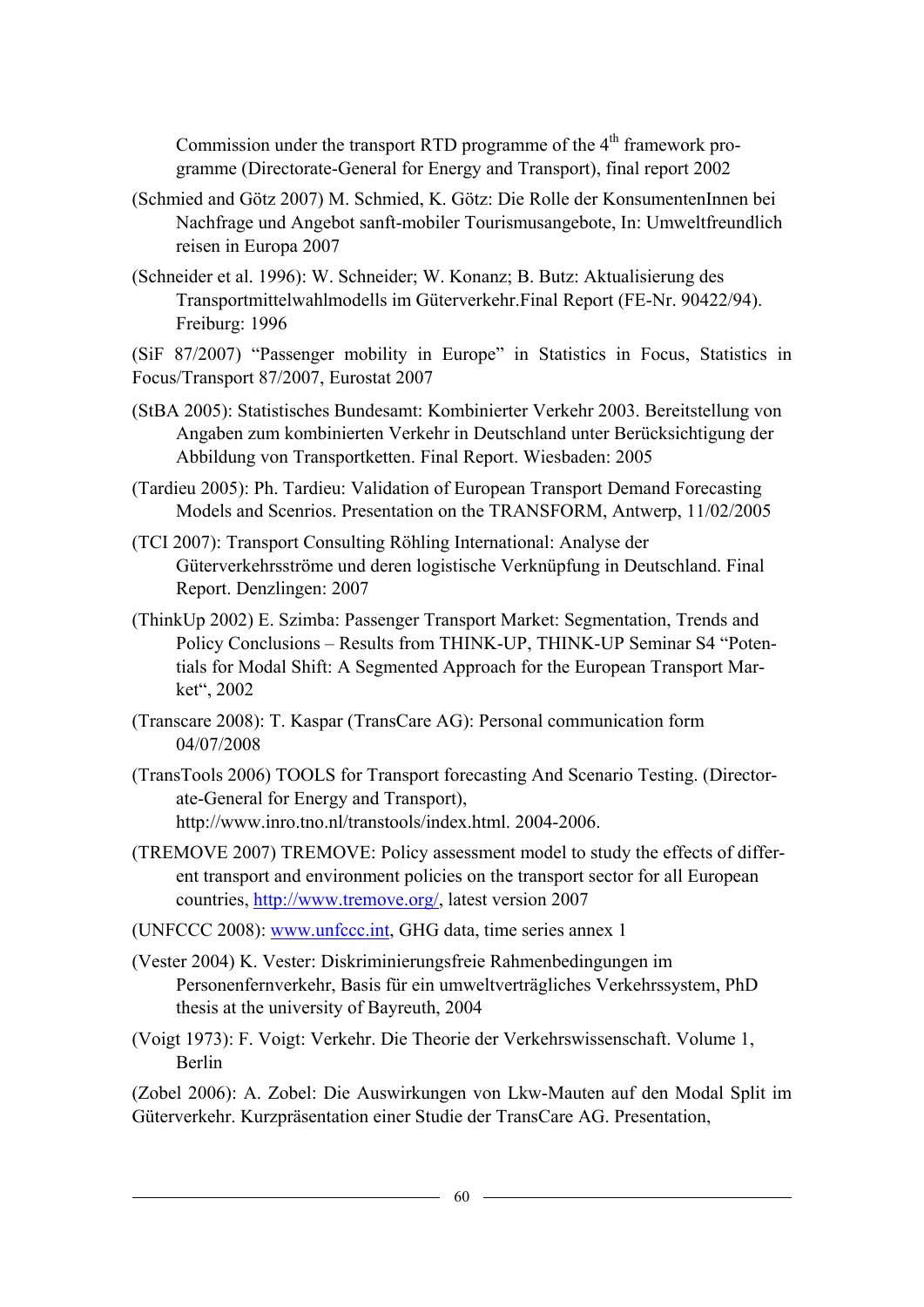### <span id="page-60-0"></span>**8 Annex**

|                | Type of $goods^2$    |                  |                  |                  |                         |                  |                  |                  |                  |                  |                                                                    | <b>Shift</b>                                |
|----------------|----------------------|------------------|------------------|------------------|-------------------------|------------------|------------------|------------------|------------------|------------------|--------------------------------------------------------------------|---------------------------------------------|
|                | $\bf{0}$             | $\mathbf{1}$     | $\mathbf{2}$     | 3                | $\overline{\mathbf{4}}$ | 5                | 6                | 7                | 8                | 9                | potential<br>consider-<br>ing type<br>of goods<br>and<br>distances | potential<br>with<br>100%<br>railway<br>cap |
|                | 1,000<br>tonnes      | 1,000<br>tonnes  | 1,000<br>tonnes  | 1,000<br>tonnes  | 1,000<br>tonnes         | 1,000<br>tonnes  | 1,000<br>tonnes  | 1,000<br>tonnes  | 1,000<br>tonnes  | 1,000<br>tonnes  | 1,000<br>tonnes                                                    | 1,000<br>tonnes                             |
| BE             | 1,301                | 3,561            | $\boldsymbol{0}$ | 544              | 31                      | 1,388            | 1,018            | 274              | 4,477            | 13,308           | 25,900                                                             | 25,900                                      |
| <b>BG</b>      | 309                  | 594              | $\boldsymbol{0}$ | 273              | $\mathbf{1}$            | 149              | 257              | $\boldsymbol{0}$ | 263              | 2,423            | 4,268                                                              | 4,268                                       |
| <b>CZ</b>      | 1,613                | 2,469            | $\boldsymbol{0}$ | 296              | 145                     | 1,635            | 733              | 44               | 2,655            | 13,256           | 22,848                                                             | 22,848                                      |
| DK             | 725                  | 2,750            | $\boldsymbol{0}$ | 483              | 19                      | 223              | 530              | 69               | 640              | 6,935            | 12,374                                                             | 7,300                                       |
| DE             | 7,182                | 25,439           | $\boldsymbol{0}$ | 3,396            | 405                     | 7,847            | 7,079            | 581              | 23,645           | 101,907          | 177,481                                                            | 177,481                                     |
| EE             | 172                  | 361              | $\boldsymbol{0}$ | 77               | $\boldsymbol{0}$        | 38               | 175              | $\boldsymbol{0}$ | $\boldsymbol{0}$ | 1,318            | 2,141                                                              | 2,141                                       |
| IE             | 479                  | 1,431            | $\boldsymbol{0}$ | 399              | 16                      | 162              | 358              | 98               | 281              | 3,835            | 7,059                                                              | 1,245                                       |
| EL             | 884                  | 2,548            | $\boldsymbol{0}$ | 1,063            | 11                      | 730              | 839              | 81               | 1,055            | 6,935            | 14,145                                                             | 3,884                                       |
| ES             | 8,305                | 17,102           | $\boldsymbol{0}$ | 2,357            | 355                     | 6,571            | 5,951            | 709              | 9,824            | 50,892           | 102,065                                                            | 24,935                                      |
| FR             | 9,219                | 16,058           | $\boldsymbol{0}$ | 4,296            | 381                     | 2,548            | 4,384            | 1,265            | 7,980            | 81,842           | 127,973                                                            | 108,333                                     |
| IT             | 6,193                | 13,053           | $\boldsymbol{0}$ | 4,047            | 384                     | 10,313           | 5,628            | 496              | 11,532           | 51,646           | 103,292                                                            | 70,604                                      |
| <b>CY</b>      | $\boldsymbol{0}$     | $\boldsymbol{0}$ | $\boldsymbol{0}$ | $\boldsymbol{0}$ | $\boldsymbol{0}$        | $\boldsymbol{0}$ | $\boldsymbol{0}$ | $\boldsymbol{0}$ | $\boldsymbol{0}$ | $\boldsymbol{0}$ | $\boldsymbol{0}$                                                   | $\bf{0}$                                    |
| LV             | 484                  | 437              | $\boldsymbol{0}$ | 63               | $\mathbf{1}$            | 79               | 134              | $\mathfrak{2}$   | 163              | 1,687            | 3,051                                                              | 3,051                                       |
| LT             | 422                  | 703              | $\boldsymbol{0}$ | 141              | $\mathbf{0}$            | 90               | 132              | 12               | 389              | 4,115            | 6,003                                                              | 6,003                                       |
| LU             | 193                  | 320              | $\boldsymbol{0}$ | 171              | $\mathbf{1}$            | 549              | 77               | 18               | 252              | 3,980            | 5,562                                                              | 5,562                                       |
| HU             | 800                  | 2,011            | $\boldsymbol{0}$ | 225              | 31                      | 606              | 711              | 91               | 1,164            | 6,938            | 12,577                                                             | 12,577                                      |
| NL             | 3,683                | 6,991            | $\boldsymbol{0}$ | 693              | 78                      | 1,731            | 1,364            | 391              | 6,959            | 30,683           | 52,573                                                             | 30,655                                      |
| AT             | 1,420                | 1,795            | $\boldsymbol{0}$ | 693              | 36                      | 1,192            | 556              | 34               | 1,806            | 11,954           | 19,485                                                             | 19,485                                      |
| PL             | 2,881                | 7,686            | $\boldsymbol{0}$ | 1,178            | 366                     | 2,724            | 2,688            | 521              | 6,545            | 32,463           | 57,051                                                             | 57,051                                      |
| PT             | 995                  | 2,247            | $\boldsymbol{0}$ | 516              | 22                      | 834              | 1,051            | 35               | 1,632            | 9,198            | 16,530                                                             | 9,775                                       |
| RO             | 576                  | 3,227            | $\boldsymbol{0}$ | 460              | 54                      | 1,021            | 826              | $\,$ $\,$        | 379              | 13,484           | 20,035                                                             | 20,035                                      |
| SI             | 271                  | 388              | $\boldsymbol{0}$ | 145              | $\overline{4}$          | 527              | 178              | 8                | 550              | 3,366            | 5,437                                                              | 5,437                                       |
| S <sub>K</sub> | 428                  | 794              | $\boldsymbol{0}$ | 69               | 8                       | 998              | 276              | 1                | 572              | 6,300            | 9,446                                                              | 9,446                                       |
| $FI$           | 1,942                | 2,164            | $\boldsymbol{0}$ | 914              | 25                      | 644              | 402              | 61               | 1,472            | 6,877            | 14,501                                                             | 14,501                                      |
| <b>SE</b>      | 2,522                | 2,451            | $\boldsymbol{0}$ | 688              | 76                      | 526              | 426              | 35               | 1,544            | 12,949           | 21,218                                                             | 21,218                                      |
| UK             | 4,657                | 19,975           | $\boldsymbol{0}$ | 2,721            | 138                     | 2,535            | 3,514            | 302              | 7,759            | 65,976           | 107,577                                                            | 107,577                                     |
| EU-27          | 57,653               | 136,555          | $\bf{0}$         | 25,907           | 2,588                   | 45,659           | 39,289           | 5,137            | 93,536           | 544,266          | 950,591                                                            | 771,312                                     |
| NO             | 395<br>$\mathcal{L}$ | 1,973            | $\mathbf{0}$     | 375              | 16                      | 293              | 225              | 13               | 779              | 5,831            | 9,900                                                              | 9,900                                       |

#### *Table 12 Modal shifting potential from road to railway for the freight transport in 20061) with and without 100% railway cap (in 1,000 tonnes)*

<sup>1)</sup> Italy: 2005; <sup>2)</sup> Type of goods: 0 = Agricultural products and live animals, 1 = Foodstuff and animal fodder, 2 = Solid minerals fuels, 3 = Petroleum products,  $4 =$  Ores and metal waste,  $5 =$  Metal products,  $6 =$  Crude and manuf. minerals, building materials,  $7 =$  Fertilizers,  $8$ , = Chemicals,  $9$  = Machinery, transport equipment, manufactured  $\&$  miscellaneous articles.

*Sources:* Eurostat 2008; own calculation.